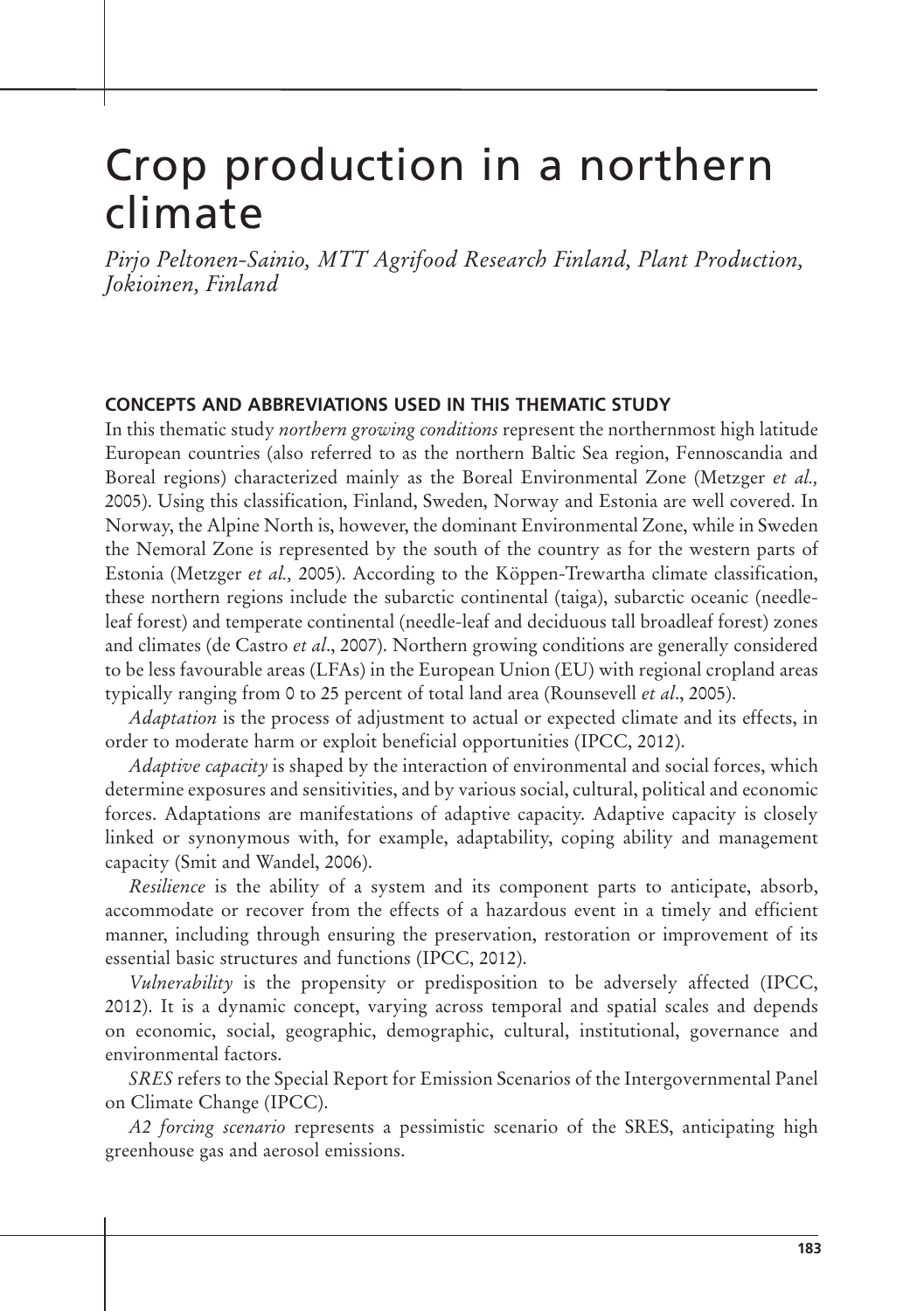*B1 forcing scenario* represents an optimistic scenario of the SRES, anticipating low greenhouse gas and aerosol emissions.

*GCM* refers to global climate model(s).

*RCM* refers to regional climate model(s).

#### **1. INTRODUCTION AND BACKGROUND**

In the context of global changes, climate change is one of the greatest challenges facing humankind and terrestrial ecosystems. On a global scale, some of the most considerable and direct impacts of climate change over the next few decades will be on agricultural and food systems (Lobell *et al.,* 2008; Battisti and Naylor, 2009). Increasing global population growth, urbanization and an ever-increasing demand for food, together with rising standards of living in the highly populated regions and the concomitant changes in food consumption towards production-inefficient, meat-intensive diets, are placing unprecedented demands on agriculture and natural resources (Foley *et al.,* 2011; Peltonen-Sainio and Niemi, 2012). To meet the world's future demand for food security and sustainable agriculture, substantial growth in food production must be coupled with dramatic reductions in the environmental footprint of agriculture. Foley *et al.* (2011) anticipate that tremendous progress could be made by halting agricultural expansion, closing yield gaps on less productive land, increasing cropping efficiency, shifting diets and reducing waste.

Agriculture is a sector that is closely linked to climate and that is thereby naturally prone

to impacts of climate change. Agriculture in the northern European climate – the focus area of this thematic study – is practised at higher latitudes than elsewhere on the planet (Figure 1) and takes account of many special, even exceptional, features and conditions. It is projected that climate warming will progress particularly fast in the high latitude regions of the northern hemisphere. This means that there is only limited time available for development and implementation of adaptation measures that are essential to improve resilience and adaptive capacity of the northern agricultural sector. On the other hand, prolongation of the currently exceptionally short growing season implies opportunities for yield increases



**Figure 1. Northern European growing conditions are exceptional at the global scale. At >60 °N not only grass crops but also large-scale, intensive grain and seed crop production is practised, contrary to the case elsewhere at comparable latitudes** 

*Source*: Peltonen-Sainio *et al.* (2009b). *Drawing*: Jaana Nissi/MTT.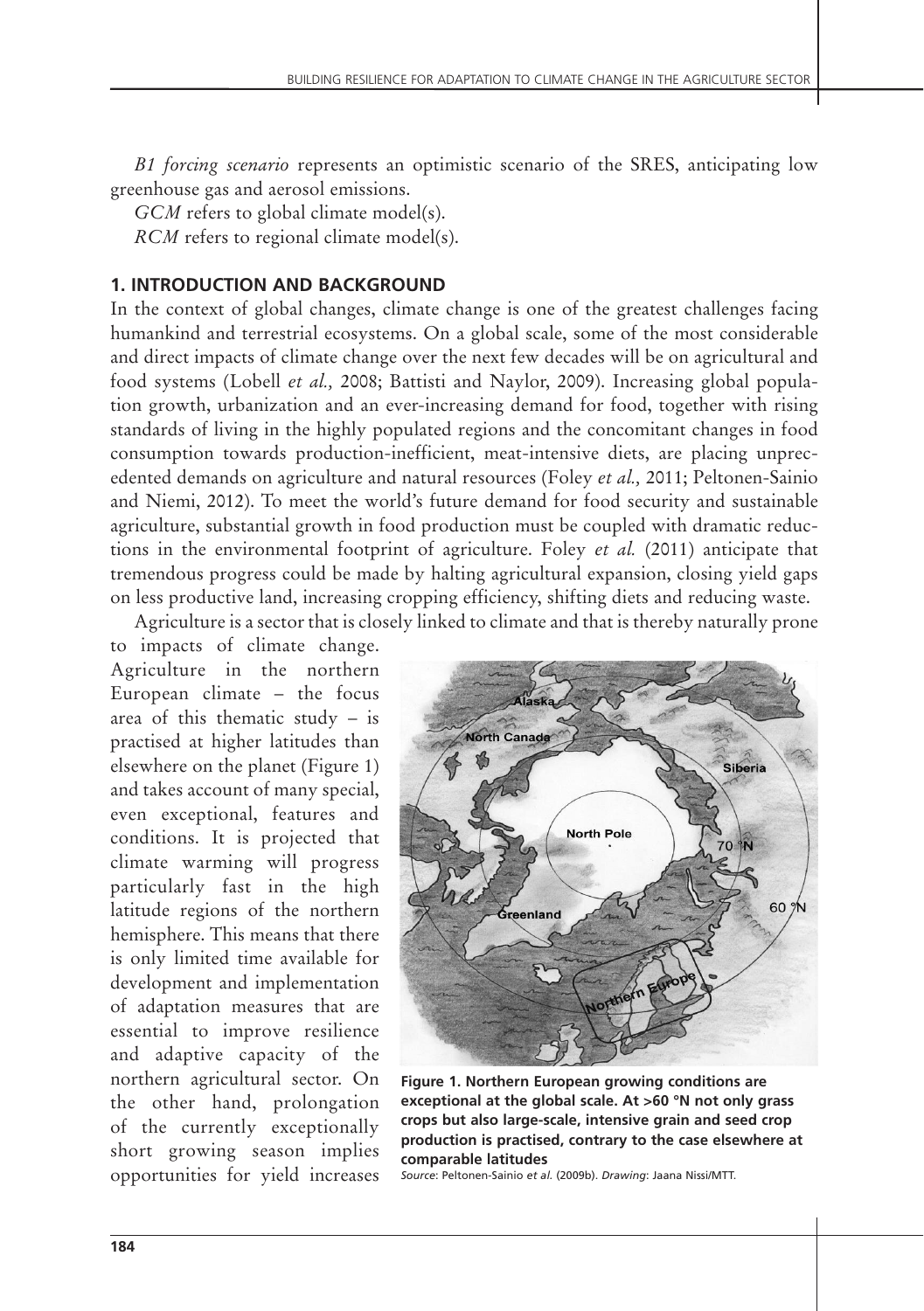and sustainable intensification of production systems in the northern regions. One could even say that by these means climate change takes northern European crop production into a new era. However, fluctuating weather conditions, meaning large inter- and intraannual as well as spatial variation, are typical for high latitude agro-ecosystems. Therefore, variable conditions have required hitherto continuous adaptation and measures by farmers to manage production risks. Because northern European regions are considered to have major obstacles to agriculture, they are mainly regarded in the European Union (EU) as less favourable areas (LFAs). These refer to agricultural areas that are currently characterized as economically marginal, non-optimal production regions (Rounsevell *et al*., 2005). In the future, challenges and constraints for northern cropping systems induced by or associated with climate change, are not likely to ease, even though in general production potentials are anticipated to increase substantially (Peltonen-Sainio *et al.,* 2009a). Therefore, northern agriculture is at an interesting but challenging crossroads.

In Europe and its northernmost regions, land use and crop productivity per unit land area are projected to change substantially in the future. The outcome is, however, especially dependent on the rate of progress of technological development (Rounsevell *et al*., 2005; Ewert *et al.,* 2005). In the case that technology (including plant breeding) continues to progress at current rates, the need for agricultural land in Europe is likely to decline drastically if demand for agricultural commodities does not increase, if agricultural policies do not encourage extensification of vast production areas and/or if overproduction is not accepted, for example, through increasing export of agricultural commodities (Rounsevell *et al*., 2005). Sustainable intensification through agro-technological development in regions with relatively unproductive lands (environmental conditions allow more efficient agricultural production), such as in the Russian Federation and many eastern European countries, would allow, for example, large-scale production of bioenergy in set-aside fields (Hakala, Kontturi and Pahkala, 2009).

Many alternative future prospects for field use are considered for northern growing areas: yield gap closing, sustainable intensification or, in contrast, extensified production systems. One could argue that the present "semi-extensive or semi-intensive" system is less of an attractive alternative when it comes to yield gains, input use efficiencies and environmental impacts if compared with having both sustainably intensified and fully extensified fields. Depending on future conditions for competitiveness of agricultural production, policy, markets and economic incentives for both intensified and extensified systems could result in combined cropping systems incorporating monocultures, diversified rotations favouring protein crops or other currently minor crops, environment-preserving cover-crops, bioenergy crops and/or naturally managed fields. Thereby, the outcome for future field use will actually determine to what extent northern European agriculture takes responsibility or outsources all the multidimensional challenges related to food production and nature preservation. The fundamental questions regard the focus-areas for production of different agricultural commodities in Europe under changing climates, the risks and opportunities, and how northern European agriculture, which is projected to face drastic and progressive changes in production capacities and systems, will function in the context of European and global food and agricultural systems in the future.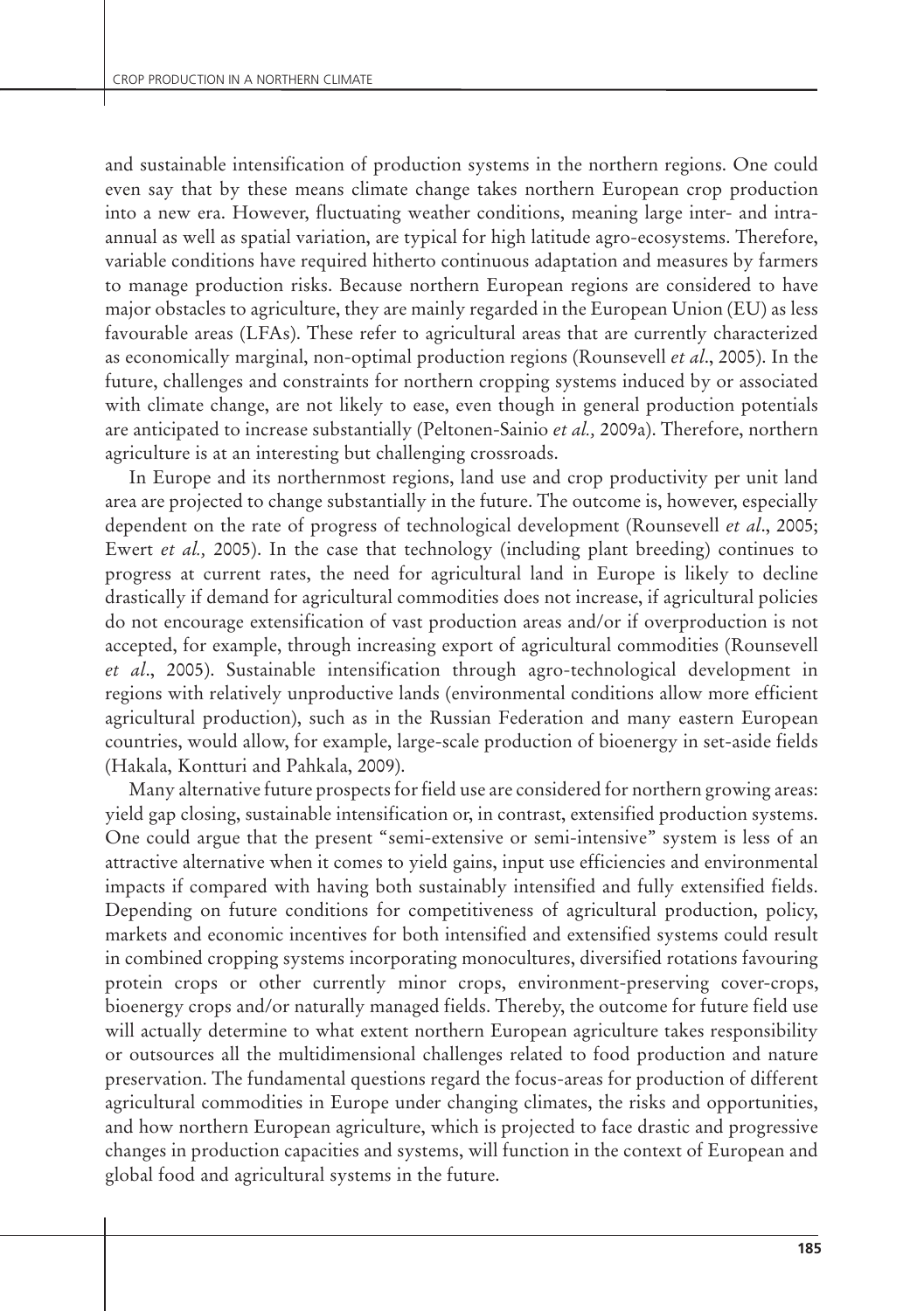This thematic study characterizes the typical features of the northern European agriculture and climate, it evaluates vulnerability of crop production to climate change at high latitudes, and considers the means to adapt to climate change and improve resilience, productivity and sustainability of high latitude cropping systems in the future.

### **2. NORTHERN EUROPEAN CLIMATE AND CROPPING SYSTEMS**

Agriculture in northern European high latitude conditions is possible only due to the Gulf Stream, which, together with its northern extension towards Europe, the North Atlantic Drift, is a powerful, warm and swift Atlantic Ocean current that originates in the Gulf of Mexico and favourably influences the climate of the west coast of Europe (Peltonen-Sainio *et al*., 2009b). Therefore, northern European temperatures during the growing season are typically higher than elsewhere at comparable latitudes, enabling production of many grass and cereal crops as well as some special crops to a limited extent.

Boreal regions represent conditions that combine many special features and constraints for crop production, such as harsh winters, an exceptionally short growing season, long days during the summer months, generally cool mean temperatures during the growing season, high risk of early and late season night frosts, early summer drought and high risk of abundant precipitation close to harvests (Peltonen-Sainio *et al*., 2009b). However, not only the general obstacles for northern growing conditions *per se*, but unpredictability caused by substantial fluctuation in conditions, represent biological and economic challenges and risks for farmers when managing cropping systems at the northern margins of global food production. Extreme climatic events may cause total crop failures, averaging one per decade, as documented since the 1960s for Finland (Peltonen-Sainio and Niemi, 2012). In contrast to present day sophisticated agricultural systems and practices and access to world trade, food security and agricultural production under northern European conditions in the past went firmly hand in hand. During recent centuries, insecurity in crop production caused by harsh climatic conditions plunged the population into food shortage, famine and up to 30 percent mortality, as documented for the Finnish population at the end of the 1600s (Peltonen-Sainio and Niemi, 2012).

## **2.1 Weather conditions and constraints**

**The thermal growing season** typically starts in mid-April to mid-May and ends by late September to early November, thereby ranging over 125 to 200 days in regions with a significant share of agricultural land in northern Europe (Tveito *et al.,* 2001). Mean degreedays for the growing season (daily mean temperature above 5 °C) range from 800 to 1700 °Cd1 (Tveito *et al.,* 2001), but only part is utilized for crop production and often less efficiently the further north the region (Peltonen-Sainio, Jauhiainen and Venäläinen, 2009). In addition to spatial differences in mean growing season degree-days, regional differences in probabilities of having growing seasons with different degree-days vary. For example, in Finland, degree-days can range from 800 °Cd to 1300 °Cd within the southeastern region depending on the year (Peltonen-Sainio, Jauhiainen and Venäläinen, 2009).

 $1$  Cd = cooling degree.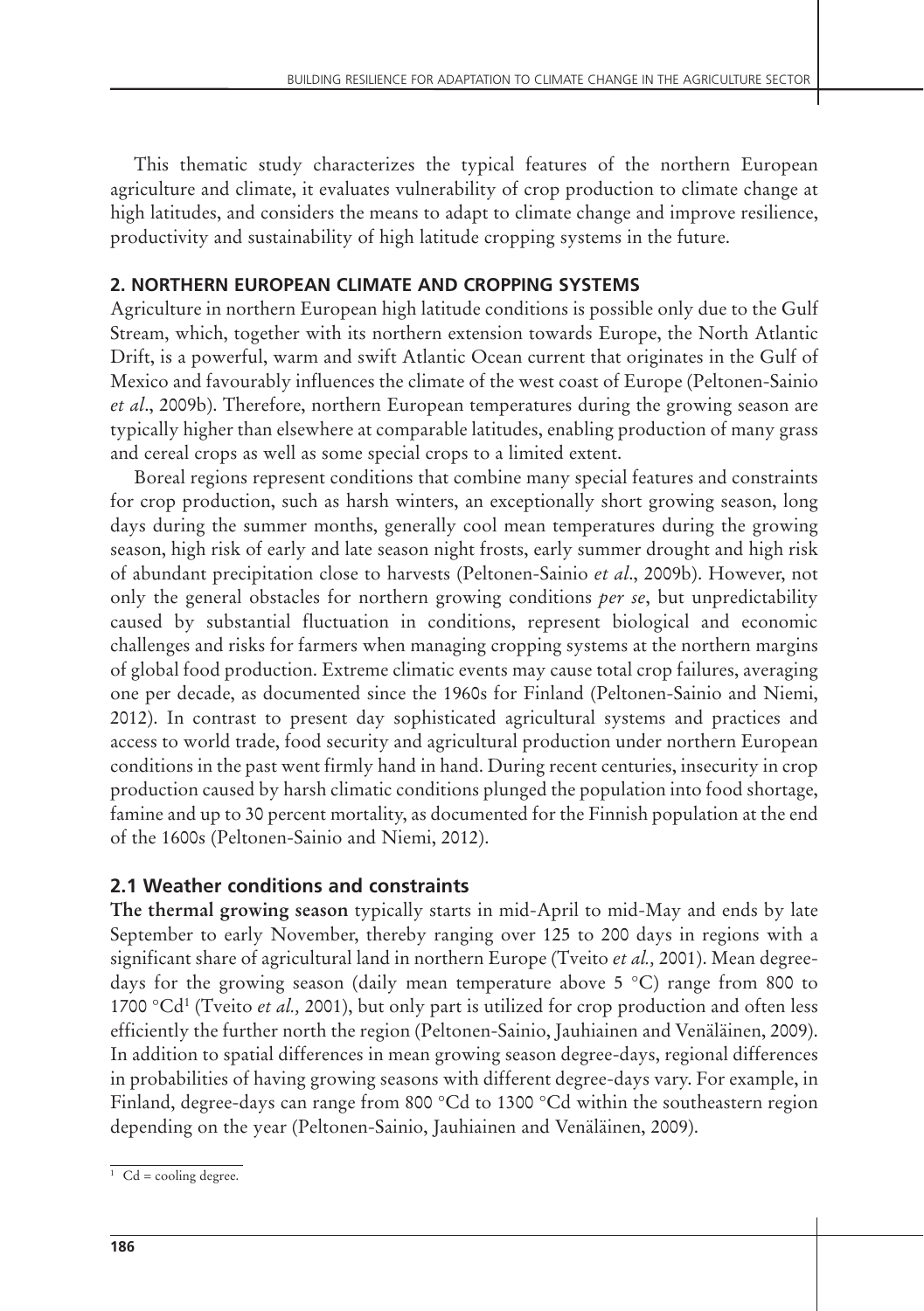**Temperature**. Northern European growing conditions are generally characterized as cool. The northernmost agricultural regions in the Boreal Zone (close to 65 °N) have summer temperatures averaging 12 °C, while in southern Finland and Norway mean temperatures approach 16 °C, which represents the average for Estonia and which is exceeded in southern Sweden.

**Precipitation**. The number of days with precipitation ≥1.0 mm ranges from 50–100 to 200, being highest in the western coastal regions of Norway (Tveito *et al*., 2001). Typically during the summer months accumulated precipitation is low, averaging 40 mm per month in May–July in the Baltic Sea region and thereafter increasing to a maximum of 70–80 mm per month during late autumn. However, differences in distribution of precipitation between and within seasons are high (Kjellström and Ruosteenoja, 2007). In general, precipitation falls unevenly over time and contrary to the requirements of the major field crops. Droughts typically interfere with plant stand establishment and early plant growth and development, which is especially critical for yield formation of spring sown seed crops. Also regrowth of grass crops after the first cut is often retarded by temporary drought.

**Winter conditions**. In northern European conditions the period outside the growing season is long (Tveito *et al*., 2001). Number of frost days (daily mean temperature below 0 °C), which indicates length of the thermal winter, ranges from 50–70 in the southernmost regions of Sweden up to 150–200 in the northernmost agricultural regions (Tveito *et al*., 2001; Jylhä *et al*., 2008). Freezing point days (days with a daily minimum air temperature <0 °C and daily maximum temperature >0 °C) are again typically higher in spring (30– 40 days) than in autumn and winter (Jylhä *et al*., 2008). Snow cover tends to range from less than 90 days in southern Sweden up to 200 days in the northern parts of the Boreal Zone regions with agricultural land (Jylhä *et al*., 2008). There have been fluctuations in severity of winter conditions when determined according to the extent of Baltic Sea ice. In general some 20 percent of winters were classified as severe or extremely severe in 1902–1990, while some 10 percent were extremely mild (Jylhä *et al*., 2008).

# **2.2 Special features of northern crop production to cope with**

The growing season in northern Europe is characterized by a strikingly low number of effective growing days, i.e. days combining sufficient temperature and water availability with lack of night frosts and snow cover (Table 1) (Trnka *et al*., 2011). The low number of effective growing days is likely to be the major limitation contributing to the modest yields realized in the northernmost European regions such as Finland (Peltonen-Sainio, Jauhiainen and Hannukkala, 2007; Peltonen-Sainio, Jauhiainen and Laurila, 2009; Peltonen-Sainio *et al*., 2009b).

Because of a special combination of agro-climatic conditions, crop development, growth and yield determination have many unique features. These call for special mechanisms and approaches when adapting to northern conditions through plant breeding and through crop management tailored to northern agricultural systems characterized by high production risks and uncertainties (Peltonen-Sainio *et al*., 2009b).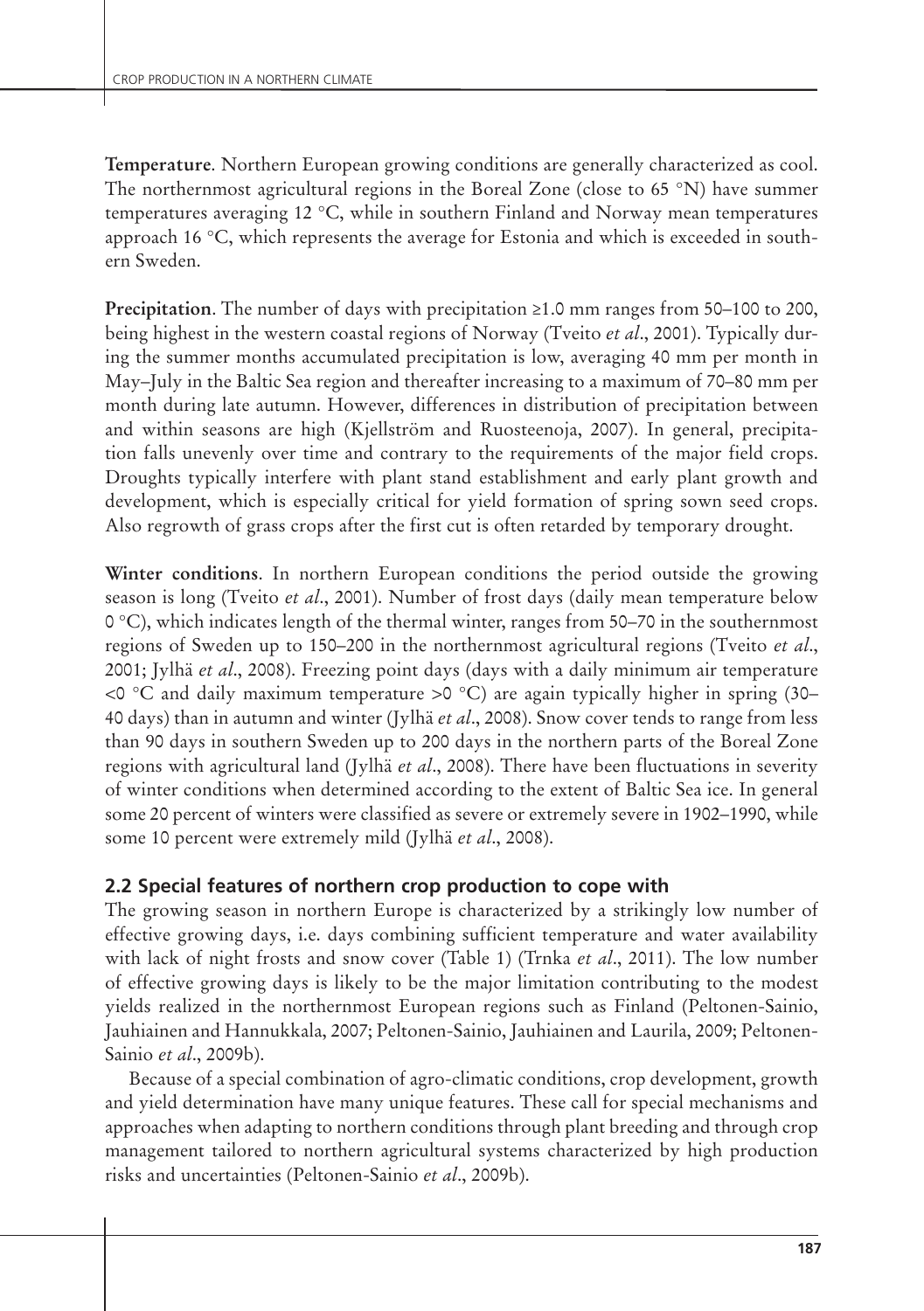**Table 1: The 5th, 50th and 95th percentile values for agro-climatic indices during 1971–2000 and the estimated changes in the median values for 2030 assuming the A2 SRES scenario according to Trnka**  *et al.* **(2011)** 

| Zone       | <b>Effective global</b><br>radiation<br>$(MJm^{-2}/$ year) |                                     |         | <b>Effective growing</b><br>days (days/year) |      | Date of last frost<br>(day of the year) |     |      | Proportion of dry<br>days in JJA $(%)$ |                | <b>Proportion of sowing</b><br>days in early spring<br>(%) |      |          |      |      |
|------------|------------------------------------------------------------|-------------------------------------|---------|----------------------------------------------|------|-----------------------------------------|-----|------|----------------------------------------|----------------|------------------------------------------------------------|------|----------|------|------|
|            |                                                            | The experienced period of 1971-2000 |         |                                              |      |                                         |     |      |                                        |                |                                                            |      |          |      |      |
|            | 5th                                                        | 50th                                | 95th    | 5th                                          | 50th | 95th                                    | 5th | 50th | 95th                                   | 5th            | 50th                                                       | 95th | 5th      | 50th | 95th |
| <b>BOR</b> | 581                                                        | 417                                 | 1824    | 57                                           | 115  | 154                                     | 127 | 146  | 169                                    | $\overline{2}$ | 31                                                         | 83   | $\Omega$ | 5    | 16   |
| <b>ATN</b> | 1 5 3 6                                                    | 2 1 8 7                             | 2 5 9 6 | 133                                          | 190  | 226                                     | 91  | 117  | 142                                    | 3              | 14                                                         | 58   | 13       | 30   | 48   |
| <b>CON</b> | 1 693                                                      | 2 2 9 6                             | 2812    | 123                                          | 172  | 212                                     | 92  | 113  | 135                                    | 4              | 23                                                         | 55   | 23       | 41   | 60   |
| <b>MDN</b> | 2 1 6 1                                                    | 2 7 9 5                             | 3 4 3 4 | 159                                          | 201  | 242                                     | 53  | 61   | 100                                    | 33             | 51                                                         | 74   | 33       | 50   | 65   |

| Estimated time horizon of 2030 |            |               |               |            |            |  |  |  |
|--------------------------------|------------|---------------|---------------|------------|------------|--|--|--|
|                                | Change (%) | Change (days) | Change (days) | Change (%) | Change (%) |  |  |  |
| <b>BOR</b>                     | $3 - 7$    | $11 - 17$     | $-6 - -4$     | $-6 - 1$   | $4 - 5$    |  |  |  |
| <b>ATN</b>                     | $0 - 3$    | $3 - 17$      | $-8 - -5$     | $3 - 11$   | $3 - 5$    |  |  |  |
| <b>CON</b>                     | $-3 - 1$   | $-2 - 5$      | $-7 - -4$     | $4 - 11$   | 4          |  |  |  |
| <b>MDN</b>                     | $-10 - -2$ | $-11 - -3$    | $-24 - -20$   | $4 - 9$    | $1 - 2$    |  |  |  |

The range for the future estimates is based on three GCMs: ECHAM, HadCM and NCAR. Environmental Zones (Metzger *et al*., 2005) are: BOR, Boreal; ATN, Atlantic North; CON, continental; MDN, Mediterranean North. JJA refers to June–-July–August. *Source*: Peltonen-Sainio and Niemi (2012).

**Crop and cultivar selection** represent a fundamental means for a farmer to cope with prevailing conditions, and especially so in the short northern growing conditions characterized by many special features requiring breeding for strict adaptation. The northern European growing seasons are cool, but in general the average temperatures are favourable for growth and yield formation of cereals, rapeseed (both oilseed rape [*Brassica napus* L.] and turnip rape [*B. rapa* L.]), grain legumes and many other temperate crops. In spite of the fact that crop production is surprisingly diverse in European high latitude conditions when compared with comparable latitudes elsewhere in the northern hemisphere (see Figure 1), cereal and grass crops dominate Boreal agro-ecosystems (Table 2). Typically the proportion of grassland extends from the south to the north, contrary to that of cereals and other crops. Also spring-sown cereals and rapeseed dominate at higher latitudes, as in Finland, while winter types become increasingly common and gradually start to dominate when moving towards the southern parts of Sweden (Peltonen-Sainio *et al*., 2009a). Owing to a low number of alternative, economically feasible crops and to strong fragmentation of agricultural sectors and the south-north dimension (e.g. field crop production concentrated in southern Finland and dairy production in the north), northern European crop rotations are not currently sufficiently diverse to prevent soil compaction (Alakukku *et al*., 2003; Peltonen-Sainio *et al*., 2011) or efficiently prevent or alleviate crop protection risks.

**Sowing**. The growing conditions in Boreal regions often have very narrow windows for favourable sowing time in spring (Table 1) and autumn. In spring, snow has to melt and the fields need to dry to carry machinery without destructive effects on soil structure – but not too dry so as to maintain a favourable combination of soil moisture and temperature for germination (Peltonen-Sainio *et al*., 2009b). In the autumn, drought does not typically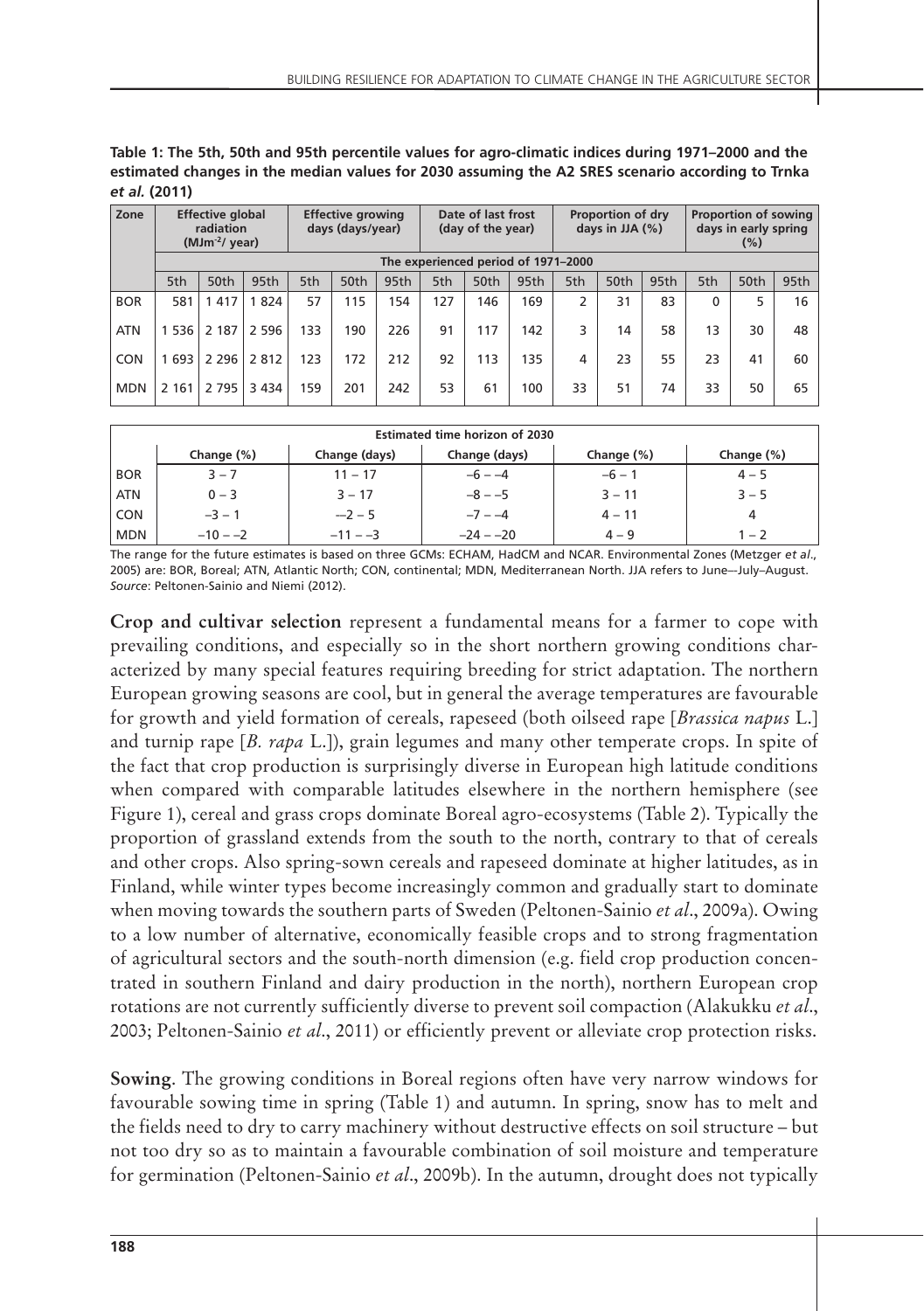| Country | <b>Total agricultural land</b><br>1000 ha | <b>Cereals</b><br>1000 ha (%) | Grassland<br>1000 ha (%) | <b>Others</b><br>% |  |
|---------|-------------------------------------------|-------------------------------|--------------------------|--------------------|--|
| Estonia | 871                                       | 287 (33)                      | 425 (49)                 | 18                 |  |
| Finland | 2 2 6 4                                   | 1164(51)                      | 668 (30)                 | 19                 |  |
| Norway  | 1036                                      | 321 (31)                      | 656 (63)                 |                    |  |
| Sweden  | 3 1 5 1                                   | 1 089 (35)                    | 481 (15)                 | 50                 |  |

**Table 2: Total agricultural land as well as area under cereal production (ha), temporary and permanent meadows and pastures in Boreal region countries for 2000–2009**

Proportions of areas for pea (*Pisum sativum* L.), rapeseed, potato (*Solanum tuberosum* L.) and sugar beet averaged <1% from total agricultural land for each crop and country.

*Source*: FAO Statistics (www.faostat.fao.org)

interfere with plant stand establishment of winter sown cereals, but again the window for sowing is small after harvests of a pre-crop to provide seedlings with sufficient capacity for winter hardening and to be thereby better prepared to resist overwintering damage (Peltonen-Sainio *et al*., 2009b). Abundant autumn rainfall can prevent sowing when fields are not able to carry the machinery. Night frosts occur both in early and late summer. In the early season, night frosts may retard growth of cereals but without lethal effects, contrary to the most frost-sensitive species, rapeseed and sugar beet (*Beta vulgaris* var. *altissima*) that need to be resown after severe night frosts. On the other hand, early season potato plant stands are actively sheltered from night frosts. **.**

**Water availability**. Precipitation is unevenly distributed in northern conditions when compared with requirements of many crops. Early summer drought accompanied by development-enhancing long days often interferes with plant stand establishment and subsequent yield determination (Peltonen-Sainio *et al.,* 2009b; Peltonen-Sainio, Jauhiainen and Hakala, 2011). Early summer drought is particularly damaging for spring-sown crops as overwintered crops can better utilize snow melt water. Furthermore, winter crops have their roots already in the deep soil layers by the start of the growing season, which enables access to water. For example, depending on the region in Finland, only 30–60 percent of the precipitation needed at early summer for undisturbed yield formation of spring barley (*Hordeum vulgare* L.) fell on average over three decades (Peltonen-Sainio, Jauhiainen and Hakala, 2011). Such a water deficit resulted in yield losses averaging 7–17 percent depending on region.

Reduction in yield potential caused by early summer drought cannot be compensated for by higher precipitation later in the growing season, although it generally favours grain filling and results in higher grain weight (Peltonen-Sainio *et al*., 2007; Rajala *et al*., 2011). Lack of compensation capacity in northern conditions is associated with longday-induced accelerated development and maturity processes of the crops. Because of the uniculm growth habit (i.e. main shoot growth is advanced and favoured at the expense of tiller initiation and growth) of spring cereals induced by long days (Peltonen-Sainio *et al*., 2009c), tillering as a plastic trait cannot compensate for harmful early summer drought effects, which is contrary to the plasticity mechanisms operating at lower latitudes.

Despite water scarcity at critical stages of growth, field crop production is basically rainfed in northern Europe and only horticultural crops are irrigated. Hence, northern European farmers do not currently have the means to cope with water stress other than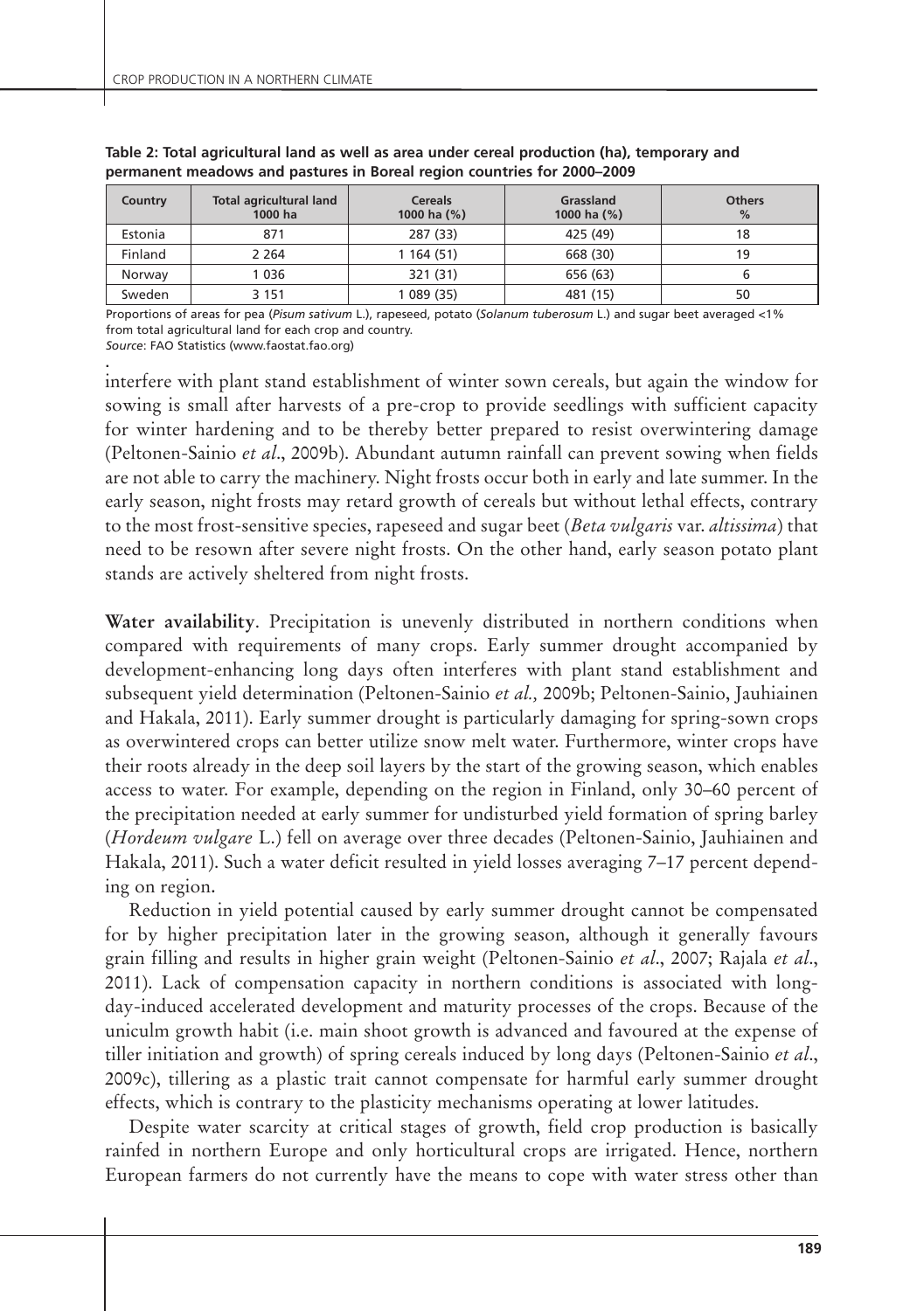for conserving soil water content with crop management systems. According to FAO, >1 percent of total agricultural land in Estonia is equipped with irrigation machinery, 4 percent in Finland, 5 percent in Sweden and 12 percent in Norway. Restricted water availability is not only the principal reason for yield losses, but is also associated with low nutrient uptake efficiency. Water deficit has been frequently and severely experienced, for example in Finland in the 2000s. During 2002–2003, 1 400 farms, many with livestock, suffered from water scarcity: over 64 000  $\mathrm{m}^3$  of water was transported to farms at average costs of €5/m3. Also yields were low and some 20–40 percent of autumn sowings were re-established. Additional costs to agriculture alone in the extreme southwestern areas were nearly €10 million (Silander, 2004).

In addition to yield losses caused by early summer drought, abundant precipitation at grain-filling may reduce quality and challenge harvests. Owing to late summer precipitation, grains and seeds are always dried before storing. When not causing lodging, post-heading rain may favour grain and seed fill, but it interferes with seed set when occurring at flowering in oilseed rape (Peltonen-Sainio *et al*., 2010). The harmful effects of late summer rains were, however, recorded across many regions of Europe.

**Overwintering**. Harsh overwintering conditions result in poor winter survival, yield losses or total failures even in the adapted, most resistant crops and cultivars. Severe overwintering damage occurs, and may be lethal when a combination of unfavourable, critical conditions occur together or succeed each other (Hömmö, 1994). Under northern conditions, winter survival is typically dependent on latitude (which is associated with harshness of winters), crop species and winter-hardiness of a particular cultivar.

Low winter temperatures rarely cause crop death as hardened overwintering crops usually tolerate freezing temperatures during winter (Hömmö, 1994; Antikainen, 1996), especially if accompanied by protective snow cover. Abundant snow cover may, however, maintain the temperature range at the plant stand level favourable for infections by lowtemperature parasitic fungi (Ylimäki, 1969; Hömmö and Pulli, 1993; Nissinen, 1996; Serenius *et al.,* 2005). Melting of snow, especially in spring when the number of freezing point days is at its highest, can result in formation of hermetic ice cover ("ice encasement") that causes anoxia, i.e. impeded oxygen flow for crop maintenance respiration (Hofgaard *et al.,* 2003). Freezing point days may also cause freezing of the uppermost soil layers, and thereby root breakage. Carbohydrate reserves may be insufficient for long-lasting winters, or if winters are exceptionally warm, which enhance crop metabolism (Niemeläinen, 1990; Antikainen, 1996; Hakala and Pahkala, 2003).

The degree of risk and uncertainties that are associated with growing winter cereals and rapeseed depends on region, being highest in the north. When excluding grasslands, high overwintering risks in general can be seen as negligible or modest growing areas for winter crops, especially in the northernmost Boreal regions when compared with areas in central and southern Europe. Also, large differences are apparent for sown and harvested areas over years. Choosing spring cereals over winter types allows farmers to reduce production risks at high latitudes. Severe winter damage in one year has been demonstrated to result in decline in sown areas of winter cereals in the subsequent year (Peltonen-Sainio, Hakala and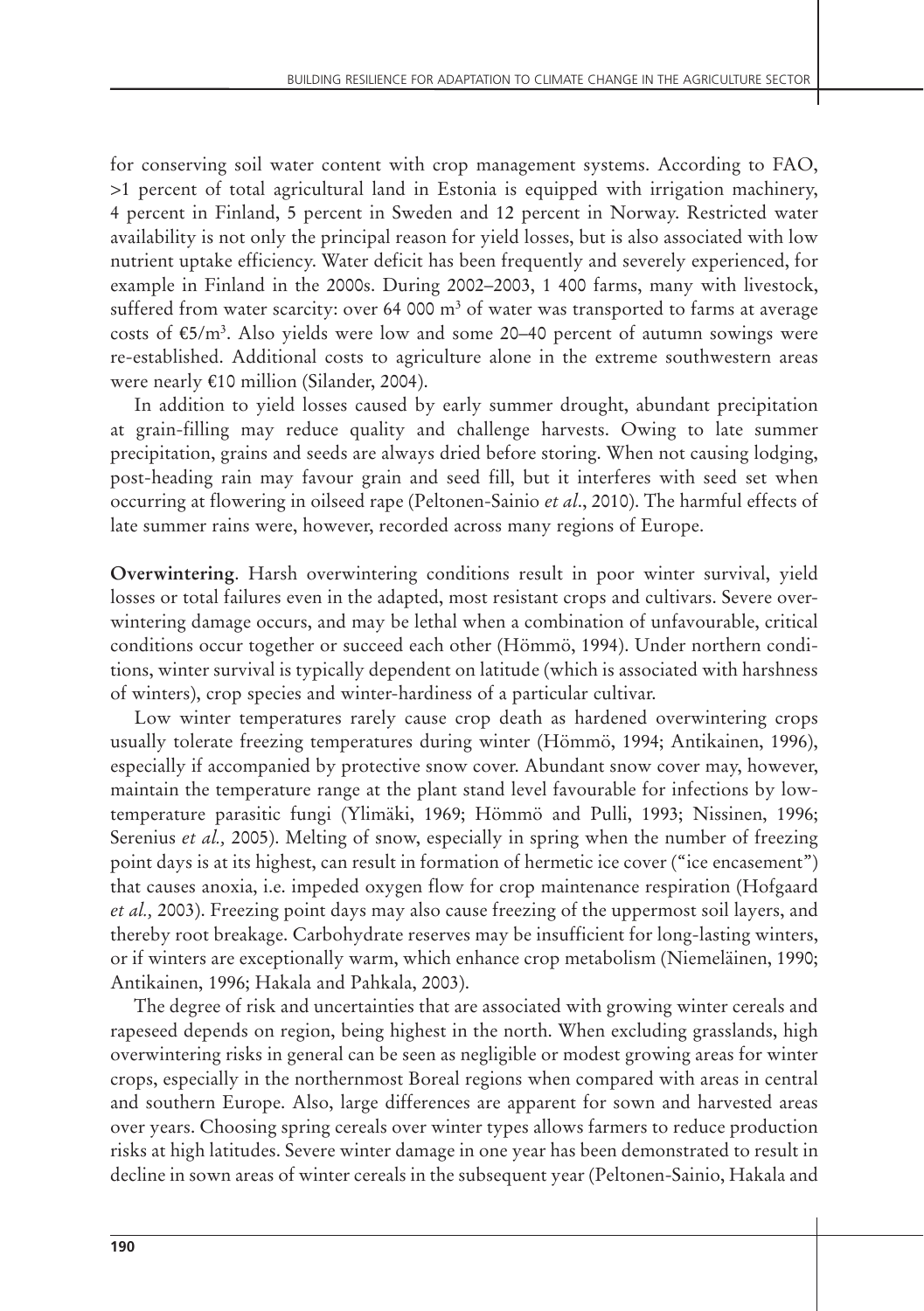Jauhiainen, 2011), indicating that farmers are risk- averse. Another example of adaptation measures is that winter cereals are often sown on sloping fields to aid surface water run-off from the fields and thereby reduce risks for formation of hermetic ice cover. Late sowing is used to avoid formation of dense canopies before winter, as is use of cultivars resistant to pathogens to avoid winter damage (Serenius *et al*., 2005). For susceptible winter cereals, especially in the northernmost areas with deep and long-lasting snow cover, plant protection measures against fungal infections are often needed to cope with the overwintering risks represented by fungal pathogens (Serenius *et al*., 2005).

**Crop protection**. Risks of pest and disease outbreaks are lower in northern, cool climates with short growing seasons and long winters, when compared with more southern agricultural regions in the northern hemisphere. Cool climates hold back reproduction and the number of generations of pests and diseases per season (Hakala *et al*., 2011). Therefore, use of agro-chemicals is generally modest. However, there are many examples of how recent changes in farming, farm structures and cropping systems are driven by political, economic and environmental motives, and summers with warm spells, drought and stressed plant stands have highlighted the harm caused to crop production through reduced farmer awareness and insufficiency in their crop protection measures (covering the whole range, from preventative actions to chemical control).

## **2.3 Production uncertainties and extreme events**

Depending on outcome of the climatic constraints and other production risks related to northern climates, as well as farmer capacity for risk avoidance, substantial fluctuations in production quantities and qualities are apparent for northern conditions (Peltonen-Sainio, Jauhiainen and Hakala, 2009; Peltonen-Sainio *et al*., 2009b; Peltonen-Sainio and Niemi, 2012). Fluctuations in weather conditions affect both economic and environmental sustainability of agricultural production. For example, spatial and temporal differences in frequency and abundance of precipitation may result in inadequate uptake of nitrogen, low removal rate of applied nitrogen and increased risks of nutrient leaching (Rankinen *et al*., 2007; Peltonen-Sainio and Jauhiainen, 2010). Such a high risk of leaching into natural water systems has been addressed by the Agro-Environment Program through reducing nitrogen fertilizer application rates (Salo, Lemola and Esala, 2007) and by implementing soil-incorporating methods other than conventional autumn tillage (Rankinen *et al*., 2007). This is an example of a policy-driven means to tackle the adverse effects of climate related to agriculture and the environment.

Extreme events and other climatic constraints causing production uncertainty require continuous adaptation by farmers to cope with risks that cause economic losses. The likelihood for climatic extremes increases towards the northern regions of the Boreal Zone (Table 3). As an example, the risk of early season frost is evident everywhere in Finland, but particularly in the more northern regions. A contrary constraint to frost is represented by heatwaves occurring in May, close to sowing and seedling emergence. Such heatwaves occur at least every ten years and typically result in poor plant stand establishment. Furthermore, during the period of the most intensive growth, severe drought (<10 mm accumulated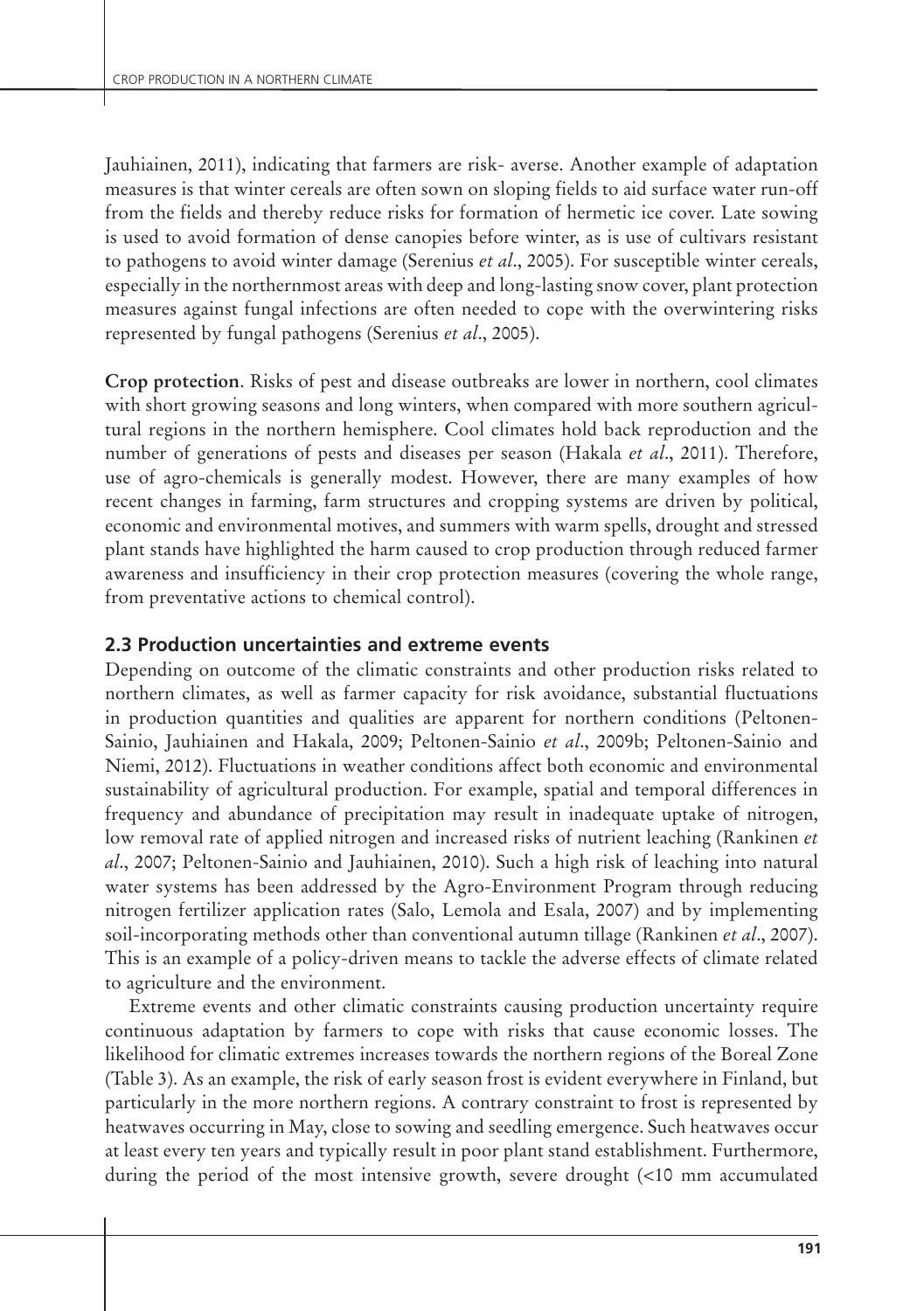| Repeating<br>period<br>(years)                                   |        | <b>Helsinki</b><br>(60.1 °N 24.6 °E)                                      |        | Jyväskylä<br>(62.1 °N 25.4 °E) |         | Oulu<br>(65.0 °N 25.3 °E) | Sodankylä<br>(67.3 °N 26.4 °E) |         |  |
|------------------------------------------------------------------|--------|---------------------------------------------------------------------------|--------|--------------------------------|---------|---------------------------|--------------------------------|---------|--|
|                                                                  | 95%    | 95%                                                                       | 95%    | 95%                            | 95%     | 95%                       | 95%                            | 95%     |  |
| Minimum temperature in May (°C)                                  |        |                                                                           |        |                                |         |                           |                                |         |  |
| 10                                                               | $-2.7$ | $-1.4$                                                                    | $-8.4$ | $-6.9$                         | $-7.8$  | $-6.5$                    | $-15.9$                        | $-12.8$ |  |
| 20                                                               | $-3.2$ | $-1.8$                                                                    | $-9.1$ | $-7.3$                         | $-8.9$  | $-7.0$                    | $-17.9$                        | $-14.0$ |  |
| 50                                                               | $-3.7$ | $-2.1$                                                                    | $-9.8$ | $-7.8$                         | $-10.2$ | $-7.6$                    | $-20.2$                        | $-15.5$ |  |
| Maximum temperature in May (°C)                                  |        |                                                                           |        |                                |         |                           |                                |         |  |
| 10                                                               | 25.2   | 26.3                                                                      | 27.0   | 27.7                           | 25.7    | 26.5                      | 24.7                           | 26.8    |  |
| 20                                                               | 25.7   | 27.0                                                                      | 27.3   | 28.2                           | 26.1    | 27.3                      | 25.4                           | 27.9    |  |
| 50                                                               | 26.3   | 27.7                                                                      | 27.7   | 28.8                           | 26.6    | 28.3                      | 26.1                           | 29.2    |  |
|                                                                  |        | Duration of drought period in May-August with <10 mm precipitation (days) |        |                                |         |                           |                                |         |  |
| 10                                                               | 39     | 53                                                                        | 32     | 39                             | 38      | 51                        | 33                             | 42      |  |
| 20                                                               | 44     | 68                                                                        | 35     | 44                             | 42      | 64                        | 37                             | 51      |  |
| 50                                                               | 50     | 86                                                                        | 38     | 53                             | 48      | 79                        | 41                             | 65      |  |
|                                                                  |        |                                                                           |        | Precipitation per day (mm)     |         |                           |                                |         |  |
| 10                                                               | 47     | 66                                                                        | 46     | 64                             | 38      | 54                        | 35                             | 45      |  |
| 20                                                               | 52     | 76                                                                        | 52     | 75                             | 42      | 63                        | 38                             | 50      |  |
| 50                                                               | 60     | 92                                                                        | 61     | 92                             | 50      | 77                        | 42                             | 57      |  |
| Duration of period with daily minimum temperatures -20 °C (days) |        |                                                                           |        |                                |         |                           |                                |         |  |
| 10                                                               | 4.9    | 7.6                                                                       | 9.2    | 13.2                           | 10.9    | 13.9                      | 13.0                           | 18.1    |  |
| 20                                                               | 6.1    | 10.4                                                                      | 10.7   | 16.5                           | 11.9    | 16.0                      | 14.7                           | 22.9    |  |
| 50                                                               | 6.9    | 15.8                                                                      | 12.3   | 21.1                           | 12.9    | 18.9                      | 16.9                           | 28.1    |  |
| Depth of snow cover at most (cm)                                 |        |                                                                           |        |                                |         |                           |                                |         |  |
| 10                                                               | 67     | 78                                                                        | 88     | 95                             | 67      | 82                        | 100                            | 118     |  |
| 20                                                               | 73     | 88                                                                        | 94     | 103                            | 72      | 97                        | 106                            | 132     |  |
| 50                                                               | 79     | 102                                                                       | 99     | 113                            | 79      | 117                       | 114                            | 153     |  |

**Table 3: Likelihood for having some exceptional weather events every 10th, 20th and 50th year, depending on region in Finland according to comprehensive modelling exercise with regional, longterm climatic datasets by Venäläinen** *et al***. (2007)** 

precipitation), lasting 35–55 days, interferes with crop growth at least once in ten years, while heavy rains (39–55 mm per day) that cause lodging and/or flooding occur once every tenth year (Peltonen-Sainio and Niemi, 2012).

As examples in the previous section indicate, farmers in the northern agricultural regions are used to facing and trying to cope with climatic constraints. This is also evident according to a recent study carried out in the northern regions of Norway (Kvalvik *et al*., 2011). However, owing to a limited capacity to cope with climatic constraints, variation in yield and quality is evident (Peltonen-Sainio and Niemi, 2012). Despite high yield variability, farmers consider that coping with agricultural policy is more challenging than coping with changing climate and climatic constraints (Kvalvik *et al*., 2011).

Climatic extremes are most hard to cope with, and can result in total crop failures. For example, during recent decades yields in 20 percent, 45 percent, 22 percent and 18 precent of the agricultural land area in Finland failed totally in 1981, 1987, 1998 and 1999 respectively (Peltonen-Sainio and Niemi, 2012). Of these years, some had exceptionally cool growing seasons, except 1999 when severe drought interfered with

For each case the 95% confidence intervals are shown (the best estimate is often close to the mean of the intervals). Table is published in Peltonen-Sainio and Niemi (2012).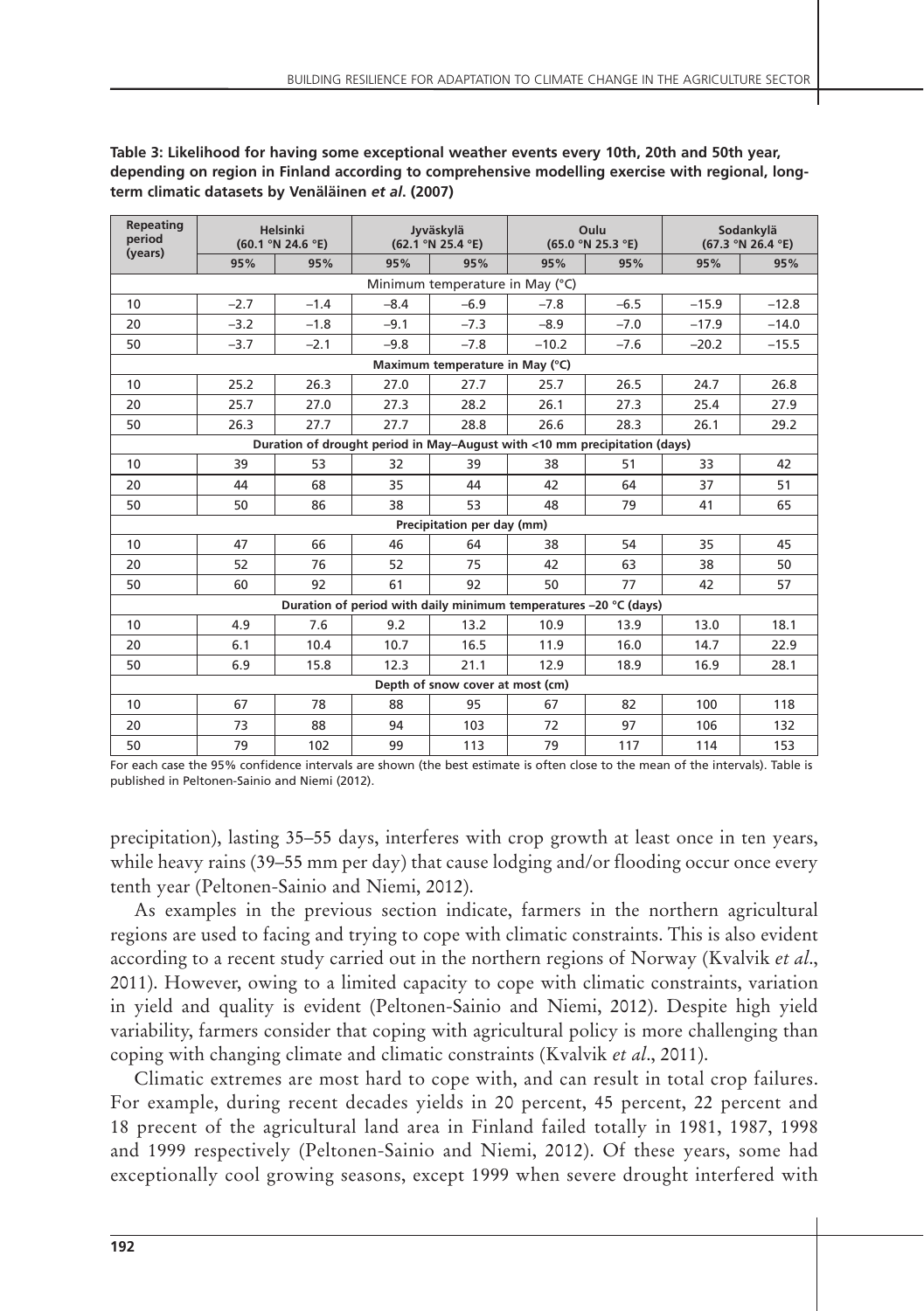crop growth. Also overwintering damage may be a significant source of yield variability (Peltonen-Sainio, Jauhiainen and Hannukkala, 2007; Peltonen-Sainio, Hakala and Jauhiainen, 2011). However, in the case of total or extensive winter damage, resowing with spring crops is practised and therefore the contribution of winter damage to annual crop loss area is often masked. In general, yields of minor crops such as grain legumes and rapeseed are more vulnerable to variable conditions and climatic risks (Peltonen-Sainio and Niemi, 2012).

## **3. CLIMATE CHANGE, EXTREME EVENTS AND VULNERABILITY OF NORTHERN CROP PRODUCTION**

## **3.1 Future climate forecasts: where do we go from here?**

**Temperatures** are projected to rise most in northern climates and especially so in winter (December–February) and spring (March–May) when compared with other European regions (Ruosteenoja, Tuomenvirta and Jylhä, 2007). By the end of this century (2071– 2100), according to the SRES A2 scenario, the probability intervals for temperature increase calculated by the GCMs range from 4.5 to 7.5 °C in winter and 2.8 to 7.2 °C in spring months when compared with the 1961–1990 period. The corresponding figures for the SRES B1 scenario are 2.5 to 5.4 °C and 1.4 to 5.0 °C, respectively. These estimates are in general some 0.5 to 2.0 °C higher than for western, southwestern and southeastern Europe, though closer to those calculated for eastern Europe. Contrary to this, the probability intervals for temperature elevation during summer months (June–August) are substantially lower for northern regions than for elsewhere: 2.0 to 5.4 °C for A2 and 1.0 to 3.8 °C for B1, while being even 2.6 to 8.4 °C for A2 and 1.6 to 5.3 °C in eastern Europe (Ruosteenoja, Tuomenvirta and Jylhä, 2007). Intervals for temperature changes were most alike for autumn months (September–November) in European regions with a ≤1.0 °C difference at most for the A2 scenario and even less for B1. Therefore, in the north winters are expected to get milder and the growing seasons to become warmer and prolonged, by 40–50 days in inland areas of Finland and even more in the southwestern coastal regions of the country (Ruosteenoja, Räisänen and Pirinen, 2011).

**Precipitation**. In Europe, projections for precipitation differ depending on season, and within a season depending on region (Ruosteenoja, Tuomenvirta and Jylhä, 2007). For winter months, the highest increase in precipitation is projected by GCMs to take place in northern European regions by the end of the century when compared with 1971–1990 (up to 50 percent in A2 and ~30 percent in B1 scenario). However, uncertainty due to the choice of GCM is particularly high for winters, especially for northern climates (Kjellström and Ruosteenoja, 2007). For southwestern and southeastern climates, winter precipitation may increase or fall by about 20 percent at most. For spring months, the probability intervals for northern climates are comparable with estimates for eastern regions and range from no change up to ~40 percent and a 20 percent increase in precipitation according to A2 and B1 scenarios, respectively. For southwestern and southeastern regions, change in spring precipitation is likely to be negative. In general, autumn precipitation is estimated to change according to spring precipitation but the probability intervals will narrow.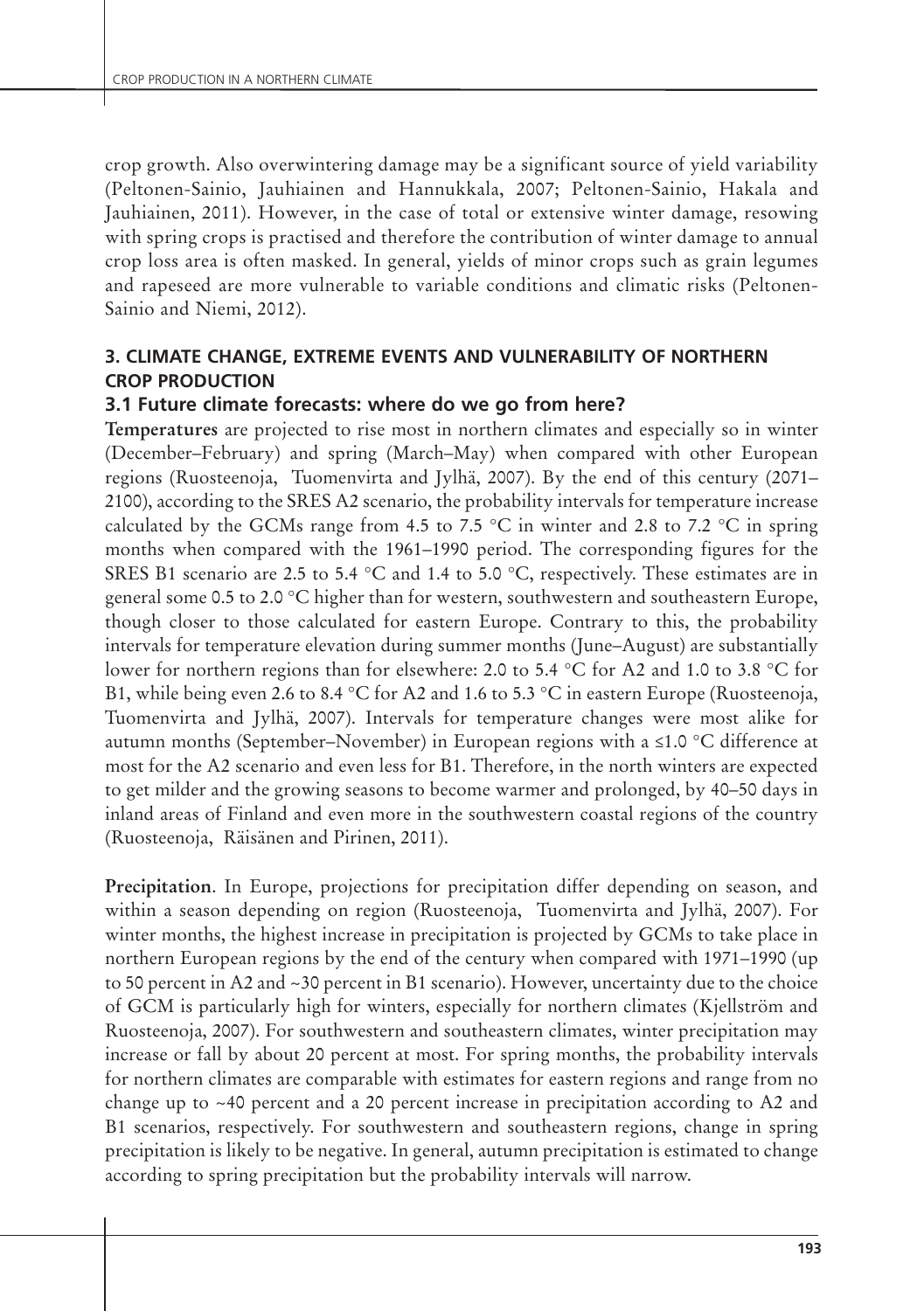Northern Europe represents the only region for which probability intervals for summer precipitation are projected to slightly increase (ranging from  $\sim$ 0 percent to 15 percent regardless of forcing scenario). Elsewhere in Europe summers are projected to get drier (Ruosteenoja, Tuomenvirta and Jylhä, 2007). For example, in Finland summer precipitation is estimated to gradually increase by the end of this century with regard to both the multi-model-mean precipitation and the variation (Ylhäisi *et al*., 2010). Therefore, precipitation is projected to increase in northern European climates throughout the year with differences in seasonal distribution: winters will get wetter, as is also the case, but to a lesser extent, for spring and autumn, than for winters, and again a little less increase in precipitation for summer than for spring and autumn. Also within the growing season precipitation is projected to increase unevenly, the absolute increase estimated to be largest in July (Ylhäisi *et al.,* 2010).

**Winter conditions**. As a result of higher estimates for future winter temperature and precipitation, major changes are projected to take place in winter conditions, such as fewer days with frost and snow, shorter frost season and a smaller liquid water equivalent of snow (Jylhä *et al.,* 2008). These projected changes were produced by all model simulations irrespective of the forcing scenario and the driving GCM, and they evidently have implications for agriculture based on "the mercies of nature". Annual number of frost days is predicted to decline from an average of ~120–180 days in the main agricultural regions of the Boreal Zone by 50–70 days by the end of this century according to the A2 forcing scenario (Jylhä *et al*., 2008). Also the number of freezing point days will decline in autumn by 5–10 days and in spring by 10–15 days in the southernmost regions of the Boreal Zone and by 0–5 days in the northernmost regions. Contrary to this, freezing point days will become more frequent in winter months and especially so in the northern parts of the Boreal Zone.

As a result of climate warming the first frost day in autumn will be delayed by about one month and the last frost day in spring advanced by one month by the end of the century (Jylhä *et al*., 2008). The number of days with snow cover over land areas ranges from ~90 to 200 (1961–1990) at the south-north axis in the Boreal Zone, but declines by 30 to 60 days, with the most drastic change occurring in the southern regions. The annual extent of snow cover at high latitudes has already declined in recent decades (Zhang and Walsh, 2006). Decline in days with snow cover is estimated to be most prominent during spring months (Jylhä *et al*., 2008). In general, under the A2 scenario, thermal winters may disappear in southwestern Finland by the end of the century (Ruosteenoja, Räisänen and Pirinen, 2011).

An indication of severity of winter conditions is represented in northern European regions by the extent of Baltic Sea ice. By the end of this century, unprecedentedly mild and extremely mild winter conditions will dominate regardless of the model used for projections (Jylhä *et al.,* 2008). Thereby, all the different weather parameters that characterize winter conditions and that are likely to have evident impacts on overwintering capacity of field crops and expression of winter damage in established plant stands will change in tandem. This challenges anticipation and adaptation of northern cropping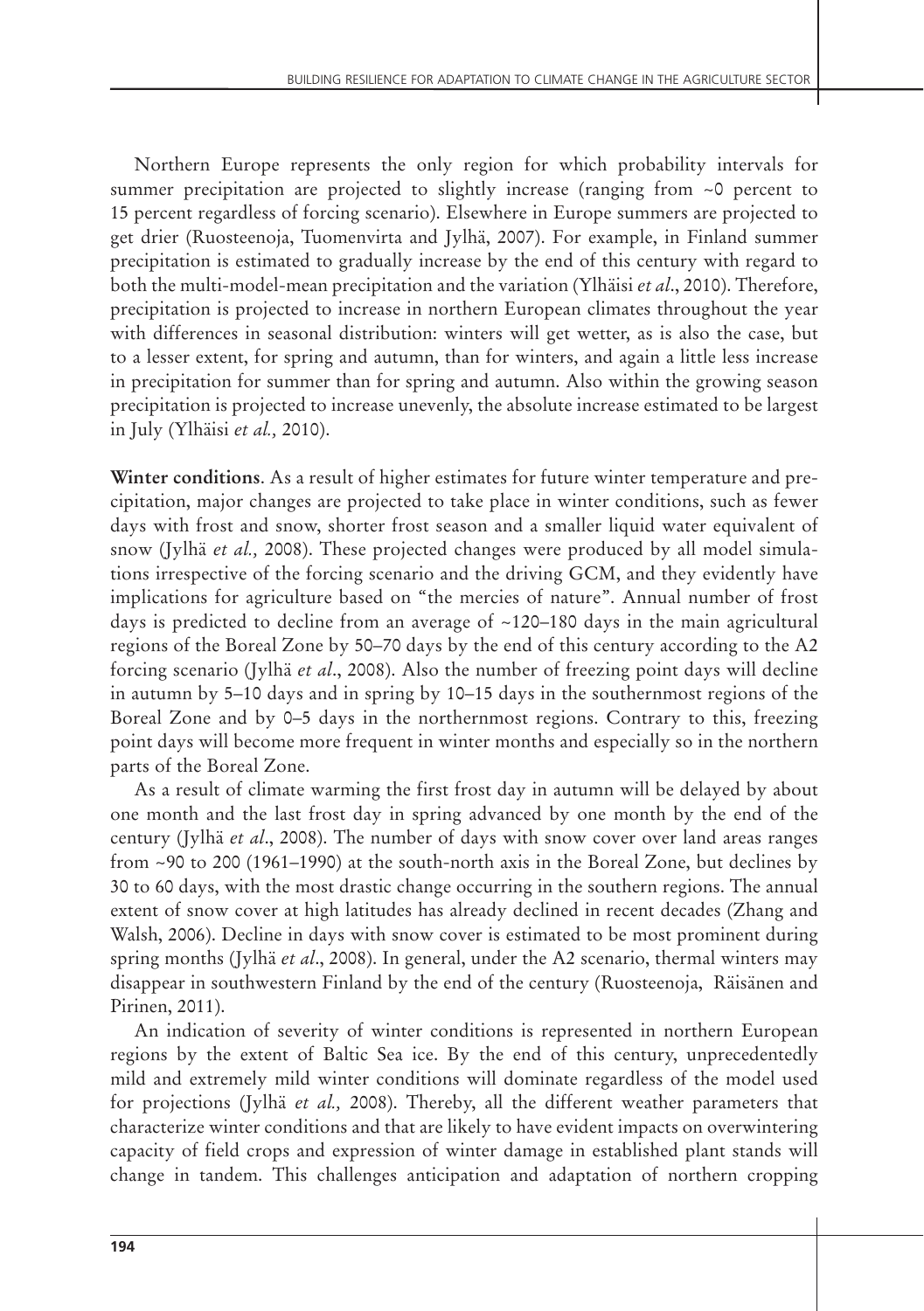systems to changing climate, especially concerning expansion of overwintering crop areas (Peltonen-Sainio, Hakala and Jauhiainen, 2011).

**Extreme events** are, in general, expected to become more frequent in the future when climate changes. There is evidence from observations gathered since 1950 of change in some climate extremes. Also economic losses from weather-related and climate-related disasters have increased though, with large spatial and interannual variability (IPCC, 2012). Heatwaves, episodes of heavy precipitation and/or severe drought, wind storms and storm surges are projected to change in Europe between 1961–1990 and 2071–2100 according to RCM simulations (Beniston *et al.,* 2007). In northern Europe, frequency, number and intensity, and duration of heatwaves will increase (shown in order from the highest to the lowest change). When the mean annual number of days exceeding 30 °C was 0–5 for the period 1961–1990, for the end of this century in the southernmost regions of the Boreal Zone, such episodes are likely to become more common and may range from five to ten by the end of this century (Beniston *et al.,* 2007). In southern Europe days with >30 °C may then approach 100.

Episodes of heavy winter precipitation are estimated to increase in both northern and central Europe as well as heavy summer precipitation events in northeastern Europe, but both winter and summer precipitation episodes will become more rare in the south (Beniston *et al.,* 2007). For example, at high latitudes (62.5 °N) the number of months in which the highest monthly precipitation is simulated to break the records of the twentieth century is ten by the end of this century in A1B scenario (six in the case of unchanged climate), though the estimate is four months for the Balkan Peninsula (42.5°N) (Ruokolainen and Räisänen, 2009). The corresponding estimates for the number of months with the highest mean temperature are 11 (for 62.5  $\textdegree N$ ; six in unchanged climate) and 12 (for 42.5 °N), respectively. Furthermore, in Finland the high precipitation records are more likely to be broken than the low precipitation records (Ruokolainen and Räisänen, 2009). Projected changes in precipitation and temperature imply possible changes in flooding patterns (IPCC, 2012).

**Shift in environmental zones**. Climate change is projected to result in changes of many critical agro-climatic indices (Table 1, Trnka *et al.,* 2011). Eventually also climate subtype distributions may change in such a manner that the subarctic continental climate will disappear northwards beyond the present agricultural land by the end of this century (de Castro *et al.,* 2007). On the other hand, the temperate continental climate will start to dominate in the high latitude countries of Europe and a temperate oceanic climate may reach some of the southern and southwestern coastal parts of Sweden and Norway.

# **3.2 Impacts of climate change and vulnerability of agro-ecosystems**

**Prolongation of growing season**. The current, extremely short growing season of northern European agricultural regions is projected to become longer in the future. This is likely to occur by benefitting from the advanced start to spring sowing, but not necessarily from delayed maturity and harvest in autumn. Advances in sowing time are estimated to proceed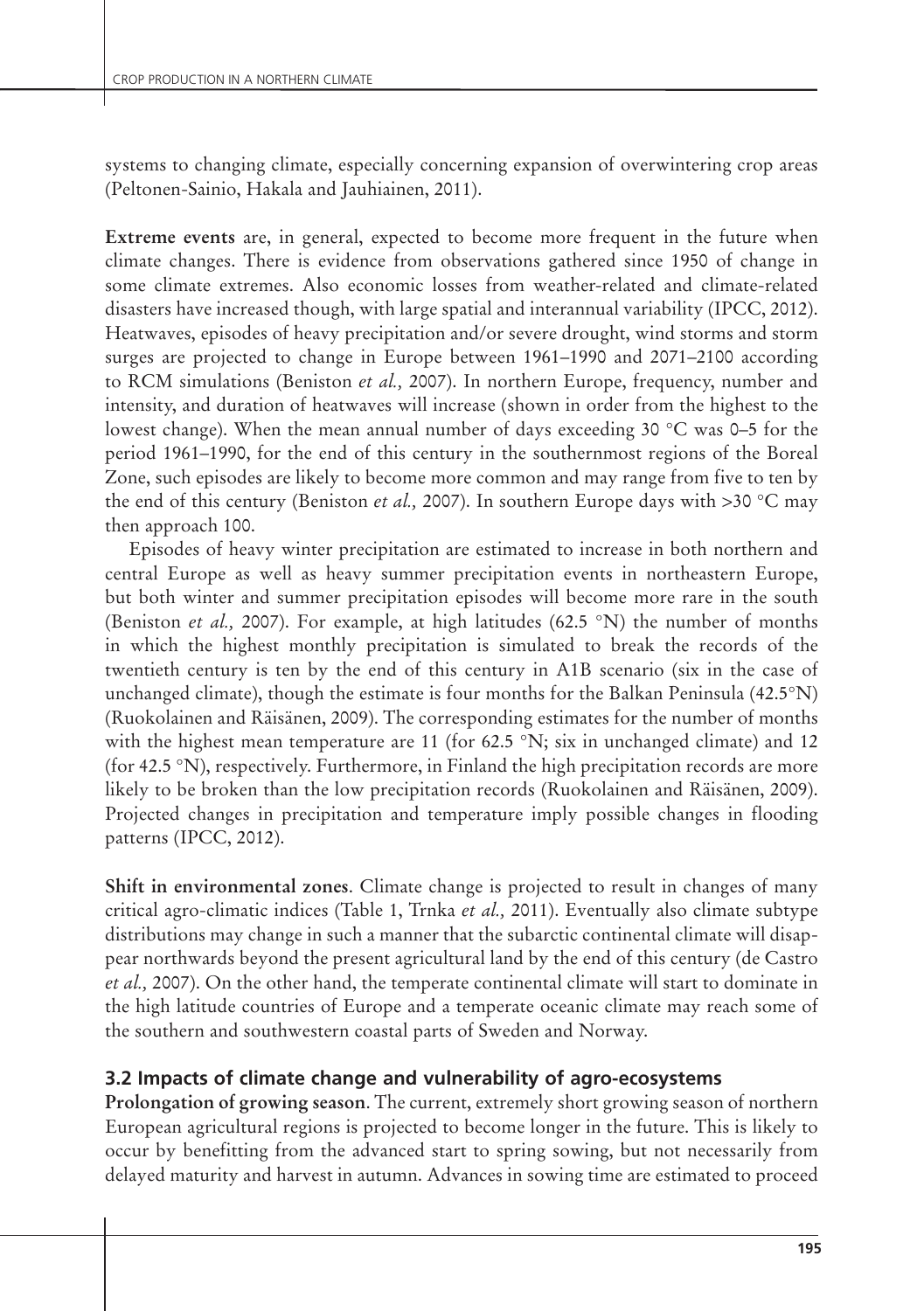rapidly at latitudes >60 °N (Peltonen-Sainio *et al.,* 2009a; Rötter *et al.,* 2011). Elevated daily mean temperatures during the growing season partly chip away at the crops' capacity to benefit from climate-warming induced higher cumulated degree-days during the growing season. Higher degree day values in the future will be attributable to both elevated daily mean temperatures and greater number of days in the early and late growing season with daily mean temperatures exceeding +5 °C. However, elevated temperatures are harmful for growth and yield determination for a variety of grain and seed crops, as described in more detail below, and call for adaptation through plant breeding (Peltonen-Sainio *et al.,* 2009a; Rötter *et al.,* 2011; Hakala *et al.,* 2012). Growing season accumulated temperature sums that are estimated to be utilized by crops for growth and are agronomically feasible (means earlier sowings, but not delays in harvest period) were anticipated to increase by some 140 °Cd by 2025, 300 °Cd by 2055 and 470 °Cd by 2085 in scenario A2, when averaged over regions with significant arable land in Finland (Peltonen-Sainio *et al.,* 2009a). Thereby, the extent of potential cultivated areas for many crop species is anticipated to expand at high latitudes in Europe.

**Improvements in potential for crop diversification**. Potential cultivated areas of the commonly grown major and/or minor crops (depending on Boreal region) will increase considerably, especially above their current northern limits for cultivation (Peltonen-Sainio *et al.,* 2009a). By the mid-century some of the contemporary crops, spring cereals, rapeseed and grain legumes will be grown up to  $65-66$  °N, i.e. as far north as there is arable land available in the Boreal Zone. Already this opens new opportunities for diversified crop rotations (Peltonen-Sainio and Niemi, 2012). Of the current spring-sown minor crops, oilseed rape, pea and faba bean (*Vicia faba* L.) are particularly strong candidates to become major crops in northern European regions. These crops have good potential for industrial processing, they are currently being bred and there is substantial need to substitute imported soybean (*Glycine max* L.) with regionally produced protein crops (Peltonen-Sainio and Niemi, 2012; Peltonen-Sainio *et al.,* 2012).

In addition to opening doors for expansion of areas for present crops, novel or extremely marginal minor crops may be introduced. Owing to the higher base temperature requirement for maize (*Zea mays* L.) growth than for temperate crops, silage maize could become a novel crop for the most favourable growing regions of the Boreal Zone, up to 61–62 °N by the end of this century (Peltonen-Sainio *et al.,* 2009a). Grain maize would only like gain ground across southernmost regions of Sweden (Elsgaard *et al.,* 2012) owing to the requirement for a long growing season and its being frost and chilling sensitive. When bench-marking the current cropping situation in a nearby region, grain maize has in fact only recently been introduced into Denmark due to elevated temperatures during the growing season, while forage maize has been an important crop there for a long time (Olesen *et al.,* 2011). Cultivation of current minor crops that require 1000–1100 °Cd and/or are prone to frost, e.g. buckwheat (*Fagopyrum esculentum* Mill.), flax (*Linum usitatissimum*  L.), oil hemp (*Cannabis sativa* L.) and sunflower (*Helianthus annuus* L.), is today limited up to 62 °N and/or only in the most temperature-favoured regions, but their cultivation could expand northwards or increase in the present regions (Peltonen-Sainio *et al.,* 2009a).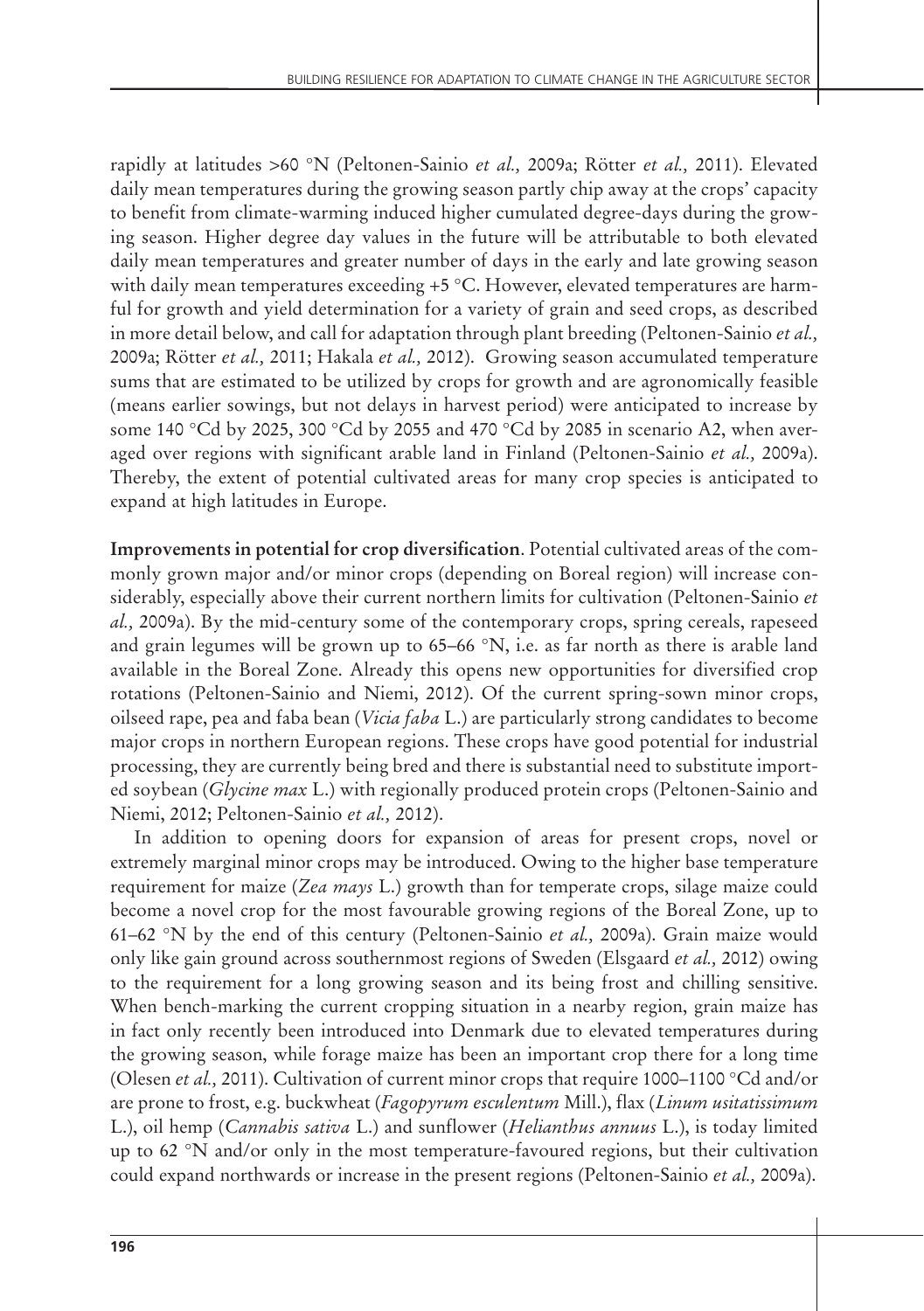As winters become milder, the temperature regimes in the northern regions of the Boreal Zone may gradually start to resemble those typical of southern Sweden and Denmark today. It is possible that expansion of winter-sown crops (cereals and rapeseed) northwards will represent major risks as a result of fluctuating winter conditions, and this could delay their adaptation for expanded production by many decades. Winter wheat (*Triticum aestivum* L.) and triticale (X *Triticosecale* Wittmack) may have the potential for expansion in the first wave, turnip rape thereafter, and winter barley and oat (*Avena sativa* L.) much later (Peltonen-Sainio *et al.,* 2009a). Also potential for introduction of new or neglected perennial grasses and forage legumes or expansion in their production in current regions may be improved along with prolonged, warmer growing seasons with milder winters (Hakala *et al.,* 2011).

**Elevated temperatures** are harmful to cereal and rapeseed yields throughout Europe (Reidsma and Ewert, 2008; Peltonen-Sainio *et al.,* 2010), and this sensitivity is also expressed in the northernmost European regions (Peltonen-Sainio *et al*., 2010; Peltonen-Sainio, Jauhiainen and Hakala, 2011; Kristensen, Schelde and Olesen, 2011). According to numerous studies carried out in many cropping regions across the globe, it seems evident that the present cultivars are adapted to rather narrow ranges of temperature typical for northern European growing seasons (relatively cool conditions at high latitudes) and even a small and temporary increase in mean and/or maximum temperatures reduces yields.

Heatwaves – elevated temperatures of extended duration – are particularly harmful for crop production under northern conditions as together with long days they accelerate developmental rate if they occur prior to heading or at flowering (for seed producing crops), or they cause premature maturation when occurring at grain-filling (Peltonen-Sainio, Jauhiainen and Hakala, 2011; Hakala *et al.,* 2012). For example, rapeseed is particularly sensitive to elevated temperatures at late seed set and during seed fill: years with elevated temperatures often coincided the years with greatest yield losses (Peltonen-Sainio, Jauhiainen and Hannukkala, 2007). Also Frenck *et al.* (2011) showed that elevated temperatures were particularly harmful for yield formation of oilseed rape cultivars, though not their biomass. Episodes of elevated temperatures are often associated with drought, causing more severe yield reductions (Rötter *et al.,* 2011) and challenges for regrowth of cut grass crops. As an example of the impacts of elevated temperatures at national level, Peltonen-Sainio, Jauhiainen and Hannukkala (2007) found that higher temperatures accounted for up to two-thirds of the recorded, marked yield declines in rapeseed in Finland. Temperature elevation may cause yield losses also for winter cereals (Peltonen-Sainio, Jauhiainen and Hakala, 2011), as grain yield of winter wheat responded non-linearly to mean winter temperatures, with the highest yield at 4.4 °C and lower yields both below and above this inflection point (Kristensen, Schelde and Olesen, 2011). Peltonen-Sainio, Jauhiainen and Hakala (2011) did, however, show that elevated temperatures during the growing season were not harmful for winter wheat or rye (*Secale cereale* L.).

The negative effects of  $+5$  °C elevation on yields cannot be compensated for by elevated CO2 concentration (770 ppm) (Frenck *et al.,* 2011). Also the experiments of Hakala (1998) showed that the benefits for growth provided by  $CO<sub>2</sub>$  enrichment (700 ppm) for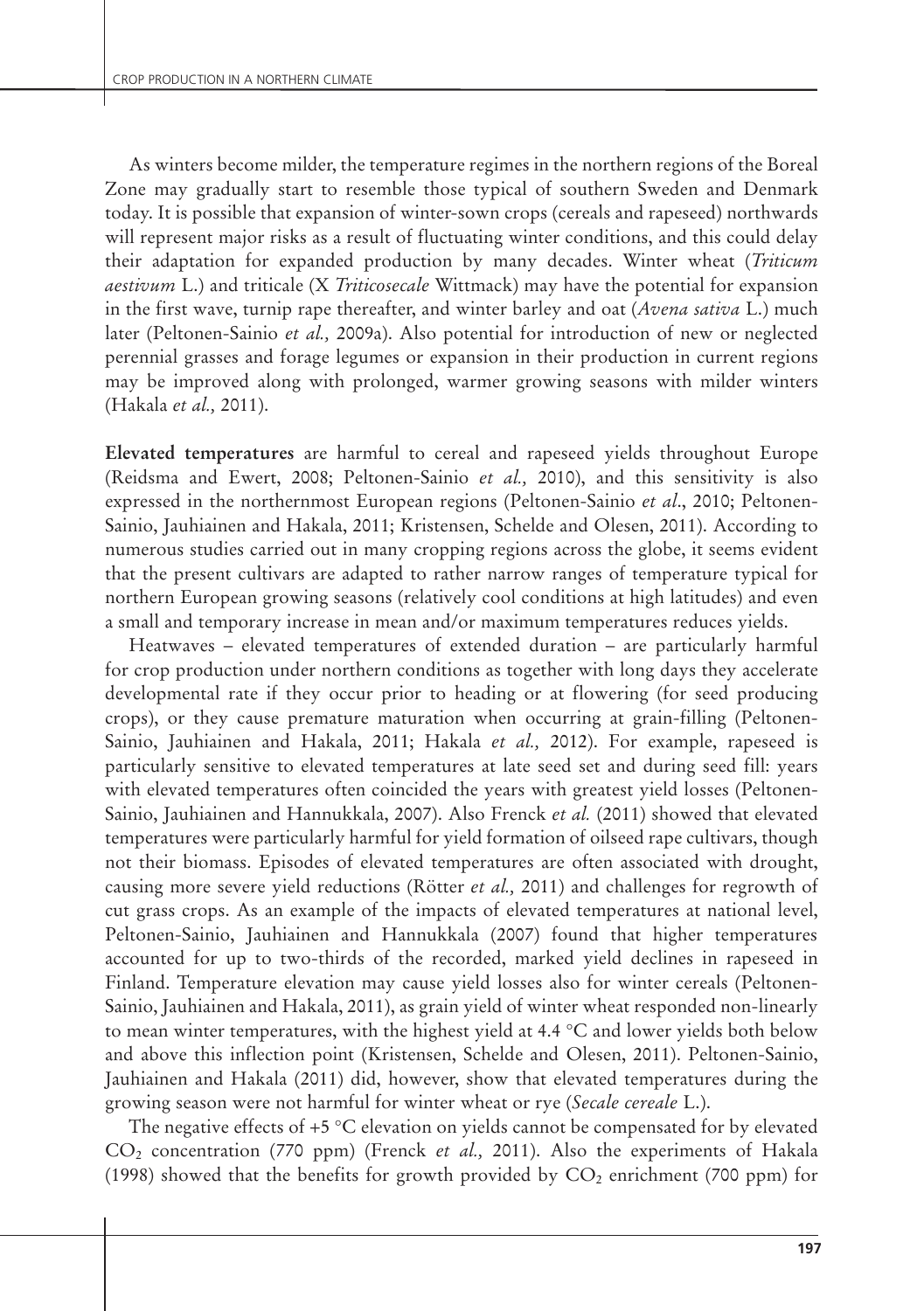spring wheat tended to compensate partly, but not completely, for the yield losses caused by elevated temperatures (by 3 °C). This was also evident according to a model-based assessment (Rötter *et al.,* 2011), according to which total growth duration decreased and yield losses were apparent at temperature increases exceeding 3 °C. Another exercise used long-term datasets of field crops typical for Finland and compared crop responses with elevated temperatures through grouping experiments according to the temperature range experienced during the growing season. Yield losses were again apparent for years having typical temperatures estimated for 2025 when compared with those typical for 1985 (Peltonen-Sainio, Jauhiainen and Hakala, 2011).

**Increases in precipitation**. In general, anticipated increases in early summer precipitation would have favourable impacts on crop production, while the projected increase in precipitation in August and September anticipates harmful impacts on crop maturation, harvest and quality (Ylhäisi *et al.,* 2010). Over recent decades, early summer drought has already somewhat eased off in the Boreal Zone, for example in the southwestern regions of Finland, as 5–9 mm more June precipitation was recorded per decade (Ylhäisi *et al.,* 2010). This is likely associated with 140–230 kg/ha higher grain yields in spring cereals and may, thereby contribute 15–20 percent of the cereal mean yield increases, recorded to be 1000–1600 kg/ ha during the period from the 1960s to the 2000s (Peltonen-Sainio, Jauhiainen and Laurila, 2009). Such impact on yields results from increases in precipitation at the most critical developmental phase for yield formation of many seed producing crops. However, in the future more dramatic increases in precipitation are likely needed in order to meet the demands of more abundant plant stands supporting improved yield potentials, and to avoid that plant stands suffer from insufficient access to water when temperatures rise in the northern long day conditions (Ylhäisi *et al.,* 2010). If rain showers become more abundant and irregular in the future (as one manifestation of more general extreme events), rains become less efficiently used by crop stands and distribution of precipitation may meet the demands of the crop stands less efficiently. On the other hand, excess rain causes lodging, delayed ripening of plant stands, flooding with anoxia and results in deterioration of quality.

**Milder winters**. Typically temporal and spatial inter- and intra-annual variation in overwintering damage is high under northern growing conditions, exhibiting drastic regional differences in winter conditions in a south–north dimension. It is likely that in the near future climatic constraints are likely to become too harsh for successful expansion of overwintering crops because the winters may combine mild and severe periods, and fluctuation in winter conditions *per se* challenges overwintering capacity (Hakala *et al.,* 2011; Peltonen-Sainio, Hakala and Jauhiainen, 2011). Fluctuating conditions for winter wheat in particular have typically hampered overwintering, and freezing point days are likely to become more frequent in winter months and especially so in the northern parts of the Boreal Zone (Jylhä *et al.,* 2008). On the other hand, in the future further increasing autumn precipitation challenges winter rye that has presently better overwintering capacity than winter wheat (Peltonen-Sainio, Hakala and Jauhiainen, 2011), while low winter temperatures that have been critical for overwintering success of winter rye are projected to ease off.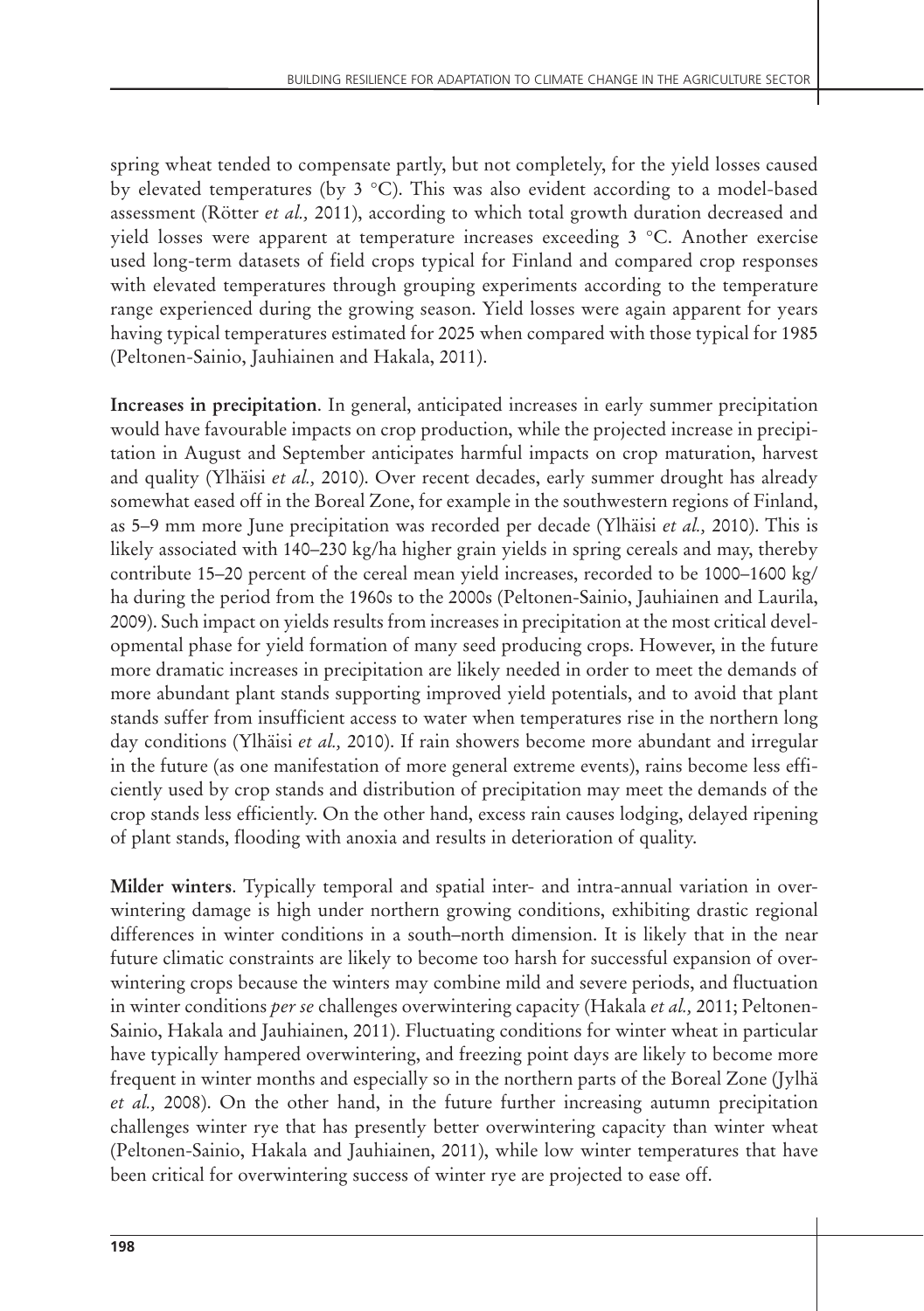**Emerging crop protection risks**. In general, and concerning the vast majority of cases, the changes in climatic conditions described above are likely to increase risks related to weed, pest and pathogen infestations in the future (Hakala *et al.,* 2011). The impacts of changes in severity of risks and predispositions of crops are not, however, straightforward due to the complex nature of interactions between climatic conditions (microclimates in crop stands), crop performance, incidence of pests and their predators, pathogens and their antagonists, weeds and their competitors, appearance of host plants other than cultivated crops, viruses and their vectors, etc. Another dimension of emerging crop protection risks in the future is introduction of alien species into northern agro-ecosystems (Hyvönen and Jalli, 2011; Vänninen *et al.,* 2011; Hannukkala, 2011). All these issues emphasize the need for regiondependent assessments of crop protection risks on a case-by-case basis.

## **4. NEEDS AND MEANS FOR ADAPTATION AT THE NORTHERN MARGIN OF AGRICULTURE**

Adaptation is the key factor that will shape the future severity of climate change impacts on food production (Lobell *et al.,* 2008). Adaptation can largely reduce the potential harmful impacts of climate change and thereby alleviate variability of crop yields and farmer income (Reidsma *et al.,* 2010). In northern growing conditions, prompt adaptation measures are needed as changes in conditions are projected to be considerable and warming will proceed rapidly. On the other hand, owing to the lag period even after successful, globally followed-through mitigation measures, climate change will shape future agriculture at high latitudes.

As the examples above (section 2.2) indicate, farmers in northern areas are accustomed to adapting to continuously varying conditions. However, foreseen profound changes in regional production capacities and cropping patterns in the northern European conditions call for changes in agricultural policy. Need for policy guidance is particularly emphasized if highly productive fields are going to be sustainably intensified in the future, while poor performing extensified. One can characterize the present common agricultural policy (CAP), LFA and national payments as being rather inflexible. They are about to sustain existing production structures and means without necessarily encouraging towards the radical changes that are essentially required for successful adaptation as described below (sections 4.1 and 4.2). Ideally policy incentives should encourage and reward coupling of improvements in realization of production capacities (i.e., catching up emerging yield gaps; Peltonen-Sainio, Jauhiainen and Laurila, 2009) with environmental benefits and orientation according to market demands. This also means motivating investments for consolidating production and competitiveness as well as improving environmental care when adapting to climate change. Successful adaptation as such is a means to increase resilience of northern crop production, but hedging against yield losses and failures caused by climate variation and extreme events may imply development of, for example, weather index insurance systems (Myyrä, Pietola and Jauhiainen, 2001; Pietola *et al.,* 2011).

Climatic extremes will have significant impacts on agriculture and food security (IPCC, 2012). Developed countries are, in general, better equipped financially and institutionally to adopt specific measures to respond and adapt to projected changes efficiently regarding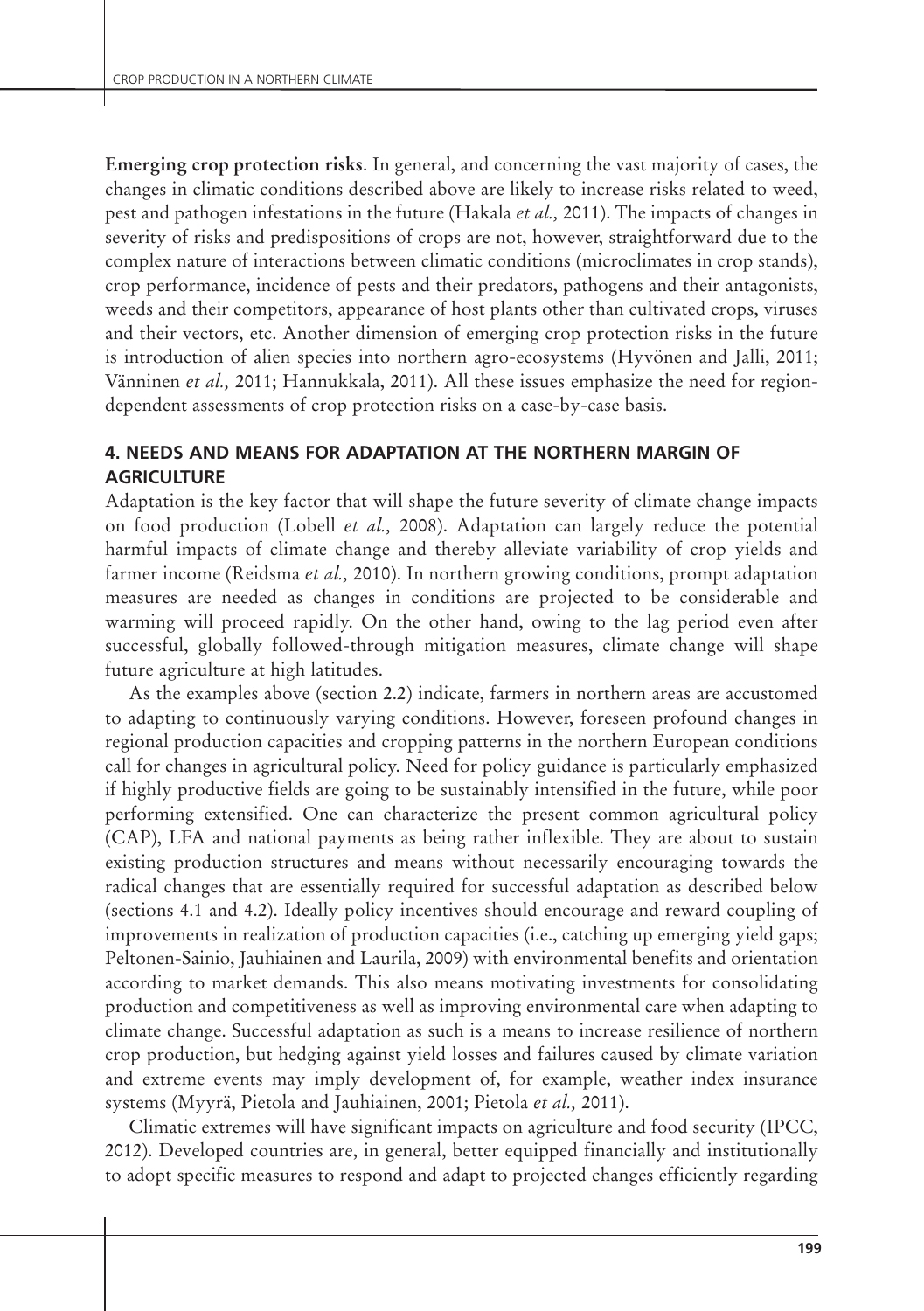exposure and vulnerability to climate extremes (IPCC, 2012). In general, reducing exposure, increasing resilience to changing risks and reducing vulnerability of cropping systems are the key management approaches to adapting to a changing climate (IPCC, 2012).

#### **4.1 Aiming at redeeming prospected opportunities**

In general, prolonged growing seasons and an elevation in  $CO<sub>2</sub>$  concentration would increase yield potentials of major field crops. Estimates for increases in yield potentials are substantial, and suggest even doubling of yields per hectare (Peltonen-Sainio *et al.,* 2009a; Olesen *et al.,* 2011), but their realization in future climates requires many adaptation measures. Benefits in yield potential are gained indirectly if lower-yielding crops are replaced by more productive ones.

Field use in northern Europe may change drastically in the future. There is potential to markedly diversify cropping systems. Cultivation of crops that benefit relatively more from prolonged growing seasons, and are thereby more competitive, may be expanded most if their production uncertainties are managed. As an example, in the near future oilseed rape is likely to replace low-yielding turnip rape, a globally marginal crop that is currently grown and bred within Europe only in Finland (Peltonen-Sainio, Jauhiainen and Venäläinen, 2009; Peltonen-Sainio *et al.,* 2009a, 2009d). This is an example of adaptation means to better utilize the future conditions through enhancing yield potential. The role of other protein crops, faba bean, pea and lupins (*Lupinus* spp.) to substitute partly for imported soymeal may also increase owing to high demands for protein-rich feed sources in the future and when there are better opportunities to produce such crops in northern regions. Also the prospects for expanded production of high-yielding triticale are good as only modest increases in winter temperature enable its production at larger scales than are possible today. It may expand at the expense of spring fodder cereals, barley and oat. Also other overwintering types of presently dominant spring sown cereals, especially wheat, may become more common also in the northernmost regions of the Boreal Zone (Peltonen-Sainio *et al.,* 2009a). Also novel crops such as maize may eventually approach the northern agricultural regions (Peltonen-Sainio *et al.,* 2009a; Elsgaard *et al.,* 2012) though prospects for soybean production remain poor. In fact, farmers in Finland started to gather experience in cultivation of forage and bioenergy maize in the 2000s when heartened by warm summers. Introducing grain legumes, peas and faba bean in particular into crop rotations offers many ecosystem services that directly or indirectly contribute to improved resilience to climate change (Peltonen-Sainio and Niemi, 2012).

The growing season in northern Europe became two to three weeks longer during 1890–1997, and the prolongation took place both at the beginning and at the end of the growing season (Carter, 1998). Since 1965, the thermal growing season has in general started 2.0–2.8 days earlier per decade in Finland, except in the 1980s (Kaukoranta and Hakala, 2008) when a couple of exceptionally cool growing seasons occurred (Peltonen-Sainio and Niemi, 2012). Farmers have already adapted by sowing spring cereals 0.6 to 1.7 days earlier, depending on the region, while sugar beet and potato were sown 2.5 and 3.4 days earlier respectively (Kaukoranta and Hakala, 2008). In the case of potato, technology changes also enabled earlier sowing despite the acute sensitivity of potato to damage from night frosts.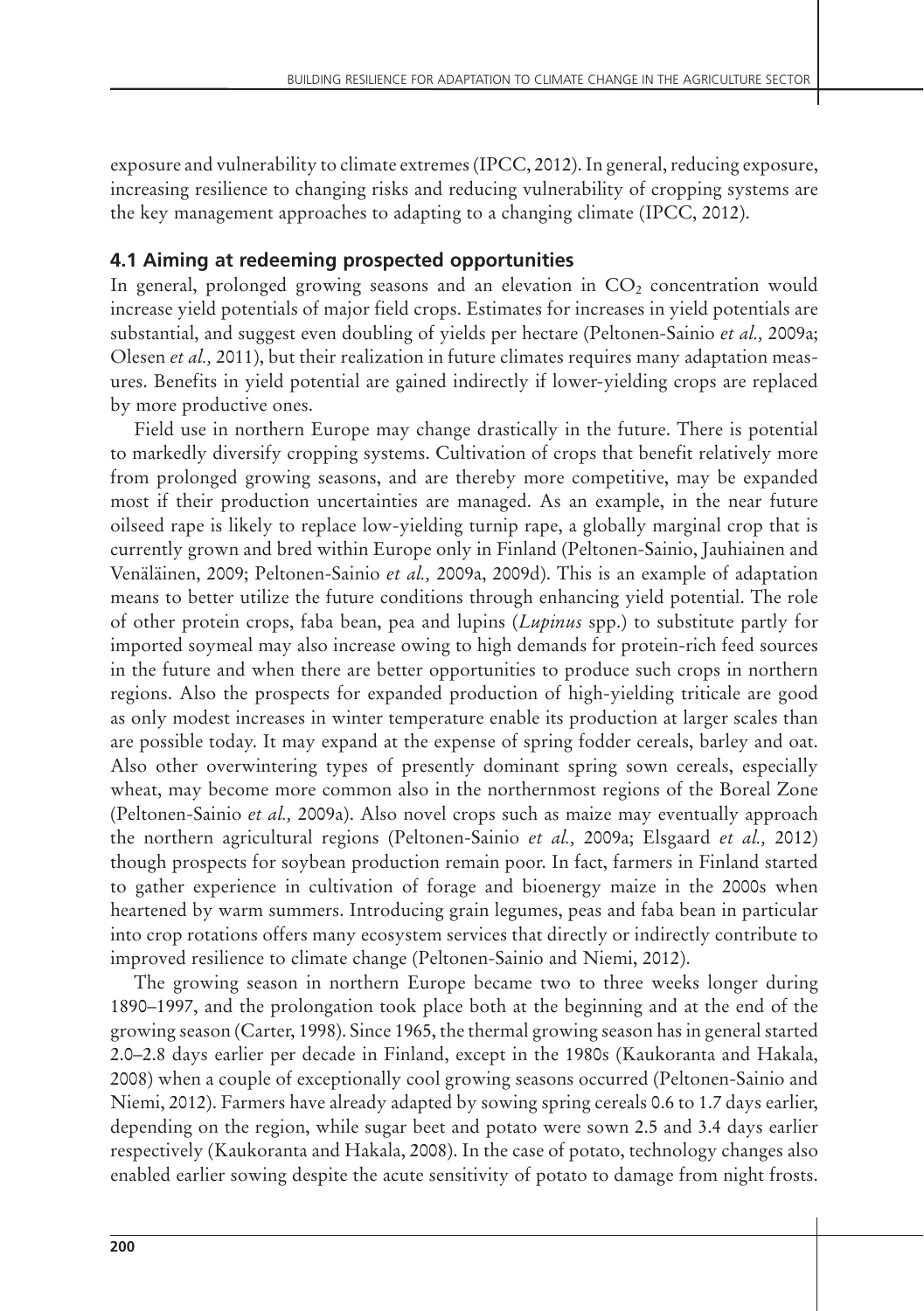This is an indication of an already occurring adaptation to climate warming and expansion of growing season in northern conditions.

## **4.2 Coping with challenges**

Improvements in the resilience of northern cropping systems require that wide-ranging adaptation measures to changing and fluctuating conditions are taken. Realizing the prospects for increased yield potentials in northern regions, enabling marked diversification in cropping systems and improving resilience of northern crop production require adaptation measures (Table 4). In the future farmers will need to cope with: (i) elevated daily mean temperatures that interfere with crop growth, particularly when occurring under the long day conditions of northern latitudes; (ii) scarcity of water at critical phases of yield determination and harmful effects of abundant precipitation late in the growing season; (iii) greater pest, disease and weed pressure under future climates and cropping systems; (iv) other uncertainties caused in particular by extreme events; and (v) a generally greater need for inputs, especially nitrogen and crop protection agents and measures (Peltonen-Sainio *et al.,* 2009a).

**Breeding for high temperature insensitivity or escape**. Only plant breeding can provide comprehensive, primary solutions and thereby adaptation means to counter the negative impacts of elevated temperatures in the northern regions (Peltonen-Sainio *et al.,* 2009a; Peltonen-Sainio, Jauhiainen and Hakala, 2011; Rötter *et al.,* 2011). A recent study indicated that modern rapeseed cultivars were especially sensitive to elevated

| Constraint                                                     | Crops of particular<br>concern | Adaptation measure(s) needed                                                                                                                                                                                              |  |  |
|----------------------------------------------------------------|--------------------------------|---------------------------------------------------------------------------------------------------------------------------------------------------------------------------------------------------------------------------|--|--|
| Long days, elevated temperatures,<br>enhanced development rate | Seed crop plants               | Breeding for insensitivity to elevated<br>temperatures                                                                                                                                                                    |  |  |
| Water availability and distribution                            | Spring sown crops              | Development of year-round water management<br>systems (including irrigation), breeding for<br>improved water use efficiency, expanding<br>cultivation of winter crops that have ability to<br>escape early summer drought |  |  |
| <b>Winter hardiness</b>                                        | Overwintering crops            | Breeding for improved overwintering capacity,<br>avoiding introduction of cultivars not well<br>adapted to northern climates                                                                                              |  |  |
| Crop protection risks                                          | All crops                      | Healthy propagating material, breeding for<br>disease resistance, chemical and biological<br>control systems, alarm systems                                                                                               |  |  |
| Extreme events                                                 | All crops                      | Alarm systems, breeding for improved yield<br>stability, improving resilience through crop<br>diversity                                                                                                                   |  |  |
| Access to nutrients                                            | All crops                      | Fertilization practices (including split fertilizer<br>use), crop rotations, increased cultivation of<br>nitrogen-fixing legumes, breeding for improved<br>nitrogen and phosphorus use efficiency                         |  |  |

**Table 4: Main climate change adaptation needs and means to improve production capacity and resilience of northern crop production** 

*Source*: Peltonen-Sainio *et al*. (2009a).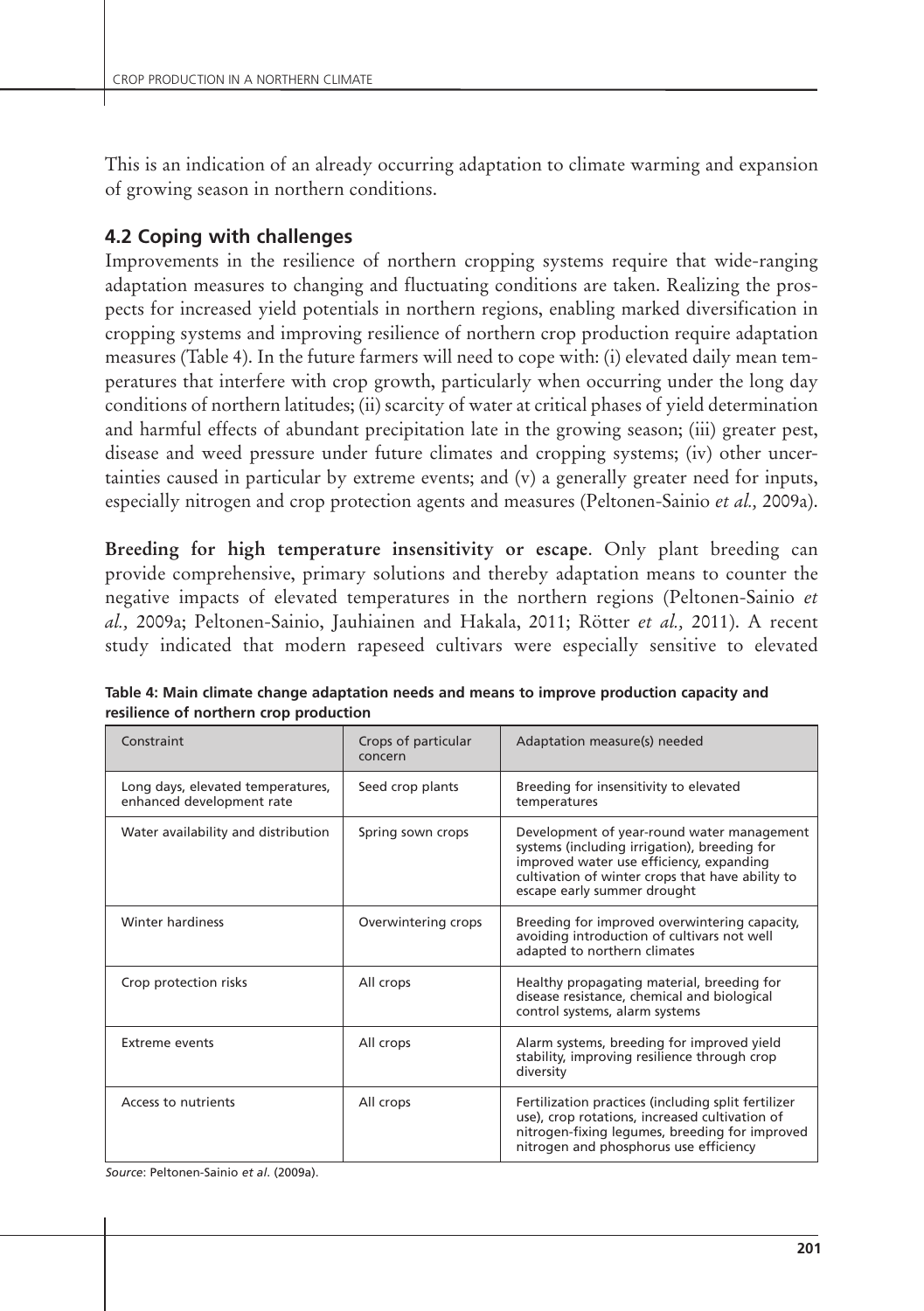temperatures experienced in northern European conditions (Peltonen-Sainio, Jauhiainen and Hannukkala, 2007). It is possible that with climate warming, breeding lines will be more frequently exposed to elevated temperatures already during the selection programmes, and thereby responsiveness to elevated temperatures will to some extent be spontaneously addressed. However, as climate warming is likely to progress gradually, it means that newly released cultivars will always be better adapted to past rather than future temperature conditions, as might be the case with rapeseed temperature sensitivity recorded for Finnish conditions (Peltonen-Sainio, Jauhiainen and Hannukkala, 2007). Therefore, owing to the long time period needed in breeding new cultivars, prompt actions are called for, together with strategies (Table 4) that have clear sense of direction to counter the harmful and more aggravated impacts of heat in the future (Ortiz *et al.,* 2008).

Adaptation through altering cropping patterns can, in certain cases, ease the exposure of plant stands to the most critical temperature elevations. For example, introducing winter types that benefit from or are less susceptible to elevated temperatures (Kristensen, Schelde and Olesen, 2011; Peltonen-Sainio, Jauhiainen and Hakala, 2011) is a means to adapt to elevated temperatures. In the future, for example, replacing the most early maturing fodder barley with fodder triticale or introducing later maturing barley cultivars may be among the means to avoid or escape the evident risk of yield losses. Also changes in sowing time may be a means of avoiding critical growth phases that occur during times of stress, though for northern conditions the range of shift in sowing time is very limited and applicable only for the fastest maturing cultivars. However, according to a model-based assessment, adjustment of sowing time in spring barley did not alleviate yield losses sufficiently (Rötter *et al.,* 2011). For winter wheat, avoiding harmful temperature effects is also possible through delayed sowing or by growing cultivars with a higher vernalization requirement and/or stronger day length requirement (Kristensen, Schelde and Olesen, 2011).

In addition to shifting time of major phenological events, for example by earlier sowing (Olesen *et al.,* 2012), another means to adapt to changing temperature conditions is through shifting the duration and timing of phenological phases via plant breeding. For example, Patil *et al.* (2010a) suggested that winter wheat would be better adapted to the expected warmer winters if genotypes had a longer vegetative period, without advancing their reproductive stages. By such means, yield levels could be maintained even under shorter growing seasons. Another example of a trade-off between major developmental phases that has occurred in spring oat in Finland is that modern, higher-yielding oat cultivars have a shorter period from sowing to harvest compared with older cultivars owing to their shorter grain-filling period and higher share of the pre-anthesis period compared with the duration of the post-anthesis period (Peltonen-Sainio and Rajala , 2007). This has likely increased yield stability of oat by reducing risks related to delayed harvests. These examples emphasize the potential for trade-offs between developmental phases in order to adapt to changing temperature conditions. And in addition to temperature change, induced shifts in phasing may be a means to escape drought or risks of night frosts.

**Developing water management systems**. Despite the ability to moderate negative impacts of climate change through rather inexpensive changes in cropping systems, the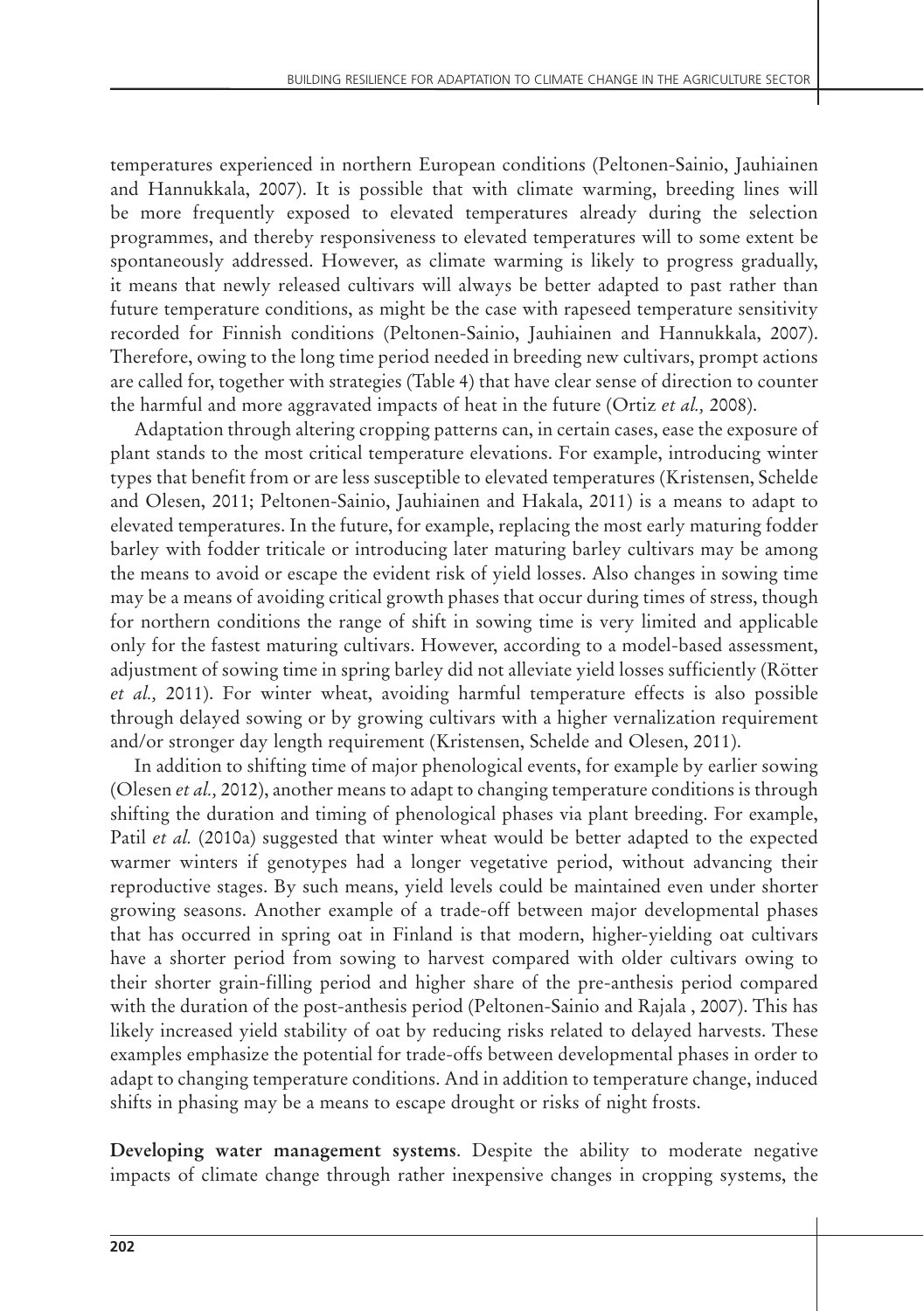largest benefits are likely to result from costly water management measures, including irrigation (Lobell *et al.,* 2008). Finland has exceptionally abundant, good-quality freshwater resources, but currently they are utilized for irrigation only in horticulture, and thus the total irrigated area remains small. The present and future major constraint of limited water can be solved through irrigation, but this requires developing systems that not only focus on enhancing productivity through irrigation but also protect the environment. The environmental load from agriculture is, in general, expected to increase in northern European aquatic environments (Jeppesen *et al.,* 2011). On the other hand, projected increases in precipitation outside the growing season challenge overwintering and soil drainage and represent a higher risk for nutrient loads, erosion, poor soil bearing capacity and soil compaction. Therefore, water resource management faces great challenges throughout the year. All these call for adaptation measures that include development of comprehensive water management systems (Table 4). Also, means other than irrigation may improve resilience of cropping systems with respect to water scarcity at critical developmental phases. For example, soil water-holding capacity may be improved in the long run by water conservation methods such as adding crop residues and manure to soils (Smith and Olesen, 2010) and using reduced tillage or direct drilling (Känkänen *et al.,* 2011).

**Sustaining expansion of overwintering crops**. Milder winters in the future may open up new opportunities for introduction of autumn-sown overwintering crops in the Boreal Zone to a greater extent than they are cultivated today (Peltonen-Sainio *et al.,* 2009a). For example, Finland is among the most virgin temperate areas for winter types of grain and seed crops, as the only currently grown crops, winter rye and wheat, cover only 1 percent of agricultural land. Winter types are attractive because of their higher yield potential, better ability to avoid early summer drought-induced yield losses, and soil cover, reducing risk of erosion and nutrient leaching. According to Patil *et al.* (2010b), projected future increases in drainage and nitrogen leaching are offset by increased water and nitrogen removal by the advanced growth of crops driven by warmer winters. It is, however, likely that, in the near future, climatic constraints are likely to be too harsh for successful overwintering of crops as winter may comprise mild and severe periods and the expected fluctuation in winter conditions will challenge the overwintering capacity of crops (Peltonen-Sainio, Hakala and Jauhiainen, 2011). Therefore, cultivation of winter crops may experience massive expansion by the mid-century (Table 5), as by then winters are likely to be "permanently" milder. An example of farmers' continuous adaptation in northern conditions is that severity of winter damage in any one year is associated with a smaller area sown in the following year (Peltonen-Sainio, Hakala and Jauhiainen, 2011).

Contrary to the current situation in the northernmost Boreal region, Finland, in Uppland in Sweden, which lies at a comparable latitude to southernmost Finland, winter types of rapeseed have already been successfully adapted for cultivation. For example, in 2008 there were only 1300 hectares of spring turnip rape in Sweden and the crop seemed set to vanish from cultivation in the near future. Under future Finnish conditions, spring turnip rape will probably remain an important crop only in the northernmost growing regions, and it is likely to play an important role as a pioneer crop when new regions are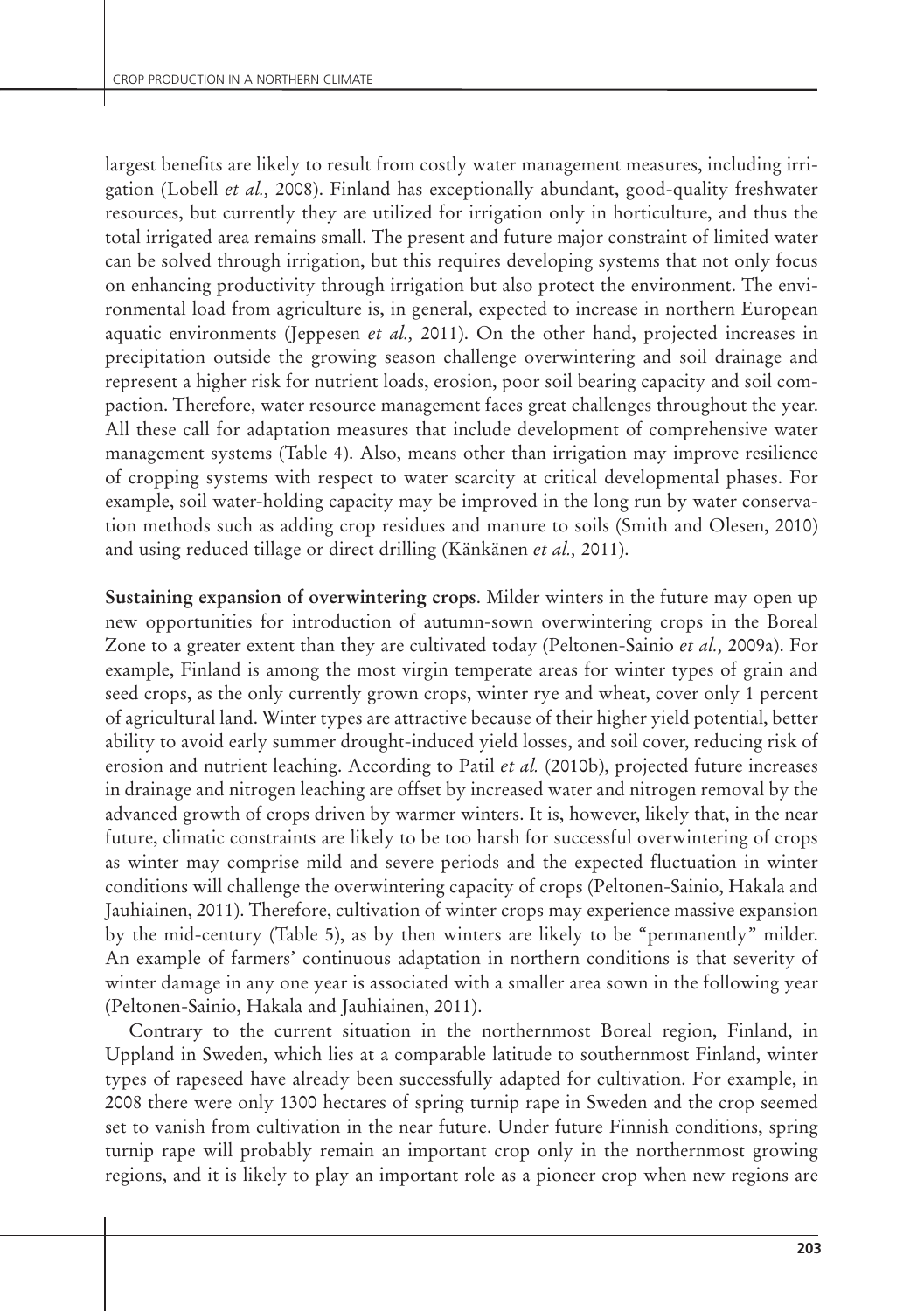approached. It seems likely that in northern regions as a whole, not only oilseed rape will dominate as an oil crop in the future, but also winter types will gradually approach the northernmost cropping regions of the Boreal Zone (Peltonen-Sainio *et al.,* 2009a).

**Providing for increasing pest, disease and weed problems**. Agriculture in the Boreal Zone has been favoured by exiguous risks represented by pests and diseases, when compared with the more southern regions of the northern hemisphere. However, changing climatic conditions and the means to adapt to these through changes in cropping patterns and systems may initiate new problems with higher occurrences of weeds, pests and pathogens (Hakala *et al.,* 2011). Major drivers for more challenging crop protection risks in the future are various. Among some examples are introduction of new species favouring prolonged growing seasons and elevated temperatures, expansion of cultivation of winter crops, stresses caused to crops by climatic constraints and increased sensitivity of crops to pest, disease and weed infestations, and a greater number of generations of pests reproduced in a prolonged and warmer growing season (Hakala *et al.*, 2011). Another dimension of further emerging crop protection risks in the future is introduction of alien species into northern agro-ecosystems (Hyvönen and Jalli, 2011; Vänninen *et al.,* 2011; Hannukkala, 2011).

The prospected changes in northern growing conditions call for adaptation measures such as resistance breeding, development of alarm systems, increase in frequencies of control treatments, and introduction of biocontrol opportunities, in addition to chemical control, production of healthy propagation material and increased use of high quality, upgraded or commercial certified seed (instead of farm-saved seed, which is the major current practice, Peltonen-Sainio, Rajala and Jauhiainen, 2011). There has also to be consciousness of potentially associated changes in vulnerability of developed management practices and cropping systems to crop protection risks. Owing to the complex nature of interactions between various factors affecting the success of pest, pathogen and weed infestations in the future (see above) region-dependent, case-by-case assessments of the means to cope with crop protection risks are needed even within the Boreal Zone.

# **4.3 Match or mismatch of adaptation and mitigation?**

Agriculture needs to both reduce greenhouse gas emissions and adapt to a changing and more variable climate, but there is likely potential for synergies between adaptation and mitigation (Smith and Olesen, 2010). Adaptation and mitigation cannot be considered as separate routes to progress and virtually all the mitigation measures have direct or indirect impacts on the carbon and/or nitrogen cycle of agro-ecosystems (Smith and Olesen, 2010). In general, adaptation measures also have positive effects on mitigation, especially concerning measures that reduce soil erosion, increase nutrient use efficiency, reduce nitrogen and phosphorus leaching, conserve soil moisture, increase crop diversity, modify microclimate to reduce temperature extremes, sustain extensification of low productivity fields and avoid clearance of new fields (Smith and Olesen, 2010). However, especially on the dairy farms of the northern parts of Finland, new fields with peat soil (which due to their high carbon content are especially prone to high greenhouse gas emissions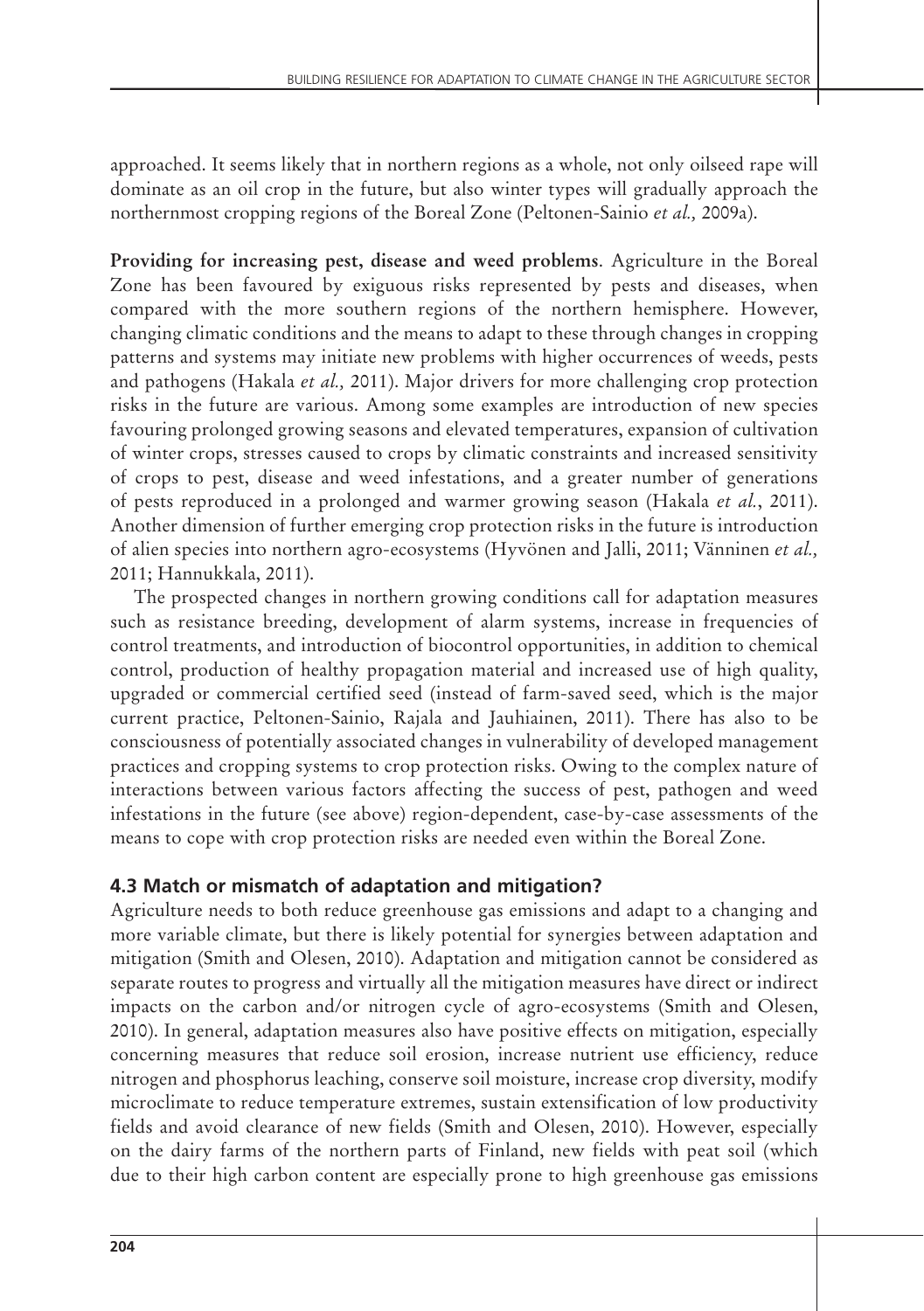when incorporated) have been cleared, not for increased crop production *per se*, but to provide an expanded field area where manure can be applied to avoid excess nutrient loads per hectare.

The question of match or mismatch of adaptation and mitigation is even more relevant in northern Europe owing to the high climatic risks for agricultural production, variable weather conditions during growing seasons and even crop failures caused by extreme climatic events (Peltonen-Sainio and Niemi, 2012). In general, success in adaptation to climate change, i.e. implementing practices, cropping patterns and systems for climatesmart agriculture, not only improves resilience of northern agro-ecosystems, but through higher yielding capacities of crops strengthens the carbon sink at the regional level, though not in the context of contributing to global carbon sequestration or being anyhow comparable to the sink represented by Boreal forests. Nevertheless, in the case of insufficient adaptation, the environmental (also carbon) footprint of northern crop production is likely getting bigger, as vulnerability to climatic constraints in the future may result in yield losses and variability, which again will be associated with insufficient nutrient uptake, reduced nutrient use efficiencies and energy inefficiency, and farmers will hold back other essential management measures because of cautiousness regarding economic risks, etc.

### **5. TOWARDS RESILIENT CROPPING SYSTEMS WITH IMPROVED ADAPTIVE CAPACITY**

Field crop production is universally susceptible to fluctuating weather conditions, irrespective of crop and environment. Though the global food supply is complex in nature, Lobell and Field (2007) showed that simple indicators of growing season temperatures and precipitation explained 30 percent or more of year-to-year variations in global average yields for the six most grown crops. Even though major advances have taken place, when it comes to development of cropping systems, technologies and breeding for phenotypic stability, management of climate-induced fluctuations in yields is often inefficient. It has been amply demonstrated that extreme and/or untimely critical weather events, especially drought, flood, heat and cold, cause major damage to food production systems, resulting in crop losses, and sometimes total failures over vast areas (Kumar *et al.,* 2004; Sivakumar, Das and Brunini, 2005; Battisti and Naylor, 2009). In the future, extreme events are projected to become more frequent as the climate changes (Klein Tank and Können, 2003; Alexander *et al.,* 2006; IPCC, 2007; Battisti and Naylor, 2009). Northern European agriculture is not projected to be in any way immune to such challenges today or in the future.

An essential step to improve resilience of northern cropping systems to changing climates is to develop the necessary activities for implementation of recognized adaptation strategies. They are essential to reduce vulnerability of northern crop production in the future (Table 4). As a part of this process, the National Adaptation Strategy (NAS) was launched in Finland in 2005 as the first NAS in Europe, followed by many others over several successive years (Biesbroek *et al.,* 2010). Strong interaction and dialogue among stakeholders, policy-makers, farmers, extension services, researchers, etc. are needed to implement the challenging list of adaptation requirements within a relatively short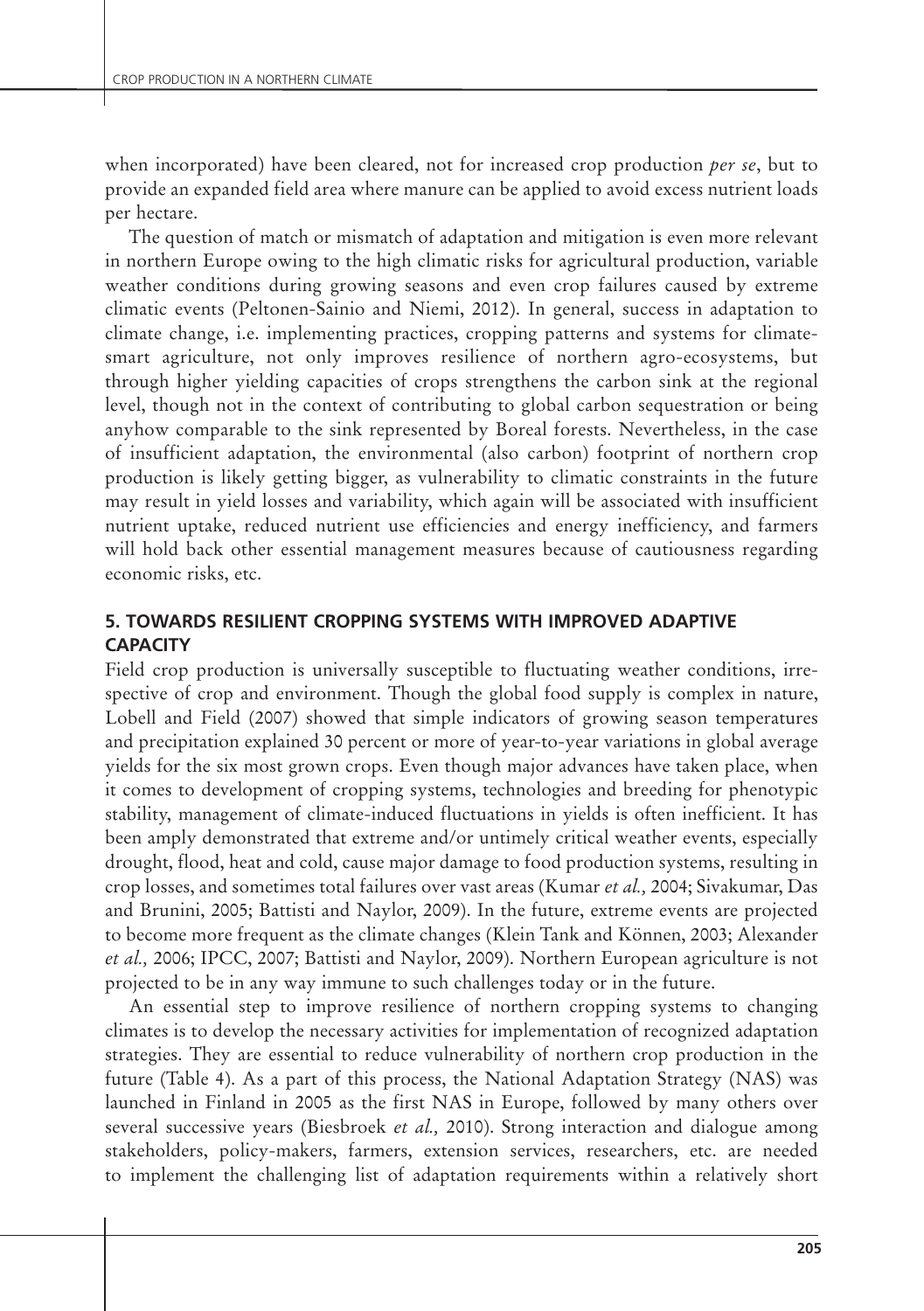**Table 5: Example of anticipated time frames for specific significant changes in Finnish arable crop production required by climate change adaptation and implemented in order to improve resilience of northern cropping systems**

| Time frame         | Anticipated change                                                                                                                                                                                                                                                                                                                                         |
|--------------------|------------------------------------------------------------------------------------------------------------------------------------------------------------------------------------------------------------------------------------------------------------------------------------------------------------------------------------------------------------|
| $2015 \rightarrow$ | Increased need for crop protection and more diverse control options: anticipation and control<br>increasingly important to avoid production risks and volatility in yields.                                                                                                                                                                                |
| 2015-2025          | Current cultivars give way: new range of cultivars move gradually from southernmost<br>towards northern regions of Boreal Zone. Yield potentials increase, as do also realized yields<br>in case of successful adaptation measures.                                                                                                                        |
| 2015-2025          | Cropping systems are diversified: for example, oilseed rape has replaced turnip rape also in<br>the northern European cropping systems and grain legumes are cultivated more commonly to<br>improve crop-based protein self-sufficiency and benefit from many of the ecosystem services<br>(including nitrogen) that diversified cropping systems provide. |
| 2020-2040          | Crop production is sustainably intensified and thereby concentrated in the most favourable<br>production regions in Boreal countries: excess arable land is used e.g. for production of<br>commodity exports, bioenergy production, strongly specialized production and/or as naturally<br>managed fields.                                                 |
| 2020-2040          | Water management systems for northern agro-ecosystems have been developed and<br>implemented, especially into sustainably intensified production regions of the Boreal Zone.<br>Thereby, nutrient cycles are more "closed".                                                                                                                                |
| $2055 \rightarrow$ | Spring sown crops are largely replaced by winter types and cultivars. This concerns many<br>cereals and rapeseed in particular.                                                                                                                                                                                                                            |
| 21st century       | Extreme weather events cause a great deal of uncertainty for production: spatial and<br>temporal success in production is accompanied with failures elsewhere. Adaptation needs<br>to become more and more appreciated as a means to improve resilience of northern agro-<br>ecosystems.                                                                   |

time frame. An example of the requisite time frame for getting results from successful implementation of adaptation measures, in order to improve resilience of northern cropping systems, is shown in Table 5.

Successful implementation of adaptation measures together with climate changeinduced opportunities for gaining higher yields in prolonged northern growing seasons are the main drivers for considering future field use alternatives. Namely, increases in future yield potentials may be so significant (Peltonen-Sainio *et al*., 2009a) that presently available arable land proves to be excessive. Moreover, as production capacities of fields range from highly productive to poor, and parts of them are surrounded or plugged into highly vulnerable environments, seeking for a balance between sustainable intensification and extensification of cropping systems is justified as a future task. Extensified fields with low or hardly any input use may serve as nature preserving areas that also contribute to biodiversity enrichment. On the other hand, presently underperforming fields allowing more efficient agricultural production should be those sustainably intensified in the future decades (Table 5). It is obvious that there are likely to be large regional differences between needs for extensification and sustainable intensification of cropping systems. However, also within each farm there are fields that earn intensification as well as those better to extensify. Sustainable intensification concerns food production in particular, as is also the case with field-produced bioenergy if not otherwise competitive (e.g., sufficient production volumes, well-functioning logistics) and having a sufficiently low environmental footprint.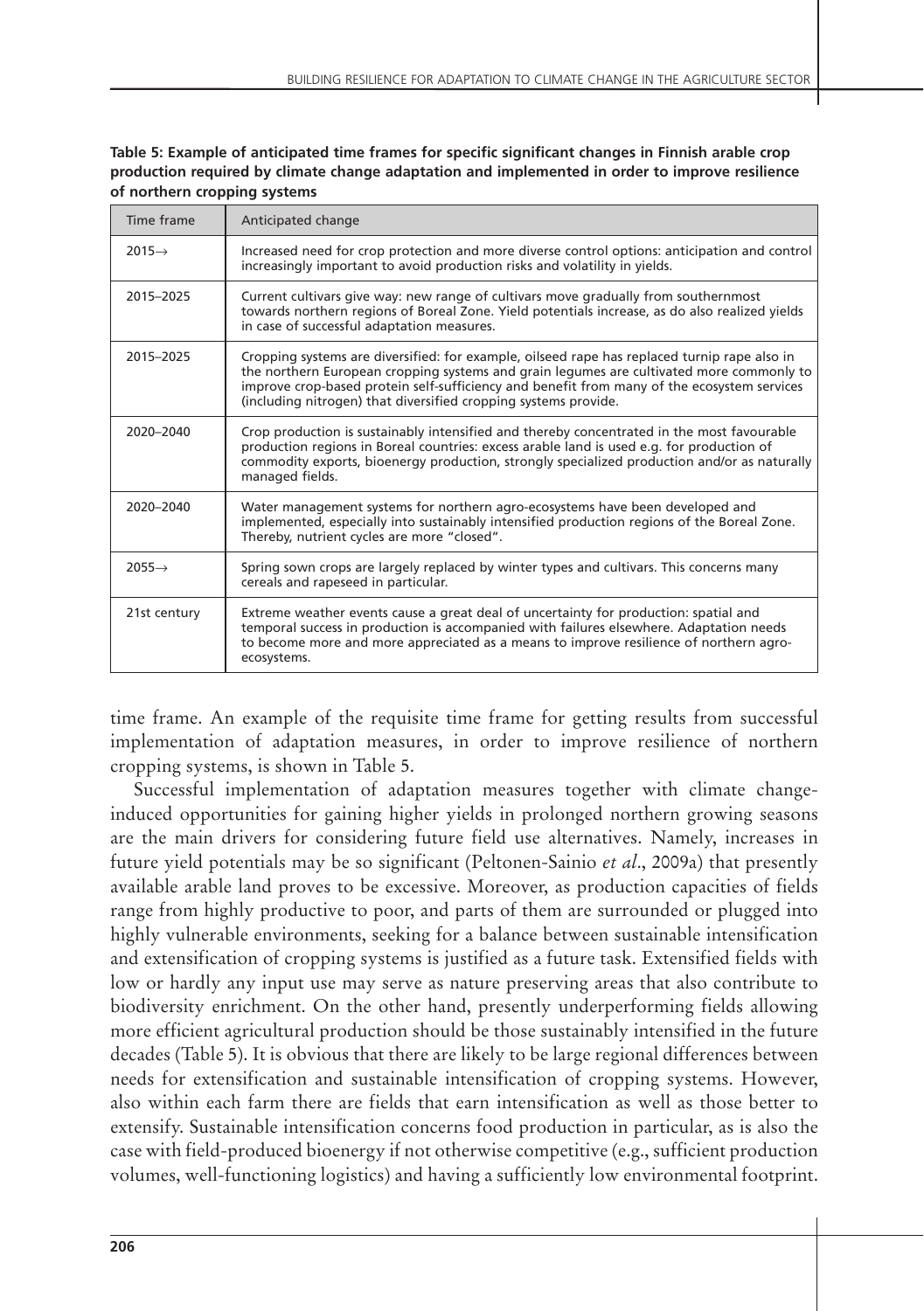#### **5.1 Contribution of breeding to more resilient cropping systems**

Europe is among the world's largest and most productive suppliers of field products (Olesen and Bindi, 2002). In general, in each country, and often in different regions within a country, various crops are grown that are considered to be sufficiently adapted to the prevailing conditions. This is particularly critical for the Boreal Zone in which climatic conditions and constraints represent a unique combination of conditions to cope with.

Local plant breeding efforts often focus on developing cultivars of major field crops that are especially adapted to meet the typical local growing conditions (Peltonen-Sainio, Jauhiainen and Venäläinen, 2009; Peltonen-Sainio *et al.,* 2009a). Contrary to regionally adapted cultivars, many European "supranational" cultivars are also recognized and are grown over vast areas under a wide range of conditions. This tendency has strengthened in recent decades and may seriously threaten resilience of cropping systems.

A couple of examples are given that characterize cultivar variability in response to northern growing conditions. When cultivars adapted to northern conditions were compared, it was found that two types of associations existed between plasticity of yield and yield under stressful or favourable conditions for cereals: for spring wheat, oat and six-row barley, high yield plasticity was associated with crop responsiveness to favourable conditions rather than yield reductions under stressful conditions, while in winter wheat and rye, high yield plasticity resulted from the combination of high yield under favourable conditions but low in stressful environments. Evidently the former type of plasticity is the preferred one. Furthermore, modern spring wheat cultivars had higher maximum grain yields compared with older ones at the same level of plasticity (Peltonen-Sainio, Jauhiainen and Sadras, 2011). These examples emphasize the role and opportunities that plant breeding has in contributing to more resilient cropping systems through breeding for less-sensitive cultivars. The concept of "less-sensitivity" may comprise many improved characteristics that are advantageous when targeting improvements for resilience of northern agroecosystems: sufficient growing time, lodging resistance, disease and pest resistance, nutrient use efficiency, water use efficiency, tolerance to elevated temperatures, capacity to compete against weeds and overwintering capacity in autumn sown crops *inter alia*. Improvements in many of these traits are also central when aiming at sustainably intensifying northern cropping systems.

Sustainable intensification of cropping systems represents a means to narrow yield gaps in the future. In northern growing conditions, yields of cereals and rapeseed have in many cases stagnated or declined, despite evident progress in genetic yield gains (Peltonen-Sainio, Jauhiainen and Hannukkala, 2007; Peltonen-Sainio, Jauhiainen and Laurila, 2009). This means an increase in the gap between attained and potential yields. In addition to plant breeding, developments in technology and crop management are essential when targeting advances in agriculture through coupling improvements in crop production capacity and competitiveness with environmental benefits. In addition to breeding for more efficient cultivars, one of the evidently most challenging but also promising means to progress along this route is to develop sophisticated water management systems for northern growing areas, which generally have abundant supplies of fresh water.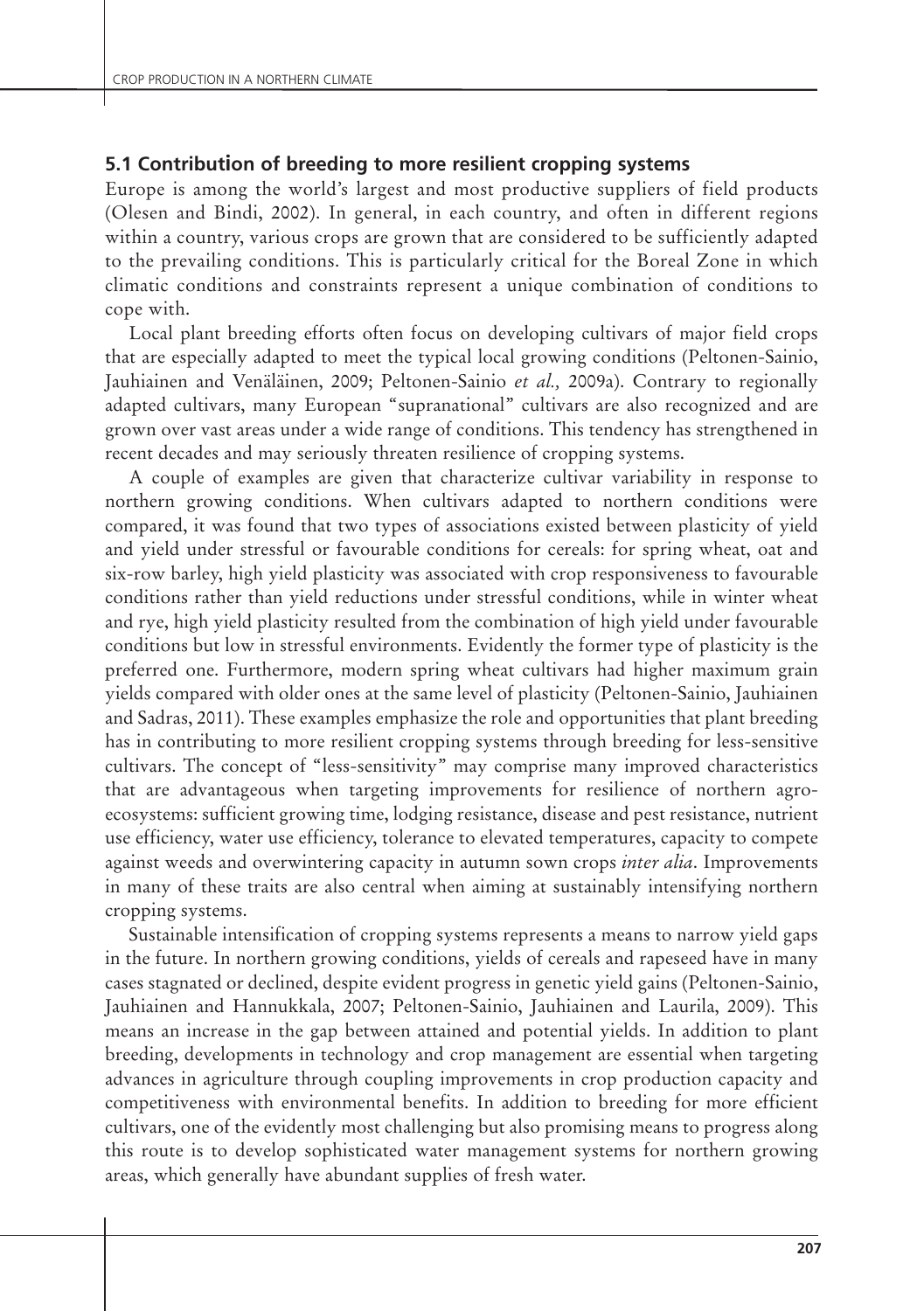#### **5.2 Increasing diversity of northern cropping systems**

**Farm diversity**. Despite the strong, general linkage between weather conditions and yields (Lobell and Field, 2007; Lobell, Cahill and Field, 2007), changes in weather conditions do not solely determine the extent of yield variability. Technological sophistication and developed farming systems may partly alleviate climate-related risks in Europe (Olesen and Bindi, 2002). Farm characteristics, such as intensity of cropping, farm size and land use, contribute to the capacity to resist climate-induced yield variability (Reidsma *et al.,* 2010).

High levels of farm diversity can be considered a means to adapt to and cope with climate change-induced increase in unfavourable conditions related to elevated temperatures and droughts, and thereby reduce vulnerability of yields and improve resilience to climate change (Reidsma and Ewert, 2008). Farm diversity can be expressed at the farm, region, country or climatic zone level (Reidsma and Ewert, 2008). At the farm level, diversity relates to diversity in farming activities. These can include differences in crops grown, degree and means of fertilizer use, pesticide use, irrigation and other basic management practices. As different crops respond differently to climate constraints and variability, greater crop diversity on farms may improve resilience and adaptation to climate change and thereby decrease vulnerability to climatic constraints (Howden *et al.,* 2007).

There are basically two means to diversify cropping systems: by introducing more diverse crop rotations (i.e. having more crop species for cultivation) and/or diversifying within a crop through introducing cultivars differing as much as possible genetically (though not at the expense of adaptation to prevailing conditions) and thereby in their responsiveness to weather conditions (Howden *et al.,* 2007). The latter is a particularly important approach in the case that economic incentives are limited and do not enhance cultivation of a greater number of different crop species. Northern agro-ecosystems are typically dominated by cereal and grass crops (Table 3). In the future, also for northern growing conditions, increases in diversity at the regional and farm scales are more possible owing to prolongation of growing season and concomitant opportunities to introduce novel crops or expand cultivation of current minor crops at the expense of cereal monocultures. Introduction and/or expansion of minor crops to diversify northern agro-ecosystems need, however, to be balanced in the sense that many minor crops (such as rapeseed and grain legumes) may be less well adapted to northern conditions (farmers may be also less used to managing associated responses and risks), which again may be associated with increased crop responsiveness to fluctuating conditions. This again may cause additional fluctuations in yields and does not necessarily result in the expected degree of improvement in resilience. On the other hand, the essential ecological services that diversified crops could provide to northern crop rotations may, in turn, enhance resilience.

Another means of diversifying future cropping systems at high latitudes is by further developing management of winter-sown crops that offer dual-opportunities: not only through their higher yield potential, reduced predisposition to early summer drought, and diversification of crop rotations, but also due to efficient capture of additional nitrogen that is mineralized during warmer autumns (Patil *et al.,* 2010b; Thomsen, Laegdsmand and Olesen, 2010). Results of Patil *et al.* (2010b) underline the importance of integrating winter,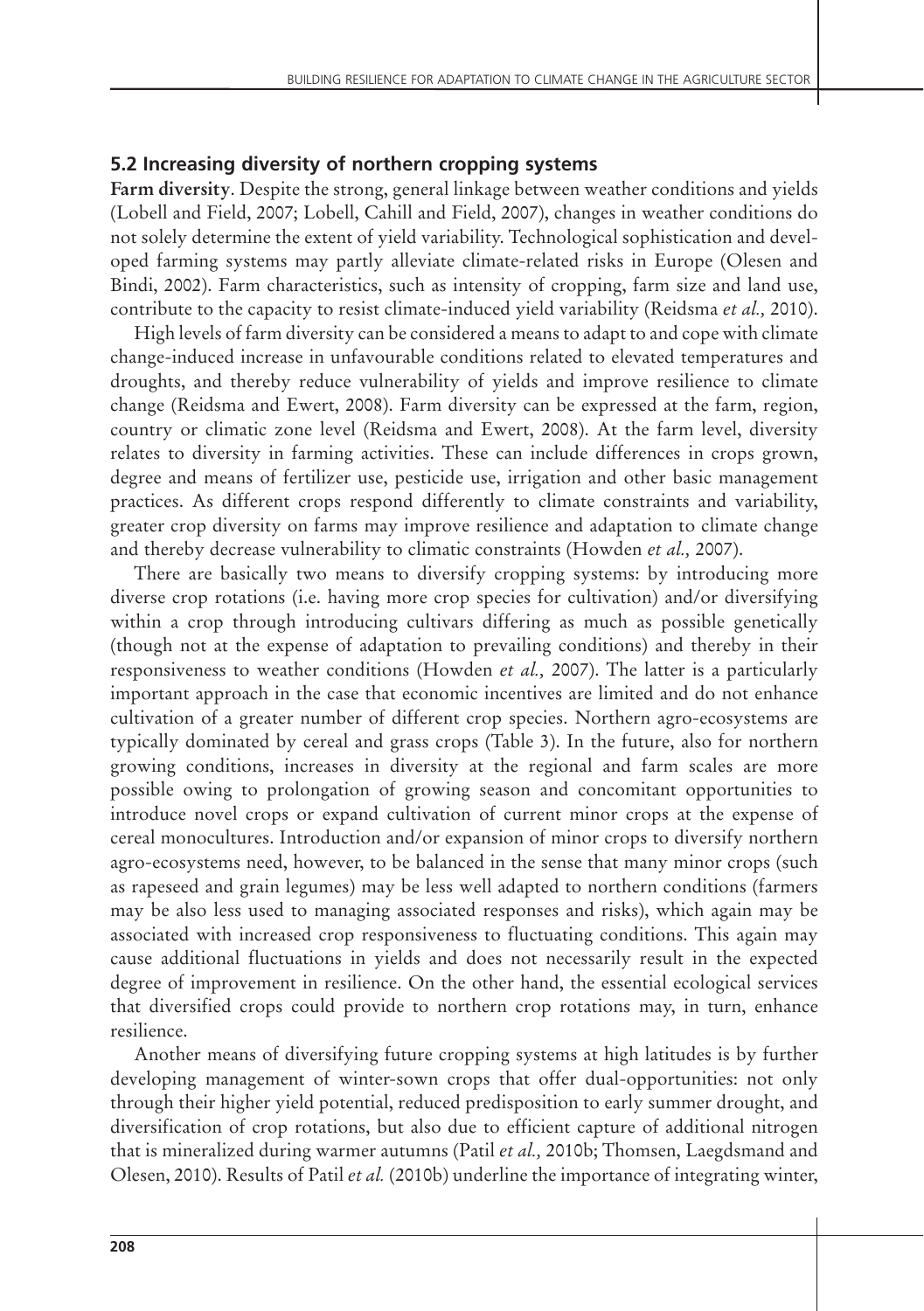catch or cover crops into cereal-based cropping systems to improve resilience to harmful climate-change effects.

Benefiting from cultivar diversity is based on crop responses differing regarding timing of exceptional weather events, such as drought, heavy rains, low and high temperatures, depending on crop and phenotypic stability of the cultivar grown and management practices. In general, there is genetic variation available among current barley germplasm in response to many weather variables, except to waterlogging, early summer drought and high temperature accumulation rate at pre-heading (Hakala *et al.,* 2012). Thus, barley cultivars adapted to northern growing conditions do not have variation in their responses to some of the most critical risks that are likely to characterize changing climate. Weather conditions are also associated with the risk of pest and disease outbreaks and the magnitude of subsequent crop losses and, therefore, cultivar resistance to major diseases is likely to represent another important means to improve resilience. Rötter *et al.* (2011) also underlined that in addition to breeding adapted cultivars, agronomic practices, including crop protection, could help improve resilience and reduce risks of yield losses.

Another means to increase farm diversity in northern conditions is through extensification of cultivation in some areas and/or fields that have low productive capacity or represent especially high risks for the environment. Extensification may be implemented by using fields for production of bioenergy, if rational, or reserving them as naturally managed fields (see Table 5). Another important aspect of farm diversity is that the northernmost European countries are considered to have valuable croplands of high ecosystem quality (contrary to the most intensively cultivated croplands in Europe) and are therefore worth protecting to preserve their agricultural biodiversity (Reidsma *et al.,* 2006). On the other hand, in the future these northern cropping systems may, however, be sustainably intensified owing to higher potential yields in order not to expand the gap between actual and potential yields. This again may leave land for extensification, nature or to be used as naturally managed fields.

**Regional diversity**. At the regional level, diversity means differences in farm intensity, farm size, farm management and cropping systems. Integration of animal husbandry into crop production evidently increases regional diversity. During past centuries agriculture was most vulnerable to crop failures and the Finnish population to famine until animal production was launched as an essential component of Finnish agriculture and especially to buffer against food insecurity (Peltonen-Sainio and Niemi, 2012). In addition to farm characteristics, socio-economic conditions affect the adaptive capacity of agriculture (Reidsma, Ewert and Lansink, 2007). For example, input intensity and economic size influence, in addition to climate and land use, spatial variability in yields and income. Farm characteristics influence climate impacts on crop yields and income and are good indicators of adaptive capacity, and therefore different farm types with different management will adapt differently (Reidsma, Ewert and Lansink, 2007). Reidsma *et al.* (2010) demonstrated that greater diversity in farm types reduced impacts of climate variability on a regional scale, though certain farm types may still be vulnerable within a region.

Reidsma and Ewert (2008) assessed different regions in Europe and established that harmful effects of elevated temperatures were more modest in Mediterranean climates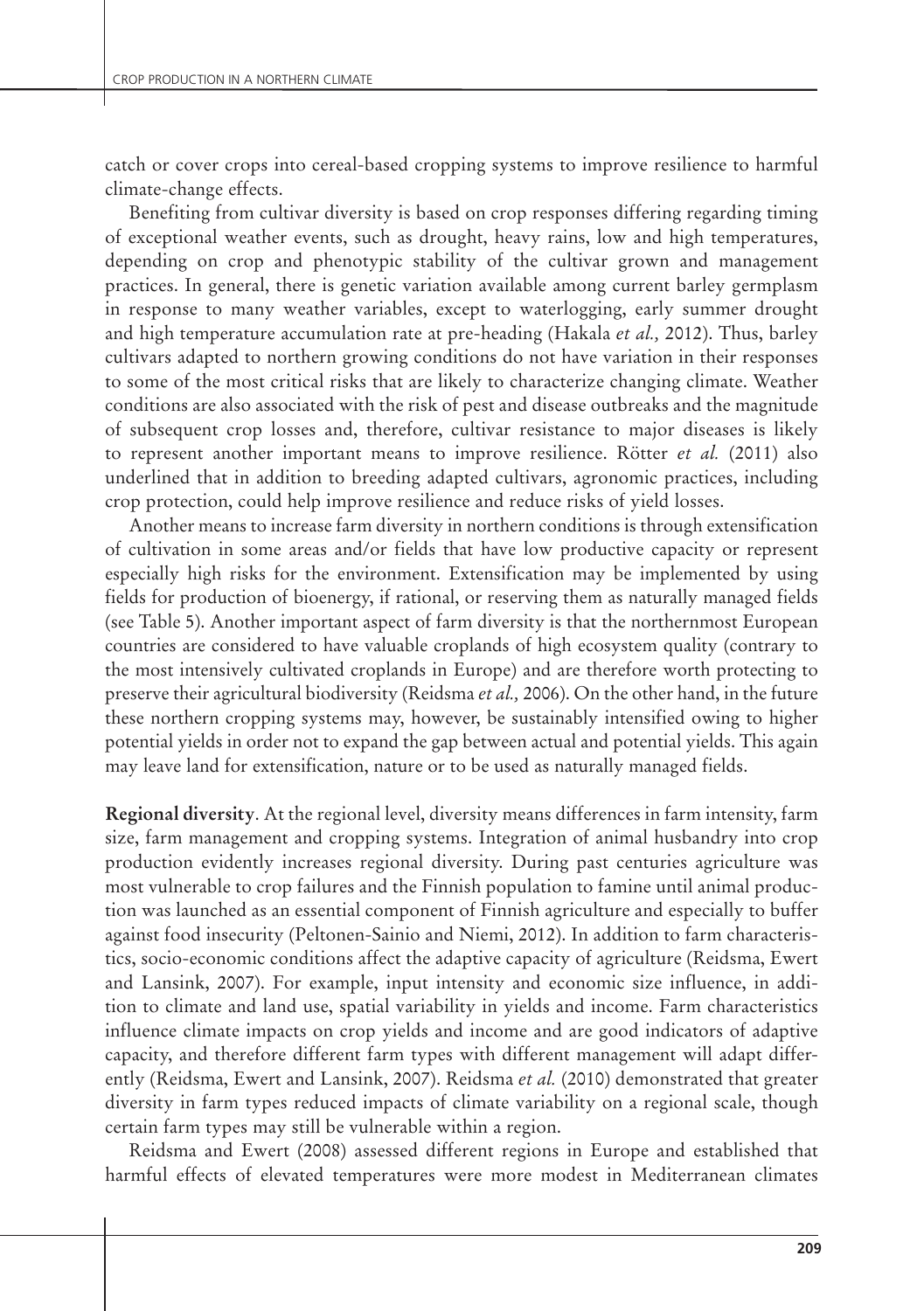compared with central European temperate regions. Such an advantage was attributed to greater diversity of farms (size, intensity) and associated reduced regional vulnerability of wheat yields to climate variability. In light of this assessment, resilience of agriculture may be increased in Mediterranean regions by this means even though the Mediterranean is considered to be the most vulnerable region to climate change in Europe (Reidsma *et al.,* 2009). In the Boreal region, Finland being an example, agriculture is fragmented as production sectors are divided between the south and north (e.g. field crop versus dairy production regions), which again increases diversity in northern areas of the country while reducing it in southern areas owing to lack of diverse grass mixtures grown in south on a large scale.

#### **6. SUMMARY**

Northern European crop production may benefit from climate change in the long run, but not without comprehensive and extremely costly adaptation measures. In addition to being expensive, development and implementation of adaptation measures will also take time, which necessitates prompt responses in activating all the processes that target successful adaptation. In the case of northern European agriculture, successful adaptation does not mean that agricultural productivity and food production capacity would be sustained in "business as usual capacities", but in the case of successful adaptation, northern European agriculture may even increase in productive capacities. On the other hand, there is also more to lose if yield potentials would drastically increase but, owing to more complex, coincident stresses, yields could stagnate or decline from the present levels. The "Stern Review on the Economics of Climate Change" type of analysis is, however, essential to estimate costs and benefits in northern agro-ecosystems. And this can be done today, in the light of recent understanding on anticipated changes in future production potentials as well as requirements for comprehensive adaptation measures.

Implementation of adaptation measures within an adequate time frame represents the avenue to substantially improve resilience of northern cropping systems to future climate. Cropping systems need to be highlighted as a concept because the key issue is not how a single trait or even several essential traits are tailored to a cultivar in order to improve resistance to or tolerance of climatic or other constraints. Such well-adapted cultivars are, however, essential components of larger cropping system, the performance of which must be managed as a whole to provide improved resilience to climate change and variability. Other essential components needed to improve resilience to future northern climates, in addition to well-adapted cultivars, are diversification of crop rotations and alternative crops (including nitrogen-fixing legumes, rapeseed, winter crops), development of water management systems, provision for emerging pests and diseases, planning of regional and farm-scale field use by balancing intensification and extensification, and a halt to further fragmentation of animal and crop farms. Adaptation at the farm scale may have cumulative effects on resilience also at the regional level. All these critical adaptation measures to improve resilience to climate change and variability in northern growing conditions are also essential steps towards sustainably intensified northern agricultural systems.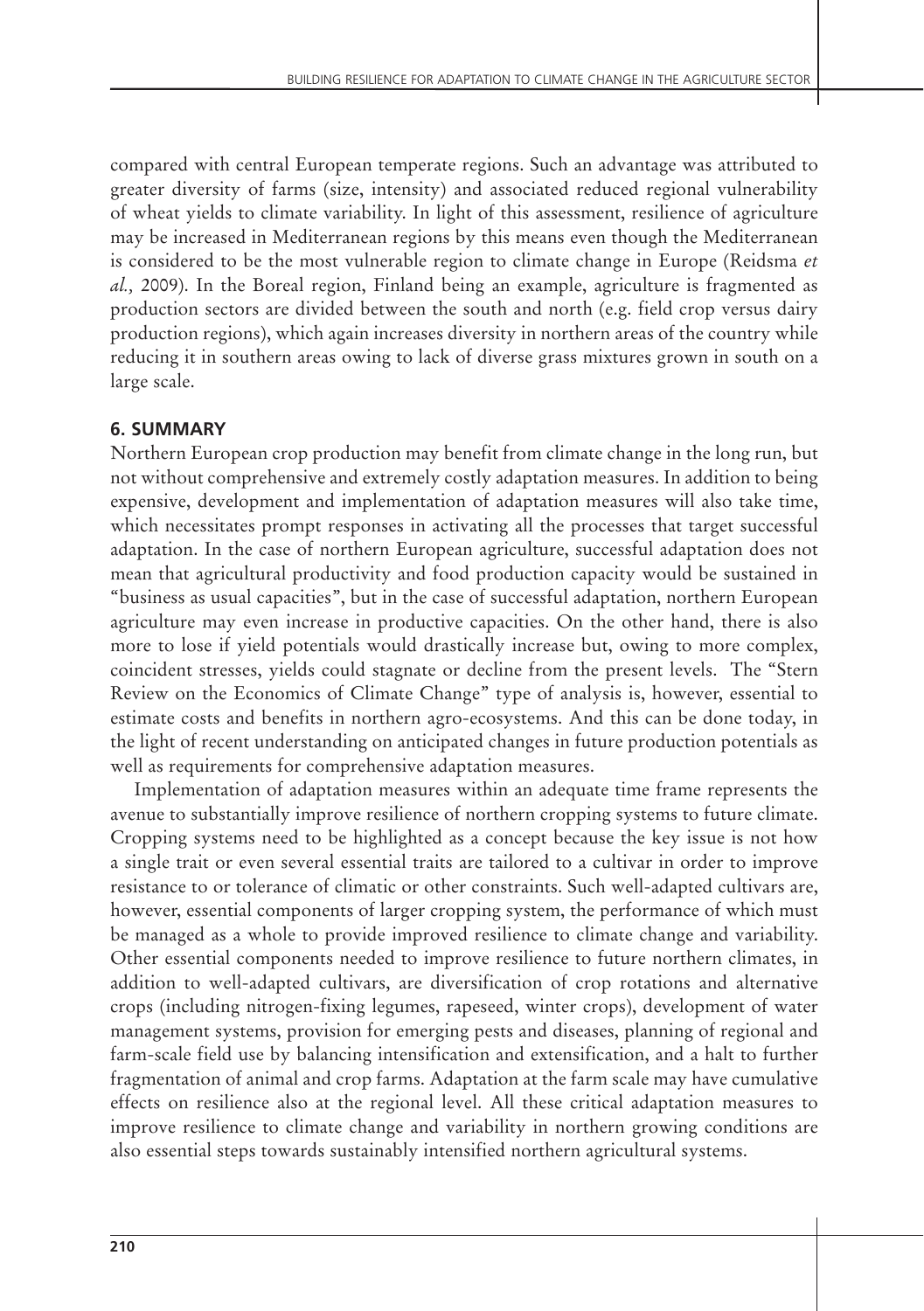#### **REFERENCES**

- **Alakukku, L., Weisskopf, P., Chamen, W.C.T., Tijink, F.G.J., van der Linden, J.P., Pires, S., Sommer, C. & Spoor, C.** 2003. Prevention strategies for field traffic-induced subsoil compaction: a review. Part 1. Machine/soil interaction. *Soil & Tillage Research,* 73: 145–160.
- **Alexander, L.V., Zhang, X., Peterson, T.C., Caesar, J., Gleason, B., Klein Tank, A.M.G., Haylock, M., Collins, D., Trewin, B., Rahimzadeh, F., Tagipour, A., Rupa Kumar, K., Revadekar, J., Griffiths, G., Vincent, L., Stephenson, D.B., Burn, J., Aguilar, E., Brunet, M., Taylor, M., New, Zhai, M., Rusticucci, M. & Vazquez-Aguirre, J.L.** 2006. Global observed changes in daily climate extremes of temperature and precipitation. *Journal of Geophysical Research,* 111: 22 p. D05109.
- **Antikainen, M.** 1996. Cold acclimation in winter rye (*Secale cereale* L.): identification and characterization of proteins involved in freezing tolerance. *Annales Universitatis Turkuensis* Ser. AII, Tom. 87. PhD thesis of University of Turku.
- **Battisti, D.S. & Naylor, R.L.** 2009. Historical warnings of future food insecurity with unprecedented seasonal heat. *Science,* 323: 240–244.
- **Beniston, M., Stephenson, D.B., Cristensen, O.B., Ferro, C.A.T., Frei, C., Goyette, S., Halsnaes, K., Holt, T., Jylhä, K., Koffi, B., Palutikof, J., Schöll, R., Semmler, T. & Woth, K.** 2007. Future extreme events in European climate: an exploration of regional climate model predictions. *Climatic Change,* 81: 71–95.
- **Biesbroek, G.R., Swart, R.J., Carter, T.R., Cowan, C., Henrichs, T., Mela, H., Morecroft, M.D. & Rey, D.** 2010. Europe adapts to climate change: comparing National Adaptation Strategies. *Global Environmental Change,* 20: 440–450.
- **Carter, T.R.** 1998. Changes in the thermal growing season in Nordic countries during the past century and prospects for the future. *Agricultural and Food Science in Finland,* 7: 161–179.
- **de Castro, M., Callardo, C., Jylhä, K. & Tuomenvirta, H.** 2007. The use of a climate-type classification for assessing climate change effects in Europe from an ensemble of nine regional climatic models. *Climatic Change,* 81: 329–341.
- **Elsgaard, I., Børgesen, C.D., Olesen, J.E., Siebert, S., Ewert, F., Peltonen-Sainio, P., Rötter, R. & Skjelvåg, A.** 2012. Shifts in comparative advantages for maize, oat and wheat cropping under climate change in Europe. *Food Additives and Contaminants*, revised.
- **Ewert, F., Rounsevell, M.D.A., Reginster, I., Metzger, J.M. & Leemans, R.** 2005. Future scenarios of European agricultural land use. I. Estimating changes in crop productivity. *Agriculture, Ecosystems and Environment,* 107: 101–116.
- **Foley, J.A., Ramankutty, N., Brauman, K.A., Cassidy, E.S., Gerber, J.S., Johnston, M., Mueller, N.D., O'Connell, C., Ray, D.K., West, P.C., Balzer, C., Bennett, E.M., Carpenter, S.R., Hill, J., Monfreda, C., Polasky, S., Rockström, J., Sheehan, J., Siebert, S., Tilman, D. & Zaks, D.P.M.** 2011. Solutions for a cultivated planet. *Nature,* 478: 337–342.
- **Frenck, G., van der Linden, L., Nøsgaard Mikkelsen, T., Brix, H. & Jørgensen, R.B.** 2011. Increased [CO2] does not compensate for negative effects on yield caused by higher temperature and [O3] in *Brassica napus* L. *European Journal of Agronomy,* 35: 127–134.
- **Hakala, K.** 1998. Growth and yield potential of spring wheat in a simulated changed climate with increased CO2 and higher temperature. *European Journal of Agronomy,* 9: 41–52.
- **Hakala, K. & Pahkala, K.** 2003. Comparison of central and northern European winter rye cultivars grown at high latitudes. *Journal of Agricultural Science in Cambridge,* 141: 169–178.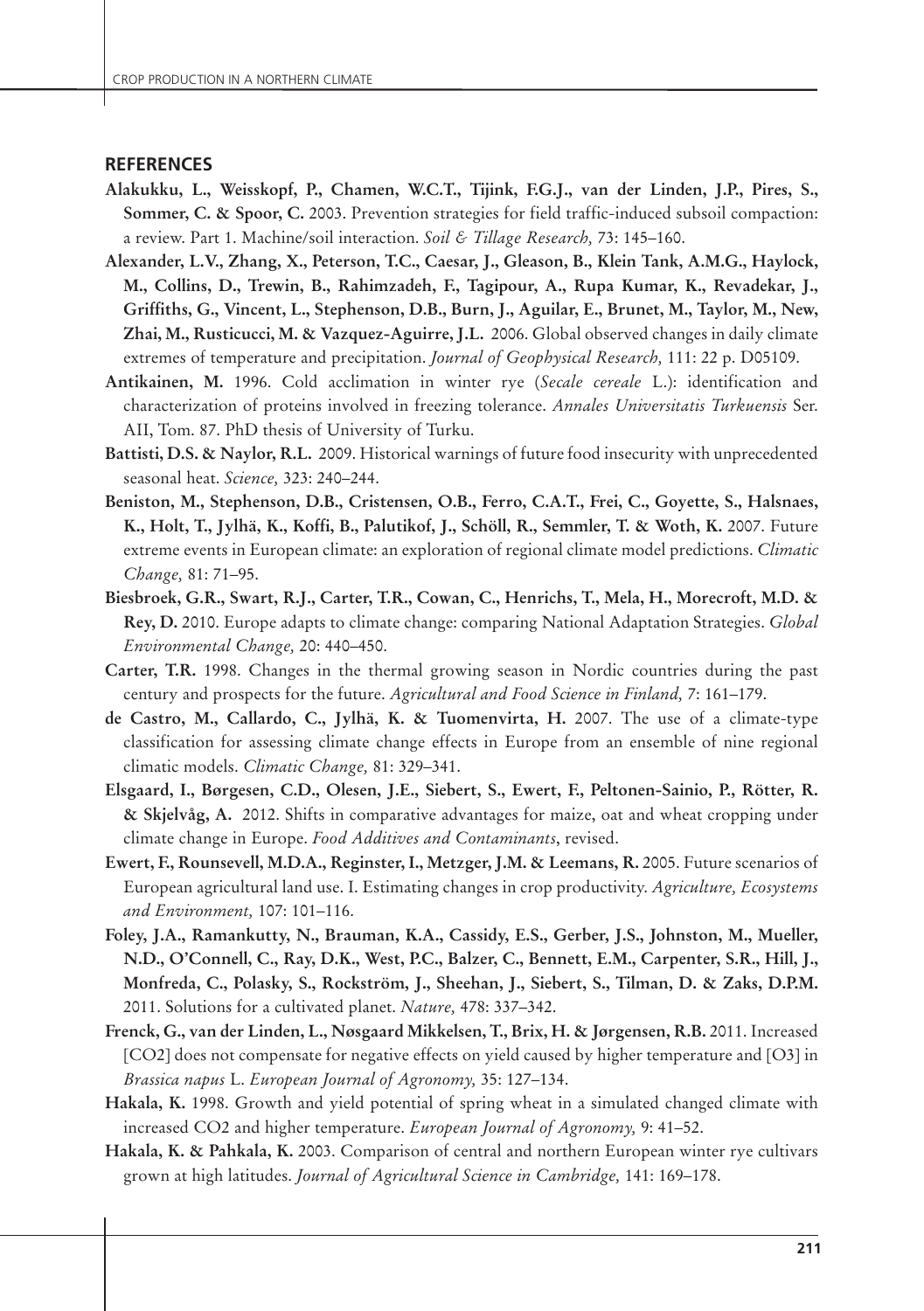- **Hakala, K., Kontturi, M. & Pahkala, K.** 2009. Field biomass as global energy source. *Agricultural and Food Science,* 18: 347–365.
- **Hakala, K., Hannukkala, A., Huusela-Veistola, E., Jalli, M. & Peltonen-Sainio, P.** 2011. Pests and diseases in a changing climate: a major challenge for Finnish crop production. *Agricultural and Food Science,* 20: 3–14.
- **Hakala, K., Jauhiainen, L., Himanen, S.J., Rötter, R., Salo, T. & Kahiluoto, H.** 2012. Sensitivity of barley varieties to weather in Finland. *Journal of Agricultural Science in Cambridge,* 150: 145–160.
- **Hannukkala, A.O.** 2011. Examples of alien pathogens in Finnish potato production their introduction, establishment and consequences. *Agricultural and Food Science,* 20: 42–61.
- **Hofgaard, I.S., Vollsnes, A.V., Marum, P., Larsen, A. & Tronsmo, A.M.** 2003. Variation in resistance to different winter stress factors within a full-sib family of perennial ryegrass. *Euphytica,* 134: 61–75.
- **Hömmö, L.M.** 1994. Resistance of winter cereals to various winter stress factors inter- and intraspecific variation and the role of cold acclimation. *Agricultural Science in Finland,* 3(Suppl. 1), 32 p.
- **Hömmö, L. & Pulli, S.** 1993. Winterhardiness of some winter wheat (*Triticum aestivum*), rye (*Secale cereale*), triticale (X *Triticosecale*) and winter barley (*Hordeum vulgare*) cultivars tested at six locations in Finland. *Journal of Agricultural Science in Finland,* 2: 311–327.
- **Howden, S.M., Soussana, J.-F., Tubiello, F.N., Chhetri, N., Dunlop, M. & Meinke, H.** 2007. Adapting agriculture to climate change. *Proceedings of the National Academy of Sciences, USA,*  104: 19691–19696.
- **Hyvönen, T. & Jalli, H.** 2011. Alien species in the Finnish weed flora. *Agricultural and Food Science,*  20: 86–95.
- **IPCC.** 2007. Summary for Policymakers. *Climate Change 2007: The Physical Science Basis. Contribution of Working Group I to the Fourth Assessment Report of the Intergovernmental Panel on Climate Change*. S. Solomon, D. Qin, M. Manning, Z. Chen, M. Marquis, K.B. Averyt, M. Tignor, H.L. Miller, eds. Cambridge, United Kingdom and New York, USA, Cambridge University Press. 18 p.
- **IPCC**. 2012. Summary for policymakers. *In* C.B. Field, V. Barros, T.F. Stocker, D. Qin, D.J. Dokken, K.L. Ebi, M.D. Mastrandrea, K.J. Mach, G.-K. Plattner, S.K. Allen, M. Tignor & P.M. Midgley, eds. *Managing the risks of extreme events and disasters to advance climate change adaptation*, pp. 1–19. A Special Report of Working Groups I and II of the Intergovernmental Panel on Climate Change. Cambridge, UK, and New York, USA, Cambridge University Press.
- **Jeppesen, E., Kronvang, B., Olesen, J.E., Audet, J., Søndergaard, J., Hoffmann, C.C., Andersen, J.E., Lauridsen, T.L., Liboriussen, L., Larsen, S.E., Beklioglu, M., Meerhoff, M., Özen, A. & Özkan, K.** 2011. Climate change effects on nitrogen loading from cultivated catchments in Europe: implications for nitrogen retention, ecological state of lakes and adaptation. *Hydrobiologia,* 663: 1–21.
- **Jylhä, K., Fronzek, S., Tuomenvirta, H., Carter, T.R. & Ruosteenoja, K.** 2008. Changes in frost, snow and Baltic Sea ice by the end of the twenty-first century based on climate model projections for Europe. *Climatic Change,* 86: 441–462.
- **Känkänen, H., Alakukku, L., Salo, Y. & Pitkänen, T.** 2011. Growth and yield of spring cereals during transition to zero tillage on clay soils. *European Journal of Agronomy,* 34: 35–35.
- **Kaukoranta, T. & Hakala, K.** 2008. Impact of spring warming on sowing times of cereal, potato and sugar beet in Finland. *Agricultural and Food Science,* 17: 165–176.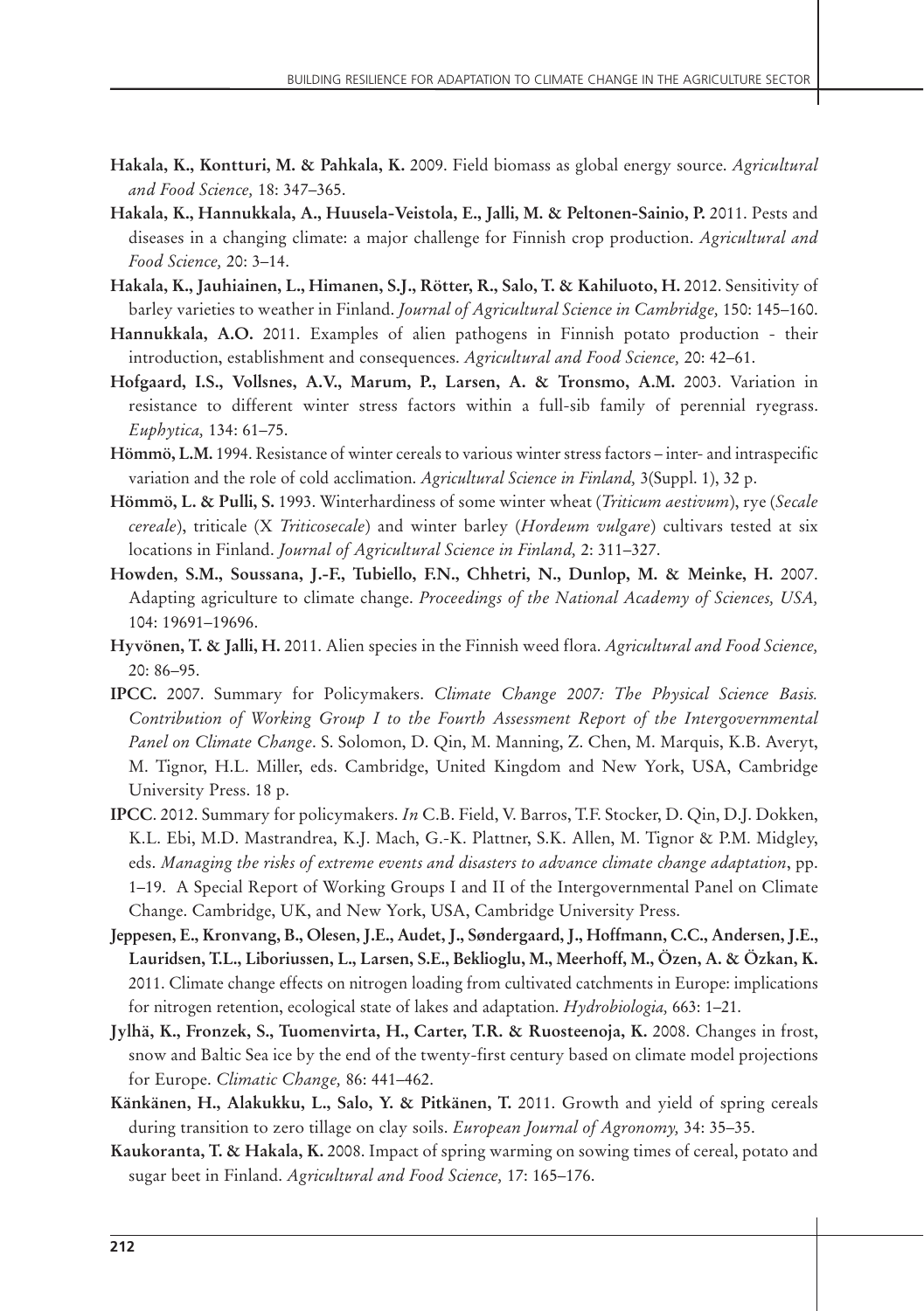- **Kjellström, E. & Ruosteenoja, K.** 2007. Present-day and future precipitation in the Baltic Sea region as simulated in a suite of regional climate models. *Climatic Change,* 81: 281–291.
- **Klein Tank, A.M.G. & Können, G.P.** 2003. Trends in indices of daily temperature and precipitation extremes in Europe, 1946–1999. *Journal of Climate,* 16: 3665–3680.
- **Kristensen, K., Schelde, K. & Olesen, J.E.** 2011. Winter wheat yield response to climate variability in Denmark. *Journal of Agricultural Science in Cambridge,* 149: 33–47.
- **Kumar, K.K., Kumar, K.R., Ashrit, R.G., Deshpande, N.R. & Hansen, J.W.** 2004. Climate impacts on Indian agriculture. *International Journal of Climatology,* 24: 1375–1393.
- **Kvalvik, I., Dalmannsdottir, S., Dannevig, H., Hovelsrud, G., Rønning, L. & Uleberg, E.** 2011. Climate change vulnerability and adaptive capacity in the agricultural sector in Northern Norway. *Acta Agriculturae Scandinavica, B Soil and Plant Science,* 61(Suppl. 1): 27–37.
- Lobell, D.B. & Field, C.B. 2007. Global scale climate-crop yield relationships and the impacts of recent warming. *Environmental Research Letters,* 2: 1–7.
- **Lobell, D.B., Cahill, K.N. & Field, C.B.** 2007. Historical effects of temperature and precipitation on California crop yields. *Climatic Change,* 81: 187–203.
- **Lobell, D.B., Burke, M.B., Tebaldi, C., Mastrandrea, M.D., Falcon, W.P. & Naylor, R.L.** 2008. Prioritizing climate change adaptation needs for food security in 2030. *Science,* 319: 607–610.
- **Metzger, M.J., Bunce, R.G.H., Jongman, R.H.G., Mücher, C.A. & Watkins, J.W.** 2005. A climatic stratification of the environment of Europe. *Global Ecology and Biogeography,* 14: 549–563.
- **Myyrä, S., Pietola, K. & Jauhiainen, L.** 2011. Systemic yield risk and spatial index correlations: Relevant market area for index-based contracts. *Acta Agriculturae Scandinavica, C Food Economics,* 8: 114–125.
- **Niemeläinen, O.** 1990. Factors affecting panicle production of cocksfoot (*Dactylis glomerata* L.) in Finland. III. Response to exhaustion of reserve carbohydrates and to freezing stress. *Annals Agriculturae Fenniae,* 29: 241–250.
- **Nissinen, O.** 1996. Analysis of climatic factors affecting snow mold injury in first-year timothy (*Phleum pratence* L.) with special reference to *Sclerotinia borealis*. *Acta Universitatis Ouluensis A Scientia Rerum Naturalium* 289. PhD thesis of University of Oulu.
- **Olesen, J.E. & Bindi, M.** 2002. Consequences of climate change for European agricultural productivity, land use and policy. *European Journal of Agronomy,* 16: 239–262.
- **Olesen, J.E., Trnka, M., Kersebaum, K.C., Skjelvåg, A.O., Seguin, B., Peltonen-Sainio, P., Rossi, F., Kozyra, J. & Micale, F.** 2011. Impacts and adaptation of European crop production systems to climate change. *European Journal of Agronomy,* 34: 96–112.
- **Olesen, J.E., Børgesen, C.D., Elsgaard, L., Palosuo, T., Rötter, R., Skjelvåg, A.O., Peltonen-Sainio, P., Börjesson, T., Trnka, M., Ewert, F., Siebert, S., Brisson, N., Eitzinger, J., van der Fels-Klerx, H.J. & van Asselt, E.** 2012. Changes in time of sowing, flowing and maturity of cereals in Europe under climate change. *Food Additives and Contaminants*, submitted.
- **Ortiz, R., Sayre, K.D., Govaerts, B., Gupta, R., Subbarao, G.V., Ban, T., Hodson, D., Dixon, J.M., Ortiz - Monasterio, J.I. & Reynolds, M.** 2008. Can wheat beat the heat? *Agriculture, Ecosystems and Environment,* 126: 46–58.
- **Patil, R.H., Laegdsmand, M., Olesen, J.E. & Porter, J.R.** 2010a. Growth and yield response of winter wheat to soil warming and rainfall patterns. *Journal of Agricultural Science in Cambridge,*  148: 553–566.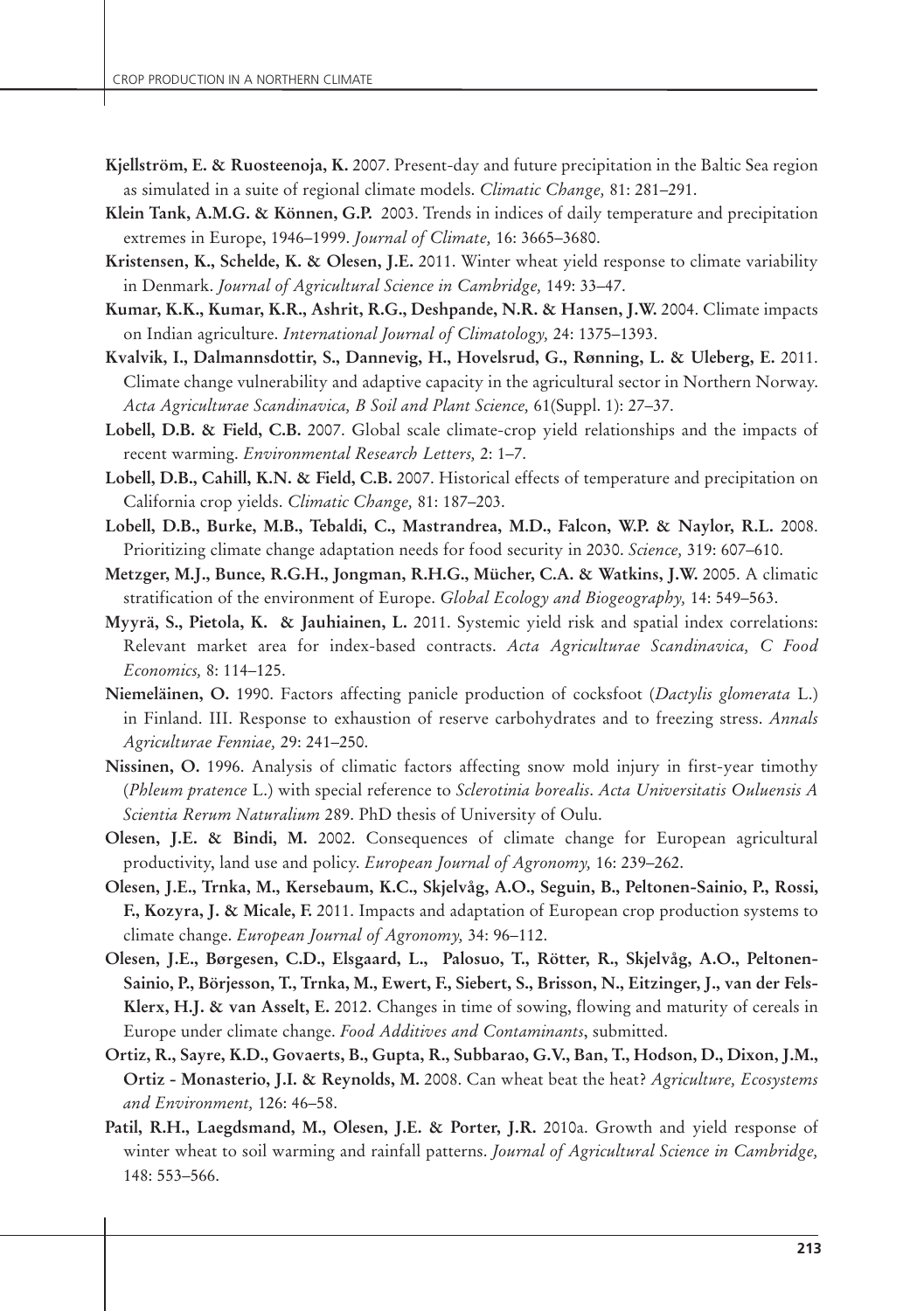- **Patil, R.H., Laegdsmand, M., Olesen, J.E. & Porter, J.R.** 2010b. Effect of soil warming and rainfall patterns on soil N cycling in Northern Europe. *Agriculture, Ecosystems and Environment*, 139: 195–205.
- **Peltonen-Sainio, P. & Rajala, A.** 2007. Duration of vegetative and generative development phases in oat cultivars released since 1921. *Field Crops Research,* 101: 72–79.
- **Peltonen-Sainio, P. & Jauhiainen, L.** 2010. Cultivar improvement and environmental variability in yield removed nitrogen of spring cereals and rapeseed in northern growing conditions according to a long-term dataset. *Agricultural and Food Science,* 19: 341–353.
- **Peltonen-Sainio, P. & Niemi, J.** 2012. Protein crop production at the northern margin of farming: to boost, or not to boost, that is the question. *Food Security*, revised.
- **Peltonen-Sainio, P., Jauhiainen, L. & Hannukkala, A.** 2007. Declining rapeseed yields in Finland: how, why and what next? *Journal of Agricultural Science in Cambridge,* 145: 587–598.
- **Peltonen-Sainio, P., Kangas, A., Salo, Y. & Jauhiainen, L.** 2007. Grain number dominates grain weight in cereal yield determination: evidence basing on 30 years' multi-location trials. *Field Crops Research,* 100: 179–188.
- **Peltonen-Sainio, P., Jauhiainen, L. & Hakala, K.** 2009. Are there indications of climate change induced increases in variability of major field crops in the northernmost European conditions? *Agricultural and Food Science,* 18: 206–226.
- **Peltonen-Sainio, P., Jauhiainen, L. & Laurila, I.P.** 2009. Cereal yield trends in northern European conditions: changes in yield potential and its realisation. *Field Crops Research,* 110: 85–90.
- **Peltonen-Sainio, P., Jauhiainen, L. & Venäläinen, A.** 2009. Comparing regional risks in producing turnip rape and oilseed rape - Today in light of long-term datasets. *Acta Agriculturae Scandinavica, B Soil and Plant Sciences,* 59: 118–128.
- **Peltonen-Sainio, P., Jauhiainen, L., Hakala, K. & Ojanen, H.** 2009a. Climate change and prolongation of growing season: changes in regional potential for field crop production in Finland. *Agricultural and Food Science,* 18: 171–190.
- **Peltonen-Sainio, P., Rajala, A., Känkänen, H. & Hakala, K.** 2009b. Improving farming systems in northern European conditions. *In* V.O. Sadras & D. Calderini, eds. *Crop physiology: applications for genetic improvement and agronomy,* pp. 71–97. Amsterdam, Netherlands. Elsevier.
- **Peltonen-Sainio, P., Jauhiainen, L., Rajala, A. & Muurinen, S.** 2009c. Tiller traits of spring cereals in tiller-depressing long day conditions. *Field Crops Research,* 113: 82–89.
- **Peltonen-Sainio, P., Hakala, K., Jauhiainen, L. & Ruosteenoja, K.** 2009d. Comparing regional risks in producing turnip rape and oilseed rape - Impacts of climate change and breeding. *Acta Agriculturae Scandinavica, B Soil and Plant Science,* 59: 129–138.
- **Peltonen-Sainio, P., Jauhiainen, L., Trnka, M., Olesen, J.E., Calanca, P.L., Eckersten, H., Eitzinger, J., Gobin, A., Kersebaum, K.C., Kozyra, J., Kumar, S., Marta, A.D., Micale, F., Schaap, B., Seguin, B., Skjelvåg, A.O. & Orlandini, S.** 2010. Coincidence of variation in yield and climate in Europe. *Agriculture, Ecosystems and Environment,* 139: 483–489.
- **Peltonen-Sainio, P., Hakala, K. & Jauhiainen, L.** 2011. Climate-induced overwintering challenges for wheat and rye in northern agriculture. *Acta Agriculturae Scandinavica, Section B, Soil and Plant Sciences,* 61: 75–83.
- **Peltonen-Sainio, P., Jauhiainen, L. & Hakala, K.** 2011. Crop responses to temperature and precipitation according to long-term multi-location trials at high-latitude conditions. *Journal of Agricultural Science in Cambridge,* 149: 49–62.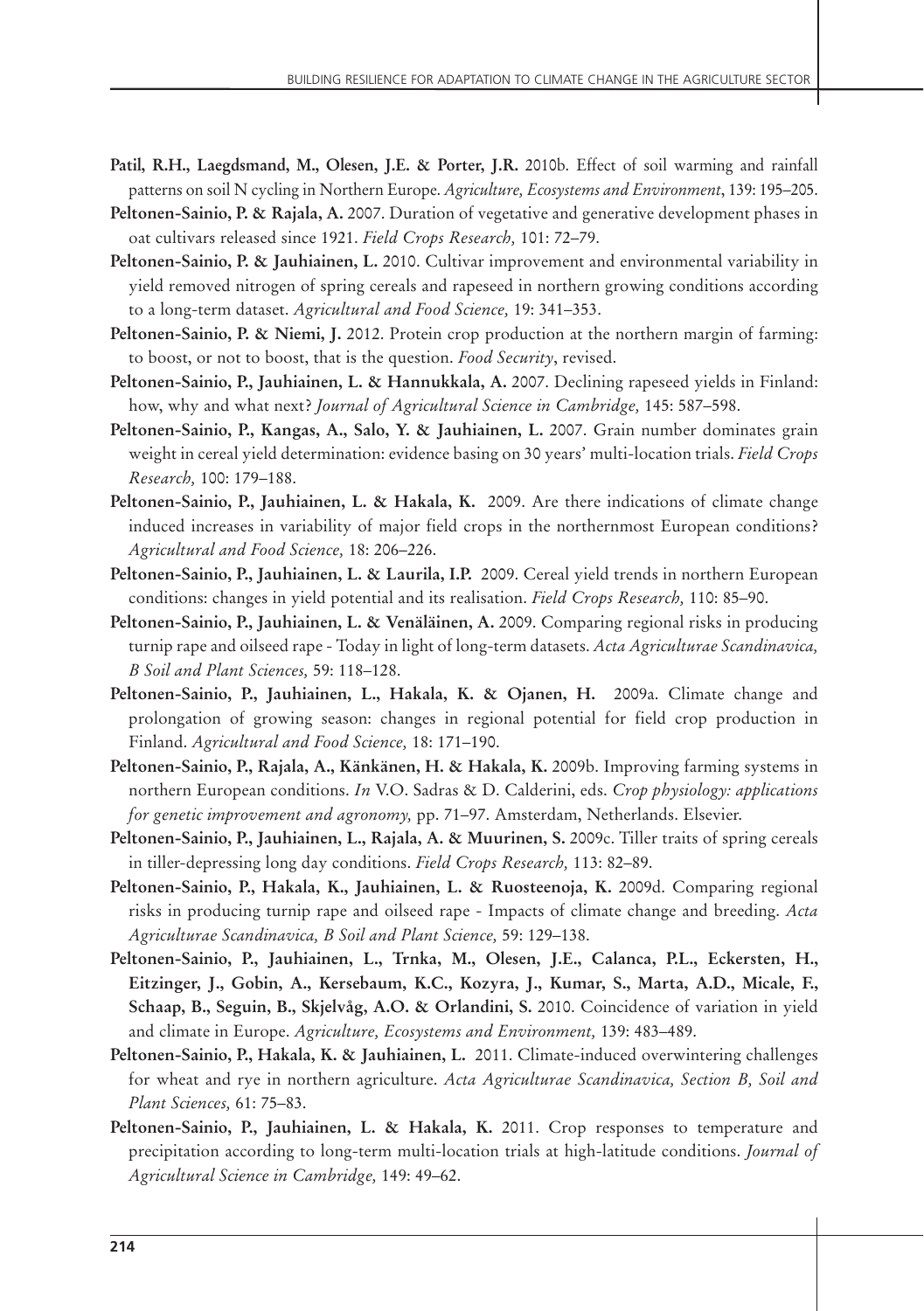- **Peltonen-Sainio, P., Jauhiainen, L. & Sadras, V.O.** 2011. Phenotypic plasticity of yield and agronomic traits in spring cereals and rapeseed at high latitudes. *Field Crops Research,* 124: 261–269.
- **Peltonen-Sainio, P., Rajala, A. & Jauhiainen, L.** 2011. Hidden viability risks in the use of farmsaved small-grain seed. *Journal of Agricultural Science Cambridge,* 149: 713–724.
- **Peltonen-Sainio, P., Jauhiainen, L., Laitinen, P., Salopelto, J., Saastamoinen, M. & Hannukkala, A.** 2011. Identifying difficulties in rapeseed root penetration in farmers' fields in northern European conditions. *Soil Use and Management,* 27: 229–237.
- **Peltonen-Sainio, P., Hannukkala, A., Huusela-Veistola, E., Voutila, L., Valaja, J., Niemi, J., Jauhiainen, L. & Hakala, K.** 2012. Potential and realities of enhancing crop based protein production in a northern climate. *Journal of Agricultural Science in Cambridge*, revised.
- **Pietola, K., Myyrä, S., Jauhiainen, L. & Peltonen-Sainio, P.** 2011. Predicting the yield of spring wheat by weather indices in Finland: implications for designing weather index insurances. *Agricultural and Food Science,* 20: 269–286.
- **Rajala, A., Hakala, K., Mäkelä, P. & Peltonen-Sainio, P.** 2011. Drought effects on grain number and grain weight at spike and spikelet level in six-row spring barley. *Journal of Agronomy and Crop Science,* 197: 103–112.
- **Rankinen, K., Salo, T., Granlund, K. & Rita, H.** 2007. Simulated nitrogen leaching, nitrogen mass field balances and their correlation on four farms in south-western Finland during the period 2000–2005. *Agricultural and Food Science,* 16: 387–406.
- **Reidsma, P. & Ewert, F.** 2008. Regional farm diversity can reduce vulnerability of food production to climate change. *Ecology and Society,* 13: 38 (online).
- **Reidsma, P., Ewert, F. & Lansink, A.O.** 2007. Analysis of farm performance in Europe under different climatic and management conditions to improve understanding of adaptive capacity. *Climatic Change,* 84: 403–422.
- **Reidsma, P., Tekelenburg, T., van den Berg, M. & Alkemade, R.** 2006. Impacts of land-use change on biodiversity: an assessment of agricultural biodiversity in the European Union. *Agriculture, Ecosystems and Environment,* 114: 86–102.
- **Reidsma, P., Ewert, F., Lansink, A.O. & Leemans, R.** 2009. Vulnerability and adaptation of European farmers: a multi-level analysis of yield and income responses to climate variability. *Regional Environmental Change,* 9: 29–40.
- **Reidsma, P., Ewert, F., Lansink, A.O. & Leemans, R.** 2010. Adaptation to climate change and climate variability in European agriculture: the importance of farm level responses. *European Journal of Agronomy,* 32: 91–102.
- **Rötter, R.P., Palosuo, T., Pirttioja, N.K., Dubrovski, M., Salo, T., Fronzek, S., Aikasalo, R., Trnka, M., Ristolainen, A. & Carter, T.R.** 2011. What would happen to barley production in Finland if global warming exceeded 4 °C? A model-based assessment. *European Journal of Agronomy,* 35: 205–214.
- **Rounsevell, M.D.A., Ewert, F., Reginster, I., Leemans, R. & Carter, T.R.** 2005. Future scenarios of European agricultural land use. II. Projecting changes in cropland and grassland. *Agriculture, Ecosystems and Environment,* 107: 117–135.
- **Ruokolainen, L. & Räisänen, J.** 2009. How soon will climate records of the 20th century be broken according to climate model simulations? *Tellus,* 61A: 476–490.